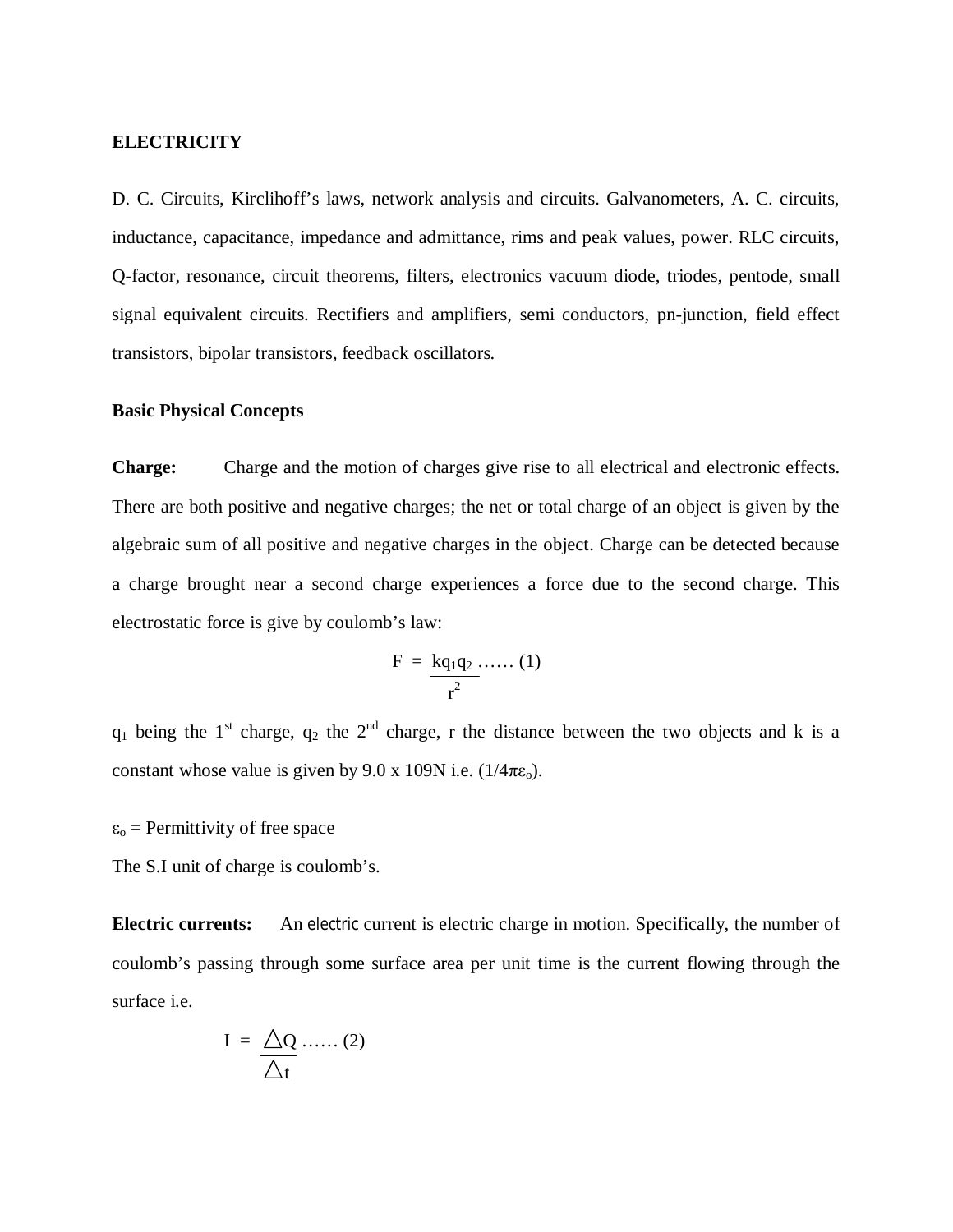When the current is being carried by particles having charge  $q_1$  the current is given by  $I = Nq$ ......(3), where N is the number of these particles crossing the surface per unit time for a wire having a cross-sectional area of A (in square meters) a density free electrons given by η (number per cubic meter), and a drift velocity of Vd (meters per second), the current is given by

$$
I = \eta eV dA \dots (4)
$$

The S.I unit is Amperes

**Voltage:** As an electrically charged object is moved about in space, it is necessary to do either positive or negative work on it to overcome the electrostatic forces on it due to other charges in space. If Wab is the work done in moving an object having charge Q from point a to point b, then the electric potential different between points a and b, Vab is define as

$$
V_{ab} = \frac{W_{ab} \dots (5)}{Q}
$$

The unit is given in joule per coulombs also known as volts (v)

The nature of the electrostatic force is such that the work done on a charged object is moving around a closed path is zero

**Resistance:** Consider the fig below



The points across which the voltage is being measured are labeled a and ab. The resistance of the object is defined as  $R = V_{ab}$  ……. (6)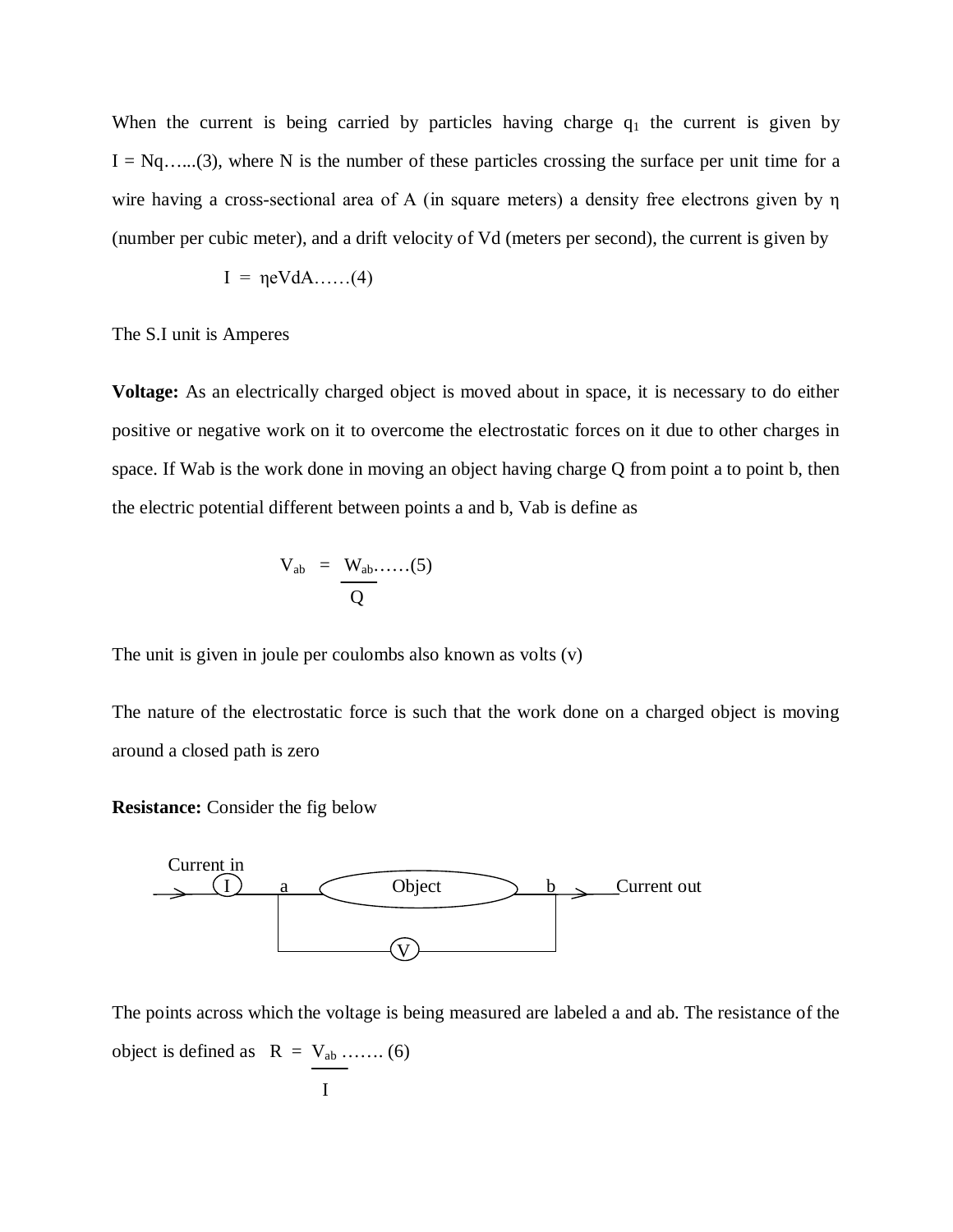The unit is ohms  $(\Omega)$ 

Sometimes it is more convenient to deal with the reciprocal of resistance, called the conductance. It has the dimension of current per voltage measured in Mhos or Siemens. If the graph of voltage is plotted against current (I) and the line passes through the origin then the resistance of the object is independent of the voltage applied to the device and it shows that object obeys ohms law.

**OHM'S LAW:** Ohm's law is a statement of voltage – current relationship for an object whose resistance is constant. It is usually written as

$$
V = IR \dots (7)
$$

Although ohm's law looks the same as the definition of resistance in equation (6) it is not really the same. The definition of resistasnce is a general statement. Ohms law only applies to those situations for which the resistance of the object is independent of the current flowing through it. The Resistance in eqn (7) is a constant independent of the voltage and current, whereas the Resistance in eqn (6) may vary as a function of current or voltage.

**Power:** The workdone to move a charge Q through a voltage drop of V per unit time i.e.

Power = workdone = 
$$
QV = IV
$$
 in watts ...... (8)  
Time =  $\frac{QV}{t}$  = IV in watts ...... (8)

Since  $Vab = Wab/Q$ 

For a resistor having resistance R, a voltage V applied across the resistor, and a current I flowing through U, Ohm's law and eqn (8) can be combined to yield power dissipated in a resistor

$$
IV = \frac{V^2}{R} I^2R \dots (9)
$$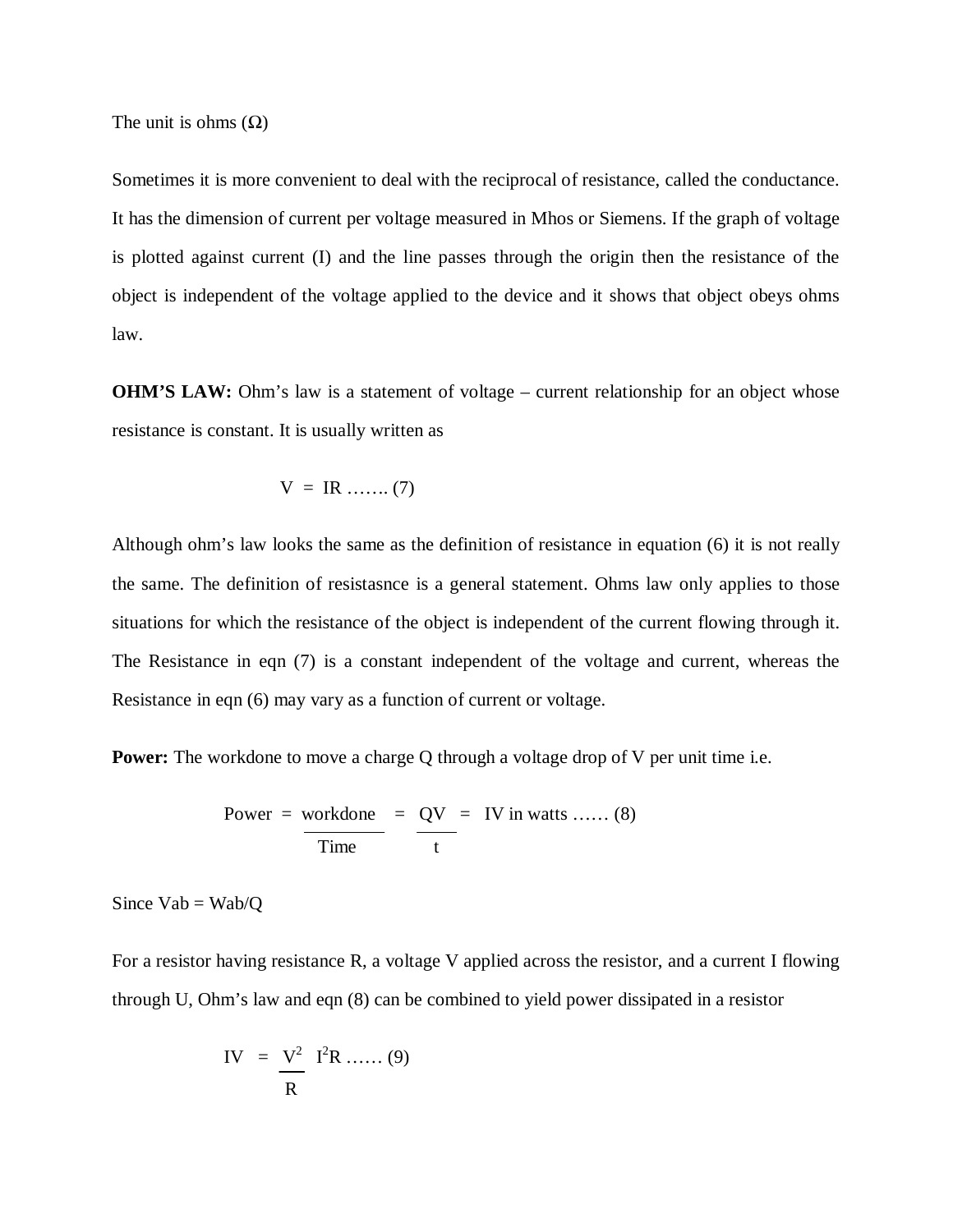**Conductors, Insulators and Resistivity:** The Resistance of a piece of wire depends on the length of the wire, the site of the wire, and the material from which the wire is made.

The resistance of an object having a uniform cross section made out of an ohmic materials is

given by 
$$
R \alpha \underline{L}
$$
,  $R = \underline{\rho L}$ ..... (10)  
A

ρ is the resistivity of the material.

Materials that have high conductivities, such as copper and silver, are called conductors while matierals having small conductivities, such as glass, are called insulators.

### **Basic Concepts of Circuit Analysis**

**Circuit Elements:** The circuit to be considered in the next few paragraph will be the combination of the following four elements.

- i. Wire
- ii. Resistors
- iii. Batteries
- iv. Power supplies

**Wires:** The wires we shall be discussing in this paragraph are assumed to be ideal wires with no resistance and no other imperfections.

**Resistors:** are components that obey ohm's law that is their resistance is independent of the current flowing through them. Resistors are the most frequently used circuit elements in electronics. For now, allo resistors are assumed to be perfect, that is, their resistance does not changed and they have no other imperfections.

The S.I unit of resistance is the ohms.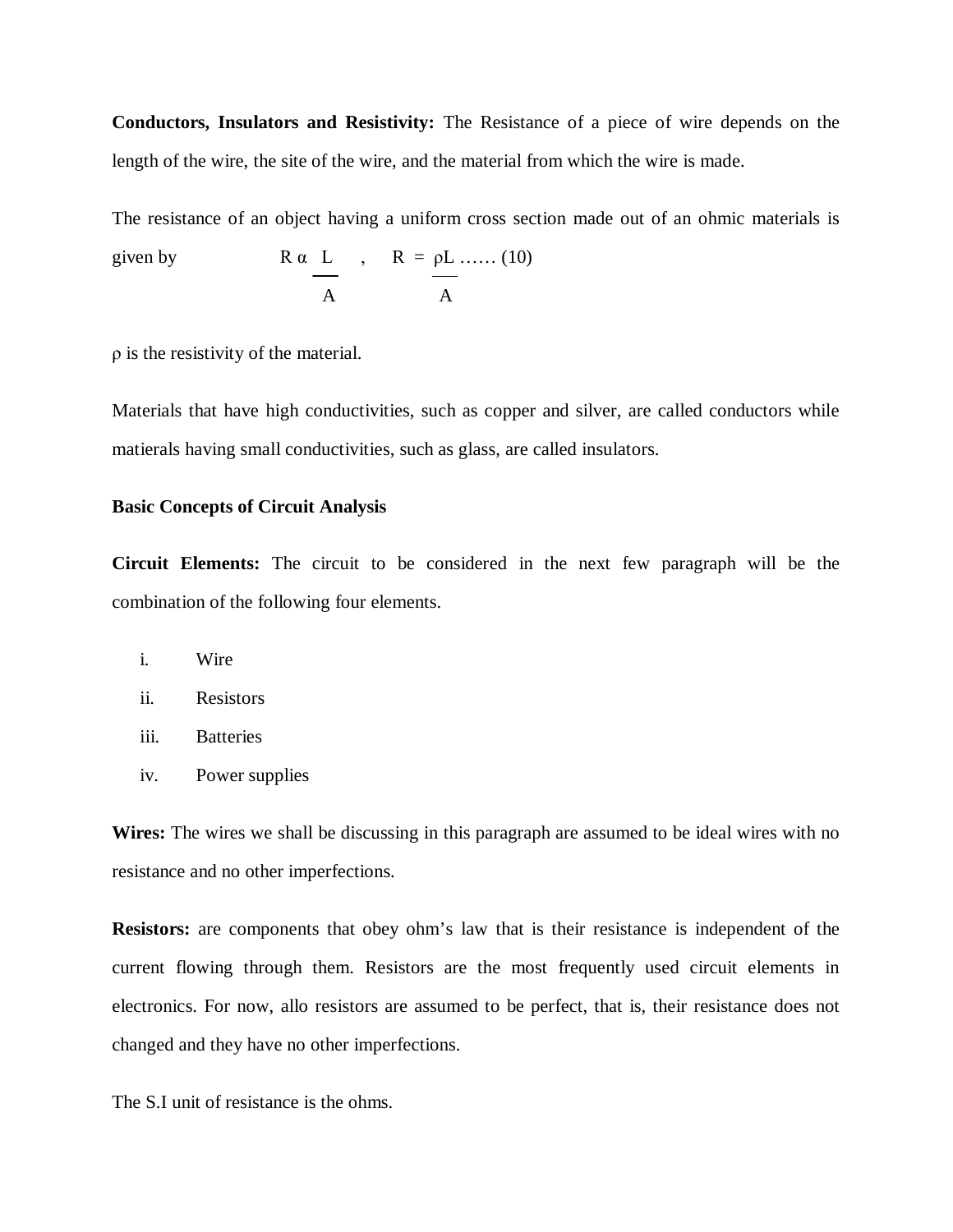Besides fixed resistors, there are also variable resistors – resistors whose resistance can be changed by twisting a knob etc.

**Batteries:** They are sources of electromotive force (emf). The are circuit elements that maintain a more or less constant voltage between their terminals. Inside the battery, a chemical rnx takes place to maintain the potential different between the terminals. The chemical rnx overcomes the electrostatic tendency for positive charge to move from the positive to the negative terminal through the battery. As current flows through the battery, the chemical rnx moves positive charges from the negative to the positive.

**Power Supplies:** A power supply is an electronic equivalent of a battery. Power supplies are generally used in the laboratory for reasons of simplicity, capacity and economy.

**Schematic Diagrams:** Provide a method of representing the electrical properties of a circuit. There are standard symbols for all electronic components in current use. With these standard symbols, most of the information needed to understand and build an electronic circuit can be represented conveniently on paper. The use of a standard set of symbols obviously facilitates communications between people in the field.

**Basic Circuit Laws:** The basic for all circuit analysis is Kirchoff's two laws. One of these laws deals with the currents flowing into a node, whereas the other deals with the sum of the voltage changes around a closed circuit. Currents flowing into a node are positive and currents flowing out of a node are negative.

**Kirchoff's current law (kcl):** States that the algebraic sum of the currents flowing into a node is zero. Symbolically, this is written as  $\Sigma I = 0$  … (11)

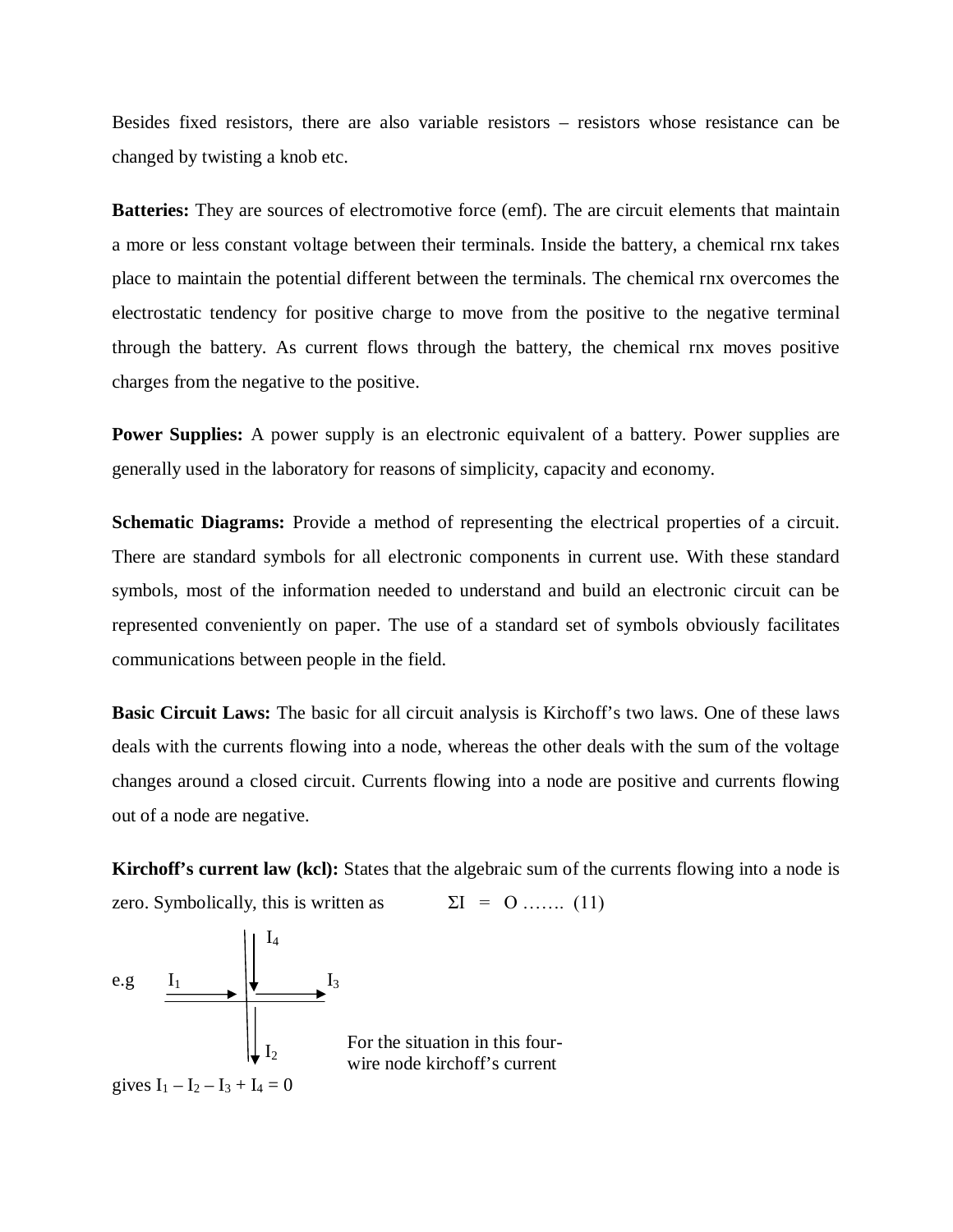**Kirchoff's voltage law (kvl):** States that the algebraic sum of all the potential changes around any close circuit (or closed loop) is zero. This is sometimes stated as follows: The sum of all potential rises equals the sum of all the potential drops around a circuit. Symbolically, written as

$$
\Sigma V = 0 \dots (12)
$$

Rules for signs

Kcl: 1. Currents flowing into a junction are positive

2. Current flowing out of a junction are negative.

# **KVL:**

- i. If the imaginary loop around the circuit enters a source of e.m.f (battery, power supply, etc) at the negative terminal and leaves at the positive terminal, use a +ve voltage. If the loop enters at the +ve terminal, use a negative voltage.
- ii. If the loop going through a resistor is in the same direction as the current, use IR. If the loop does in the opposite direction as the current, use +IR
- iii. If there are two (or more) currents idenfied in a resistor, use the sum of the voltage drops with the sign given as in item 2 above.

Example:



Applying kcl to node 1, yields  $I_1 + I_2 - I_3 + I_4 = 0$ 

In a similar way, applying Kcl to node 2 yields

$$
-\ I_1 - I_2 - I_3 + I_4 = 0
$$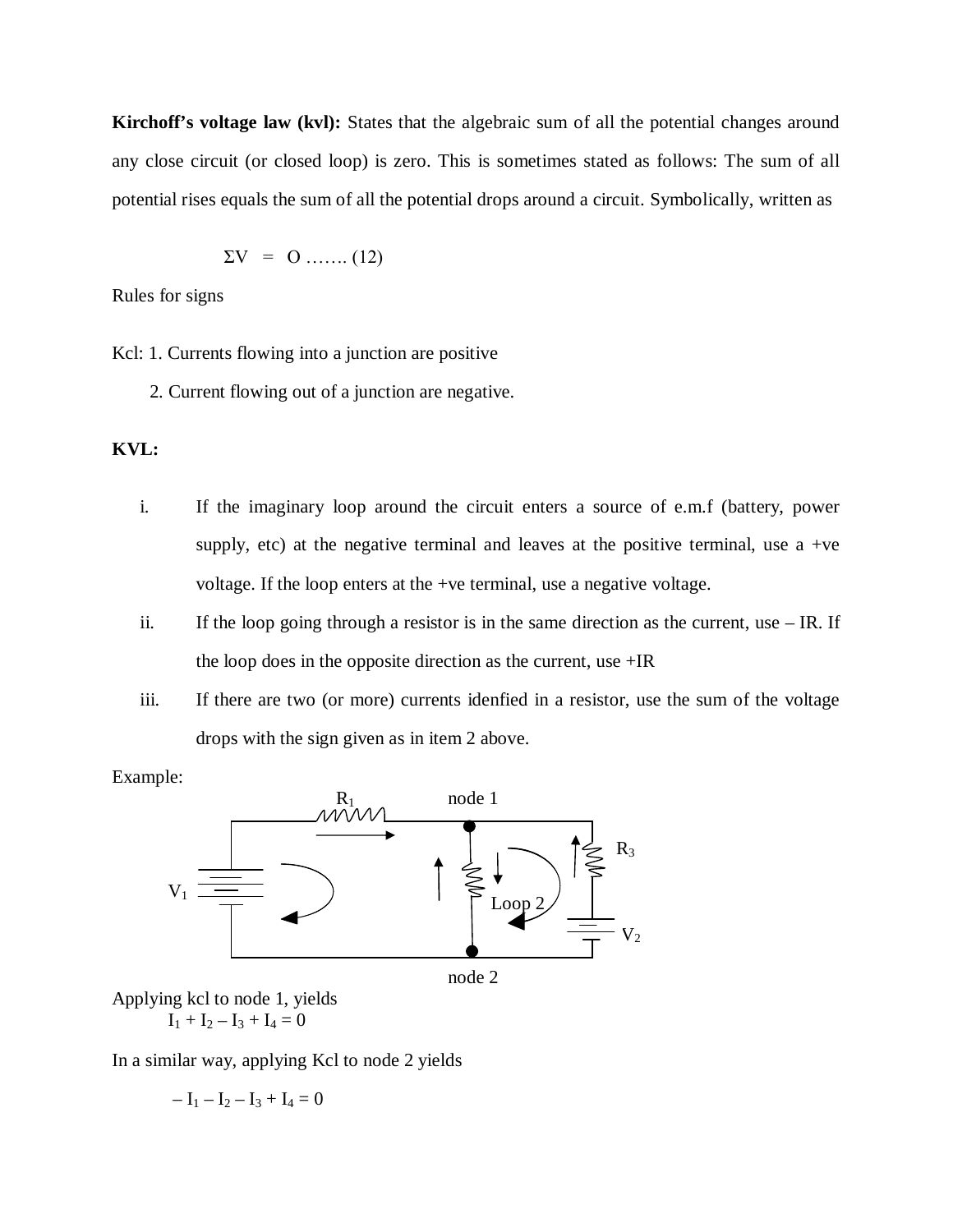Applying Kvl to loop I, yields

 $V_1 - I_1 R_1 - I_2 R_2 - I_3 R_2 = 0$ 

Likewise, applying Kcl to loop 2 gives

$$
- V_2 - I_2 R_2 - I_3 R_2 - I_4 R_3 = 0
$$

### **SOME SIMPLE CIRCUITS**

### **Definition of Series and Parallel Circuit Elements**

By definition components are in series when there are no branching nodes between them. Branching nodes are nodes where three or more conductors join, i.e nodes at which the current divides or has a choice where to go. For components in series, all the current that flows through the component must flow through all the others. See figure below:



Components are in parallel when they are connected between the same nodes. This means that the current flowing between the nodes need only go through one of the components. See figure below:

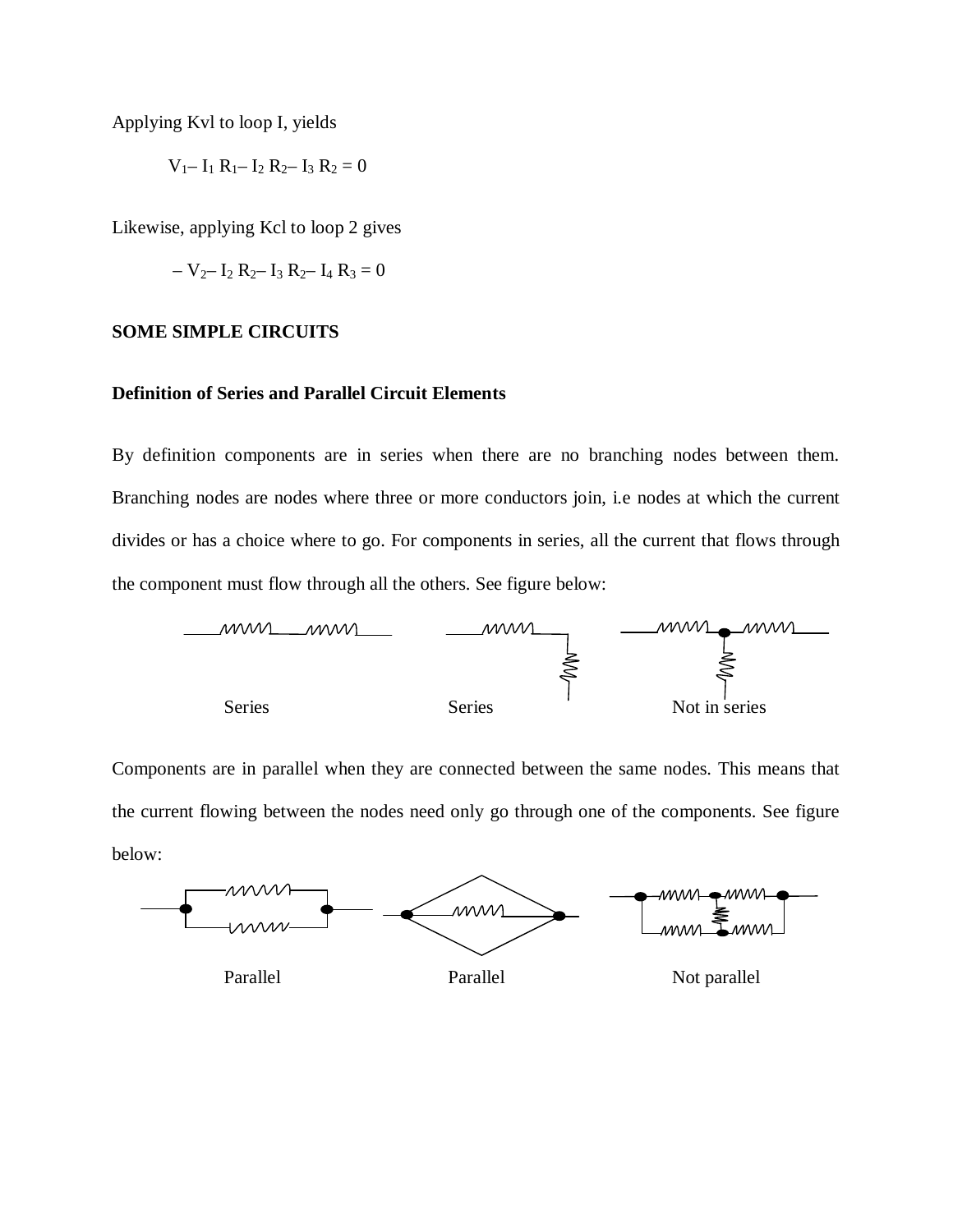#### **The Equivalent of Resistors in Series**

It is possible to substitute one resistor for two or more resistors in series without causing changes in the voltage and currents in the remaining circuit, the single resistor is said to be the equivalent of the resistors in series.

If n resistors are connected in series, the resistance of the equivalent resistor is given by

$$
Re = R_1 + R_2 + \dots + R_n \dots (13)
$$

This result will be derived now for the case of two resistors in series. This is shown in the fig. below.



The two resistors in series one to be replaced with one resistor such that the current flowing in the battery does not change.

KVL applied to the circuit in part (a) of the fig. yields

V – Ia R<sub>1</sub> – Ia R<sub>2</sub> = 0  
or Ia = V ......... (\*)  

$$
R_1 + R_2
$$

For the circuit in (b)

$$
Ia = \frac{V}{Re}
$$
...... (\*\*)

Since the two currents are to be the same (nothing else in the circuit is to change),

then Ia = Ib.  $(***)$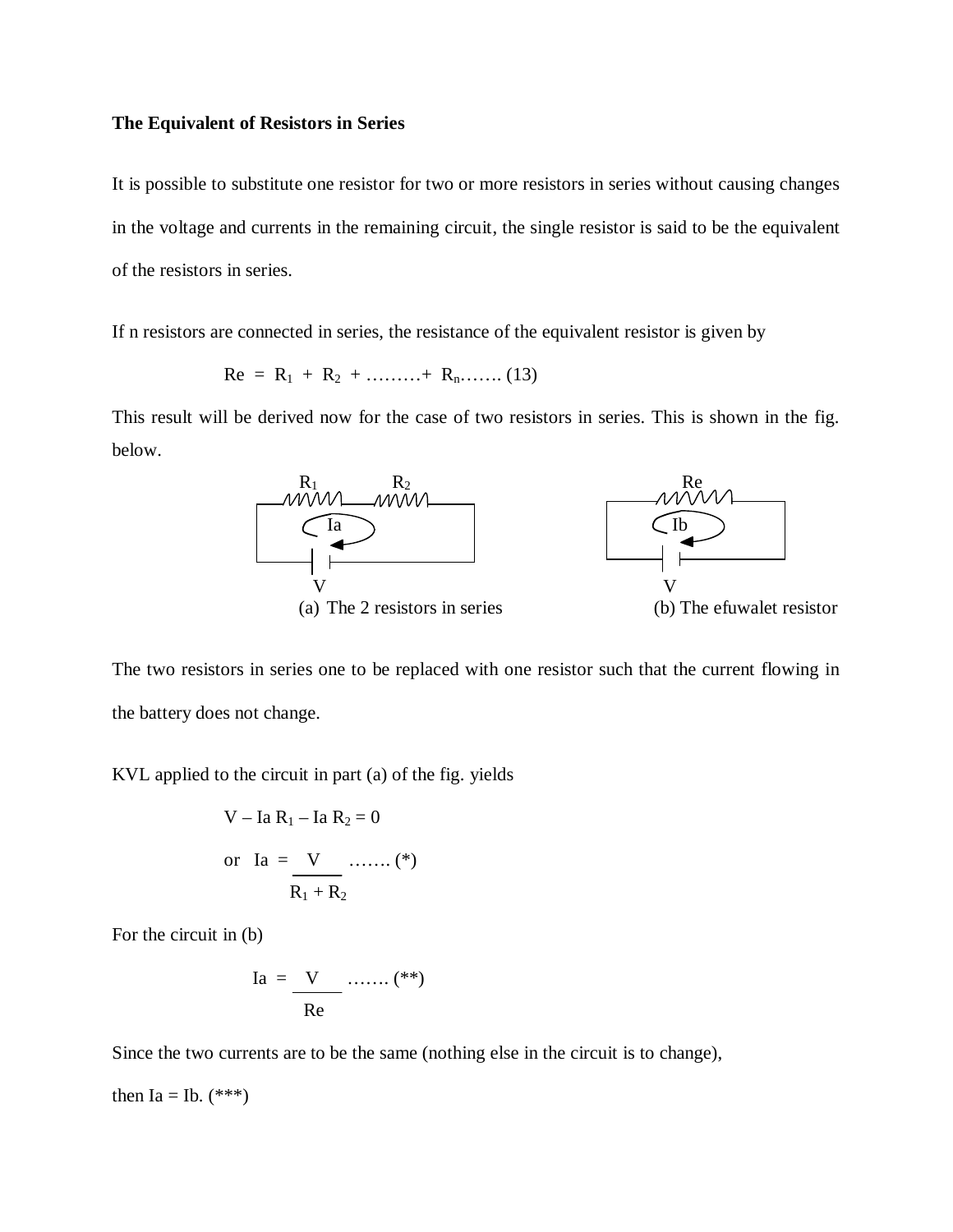Substituting equations  $(*)$  and  $(***)$  into  $(***)$  gives

$$
\begin{array}{ccc}\n & \text{V} & \text{X} & \text{V} \\
\hline\n & R_1 + R_2 & \text{or} & Re \\
\hline\n\text{W (Re)} & = & (\text{V}) [R_1 + R_2) \\
\therefore Re & = R_1 + R_2 \text{ ggd. QED}\n\end{array}
$$

Which is just the equation given in eqn (13) when it is applied to the case of two resistors in series.

It is obvious that the equivalent resistance of a series combination of resistors is greater than any of the individual resistors

### **The Equivalent of Resistors in Parallel**

It is also possible to replace two or more resistance in parallel by one equivalent resistor without producing changes in the voltage and currents in the circuits. If there are n resistors in parallel, the resistance of the equivalent resistor Re is given by

$$
\frac{1}{Re} = \frac{1}{R_1} + \frac{1}{R_2} + \dots + \frac{1}{R_n} + \dots
$$
 (14)

This result will be derived for two resistors in parallel. The situation is shown in the fig. below.



In (a) of the fig. the current through each part of the circuit has been drawn and named applying kcl and kvl to the circuit.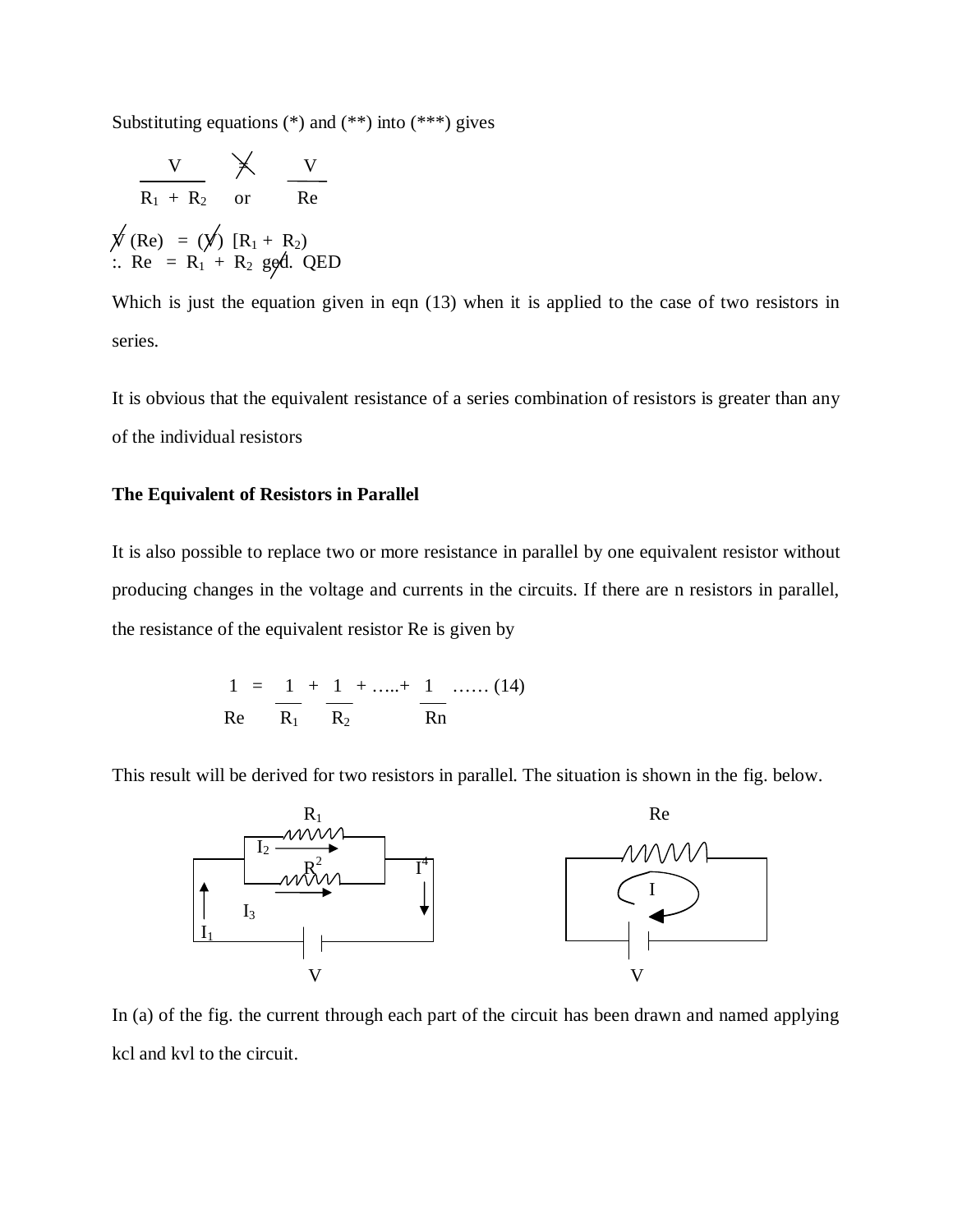First it is clear that I, and  $I_4$  are the same current:  $I_1 = I_4$ 

Kcl applied to either of the two nodes in (a) gives  $I_1 - I_2 - I_3 = 0$  or  $I_1 = I_2 + I_3$  ……... (15)

KVL applied to the loop including the battery and  $R_1$  gives  $V - I_2 R_1 = 0$ 

$$
\mathbf{I}_2 = \frac{\mathbf{V}}{\mathbf{R}_1} \dots \dots (16)
$$

Finally, applying KVL to the loop including the battery and  $R_2$  yields

$$
V - I_3 R_2 = 0
$$
  

$$
I_3 = \frac{V}{R_2} \dots (16)
$$

Substituting eqn (16) and eqn (17) into (15) gives

$$
I_1 = \frac{V}{R_1} + \frac{V}{R_2} (*)
$$

For fig. (b), it is clear that  $I = \underline{V}$  ……(18) Re

The two currents are to be equal:

$$
I = I_1 \dots (19)
$$

Substituting eqns (\*) and (18) into eqn (19) gives

$$
\frac{V}{Re} = V \left( \frac{1}{R_1} + \frac{1}{R_2} \right)
$$

Which gives 
$$
\frac{V}{Re} = \frac{1}{R_1} + \frac{1}{R_2}
$$
 ...... (20)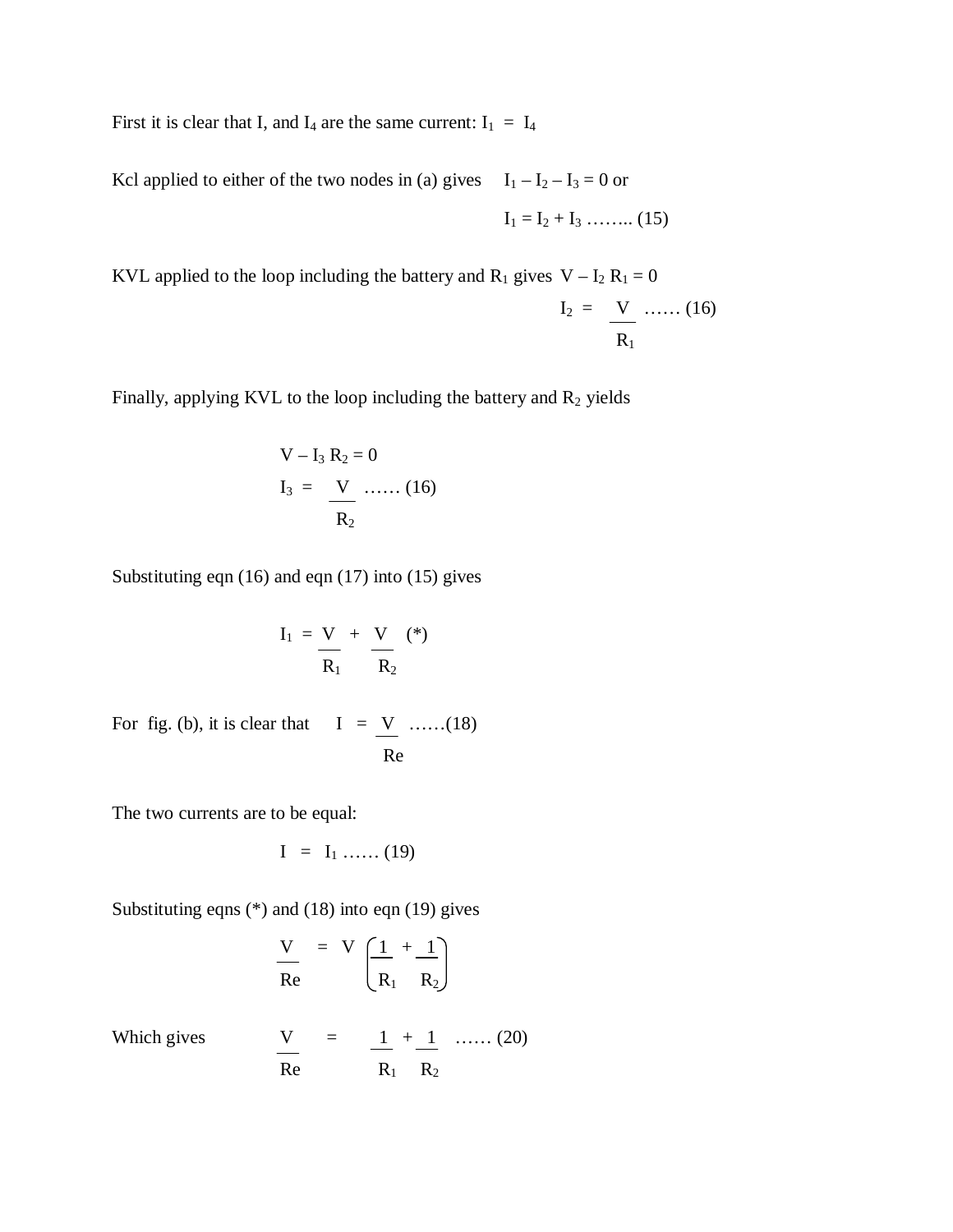Which is time for the particular case of two resistors in parallel for the special case of two resistors in parallel, it is often easier to use the expression.

Re = 
$$
R_1R_2
$$
 ...... (21)  
 $R_1 + R_2$ 

This expression is only true for two resistors in parallel for more resistors in parallel, the general expression must be used.

The equivalent resistor is smaller than any of the individual resistors; in particular, it is smaller than the smallest of the resistors in the parallel combination. This is often a useful check of a numerical result.

### **More complex Networks**

A common type of problem is to present a great mass of resistors arranged in some complex looking network and asked to reduce to a single equivalent resistor. In practice, such situation rarely occurs; most networks can not be reduced this way because they are neither series nor parallel. However such problems do provide lots of practice in recognizing and replacing series and parallel combinations with their equivalents.

The procedure for solving such problems is to look for two or more resistors that are in series or in parallel and replace them with their equivalents, then redraw the circuit in its reduced form and repeat until no further reduction can be made.



To help in the process, the resistors to be replaced at each step will be enclosed in dashed lines.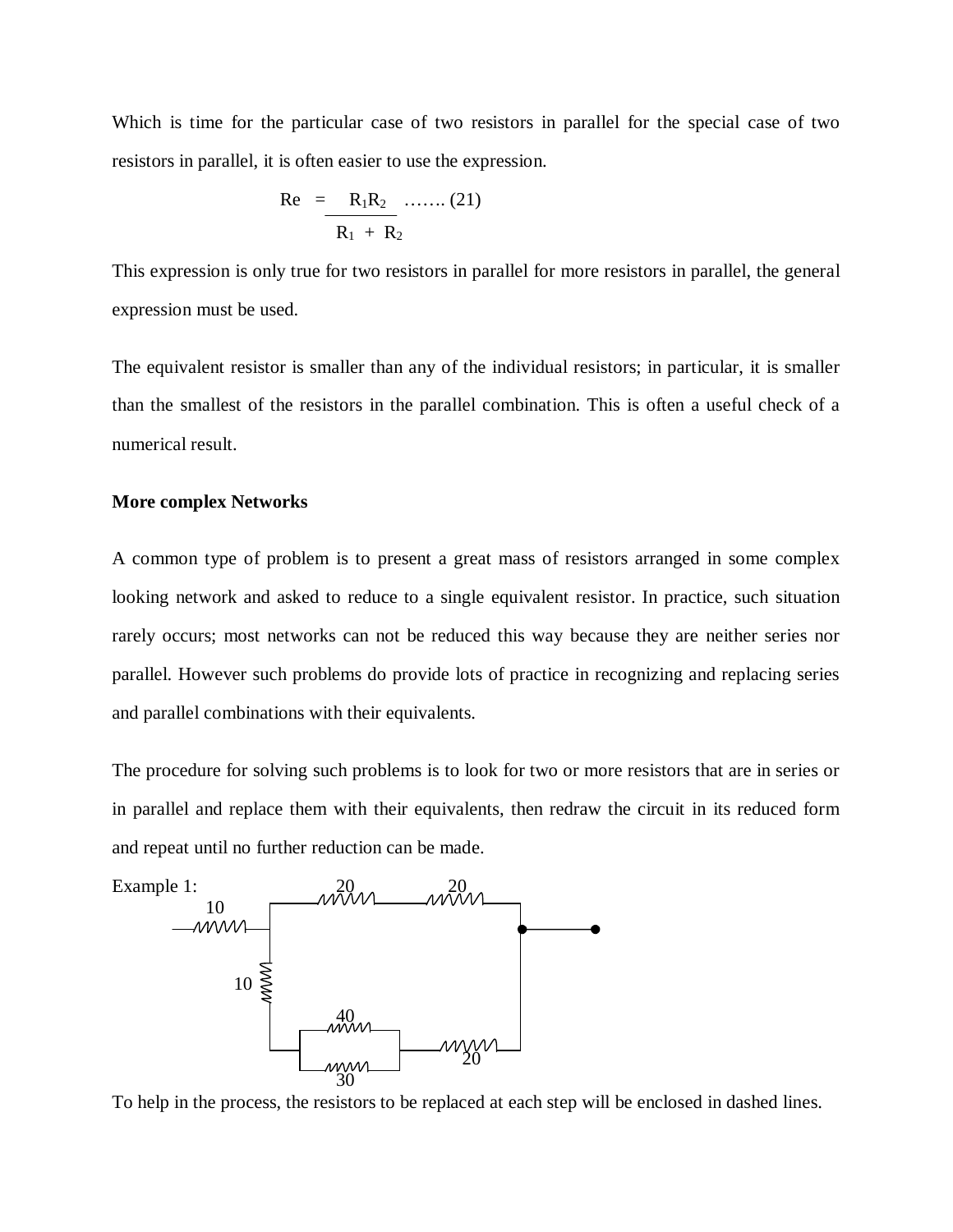Goes thus:- there are two  $20\Omega$  resistors in series, theser replaced by one  $40\Omega$  resistor. Furthermore, there is a 40Ω resistor in parallel with 30Ω, the equivalent of these is 17.14Ω i.e.

$$
\frac{1}{Re} = \frac{1}{R_1} + \frac{1}{R_2} = 17.14\Omega \equiv
$$

$$
Re = \frac{R_1 R_2}{R_1 + R_2}
$$



Then these are in series and we have  $Re = 47.14\Omega$ . Also









17.14Ω reduces it to

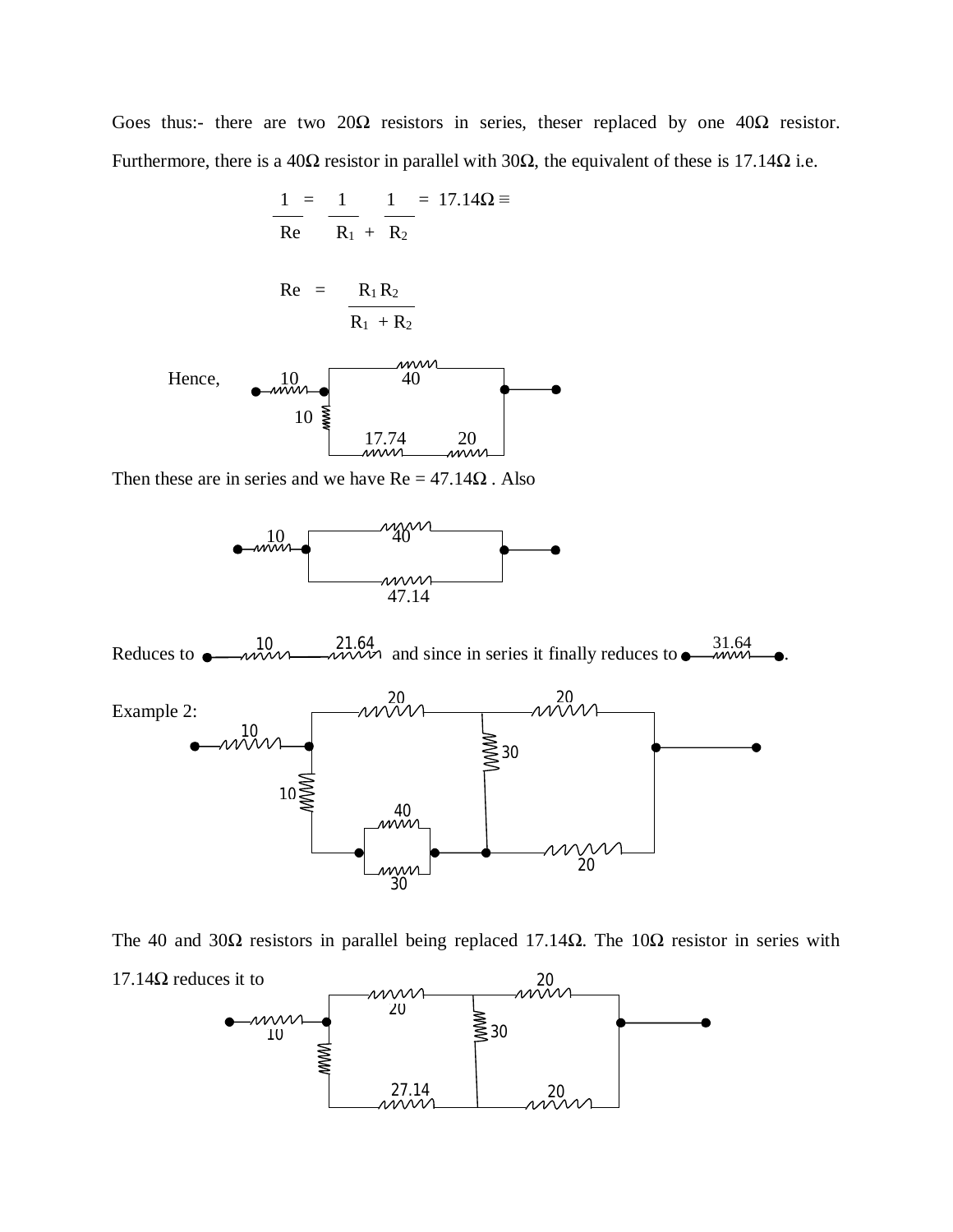The remaining combinations are neither series nor parallel. This circuit can not be reduced any further using only the techniques introduced here later on an efficiency to find this equivalent resistor will found since the circuit contains only resistors.

## **VOLTAGE DIVIDER**

It consists of only two resistors despite the apparent simplicity of the circuit. It is used so frequently. The circuit is shown below:



The derivation of a voltage divider in quite simple. It is assumed that no current flows from the node in the direction of vout.

Ohm's law gives  $V_{\text{out}} = IR_2$  …… (22)

and we know that  $I = V_{in} = V_{in} \quad \dots \dots (23)$  $Re \t R_1 + R_2 \t \ldots \t (24)$ 

Substituting eqn (23) into eqn (22) give (24)

$$
V_{out} = V_{in} \frac{R_2}{R_1 + R_2} \dots (24)
$$

It is easy to see how the circuit gets its name. The input voltage is divided into two parts; one part appears across  $R_1$  and the other across  $R_2$ . The part across  $R_2$  is called the output. The output voltage is a fraction of the input voltage, the fraction being determined by the two resistors.  $R_1$ and  $R_2$  could be replaced by the two halves of a potentiometer, with  $V_{out}$  being from the slider as show below.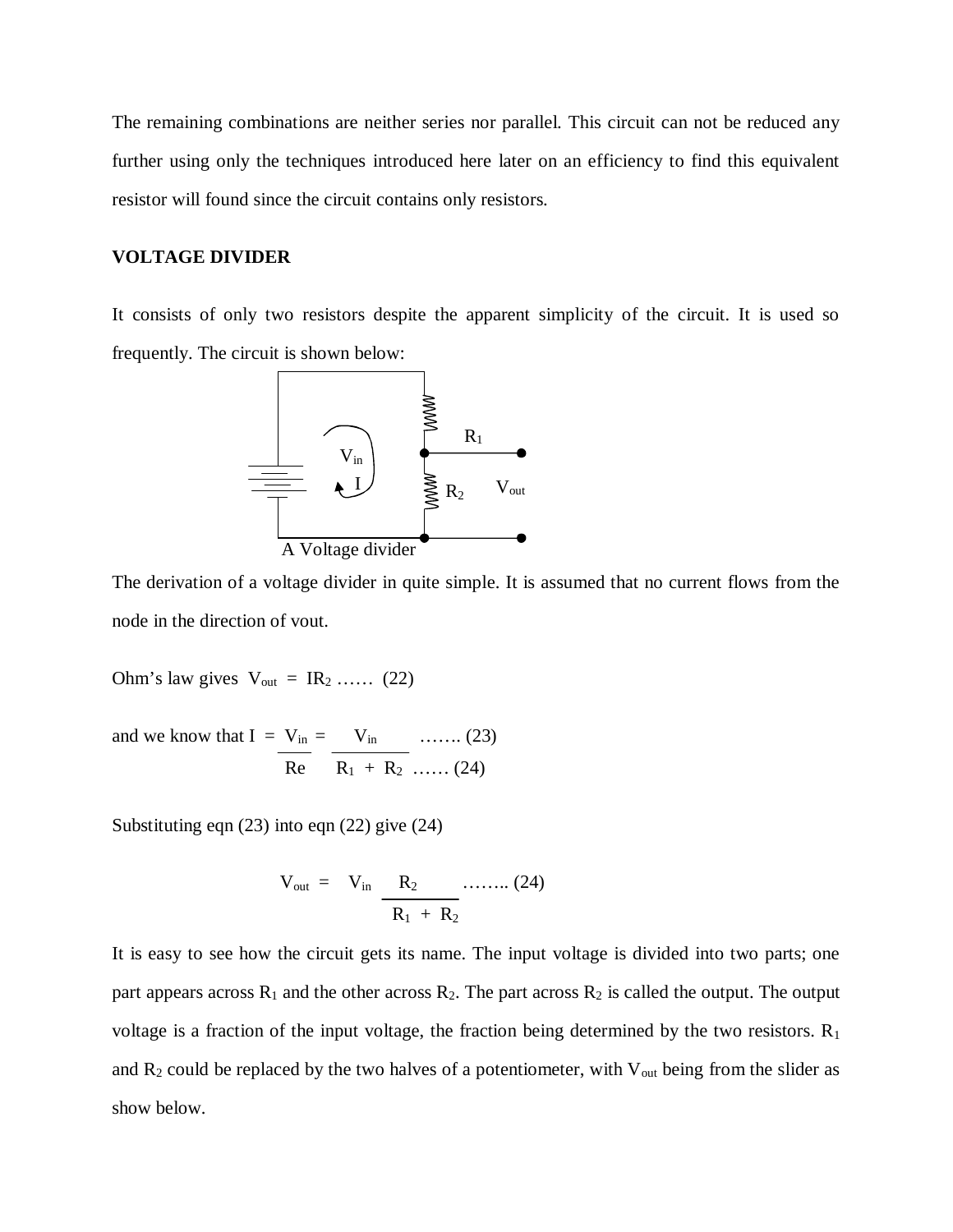

A voltage divider made with a potentiometer. The most familiar use of this arrangement is the volume control on your radio or tape player.

Finally, as a generalization of this circuit, if there are n resistor in series, the voltage across resistor X is given by

$$
V_x = V_{in} \frac{R_x}{R_1 + R_2 + \dots + R_n \dots (*25)}
$$

The analysis of the voltage divider is only correct as long as no current flows into (or out of) the output leads.

#### **Current Divider**

The two-resistor circuits shown below are called a current divider. It is easy to show that

$$
I_1 = I_t \quad \frac{R_s}{R_1 + R_s} \quad \dots \dots \quad (26)
$$

Against it is easy to see how this circuit gets its name. The current is divided into two parts. One part goes through  $R_1$  and the rest goes through  $R_s$ , sometimes called the shunt resistor. The fraction going through  $R_1$  is determined by the value of the resistors. As the value of the shunt resistor is decreased, the fraction of the current going through  $R_1$  is decreased. This is also a relatively common circuit one use of this circuit is described on meters later.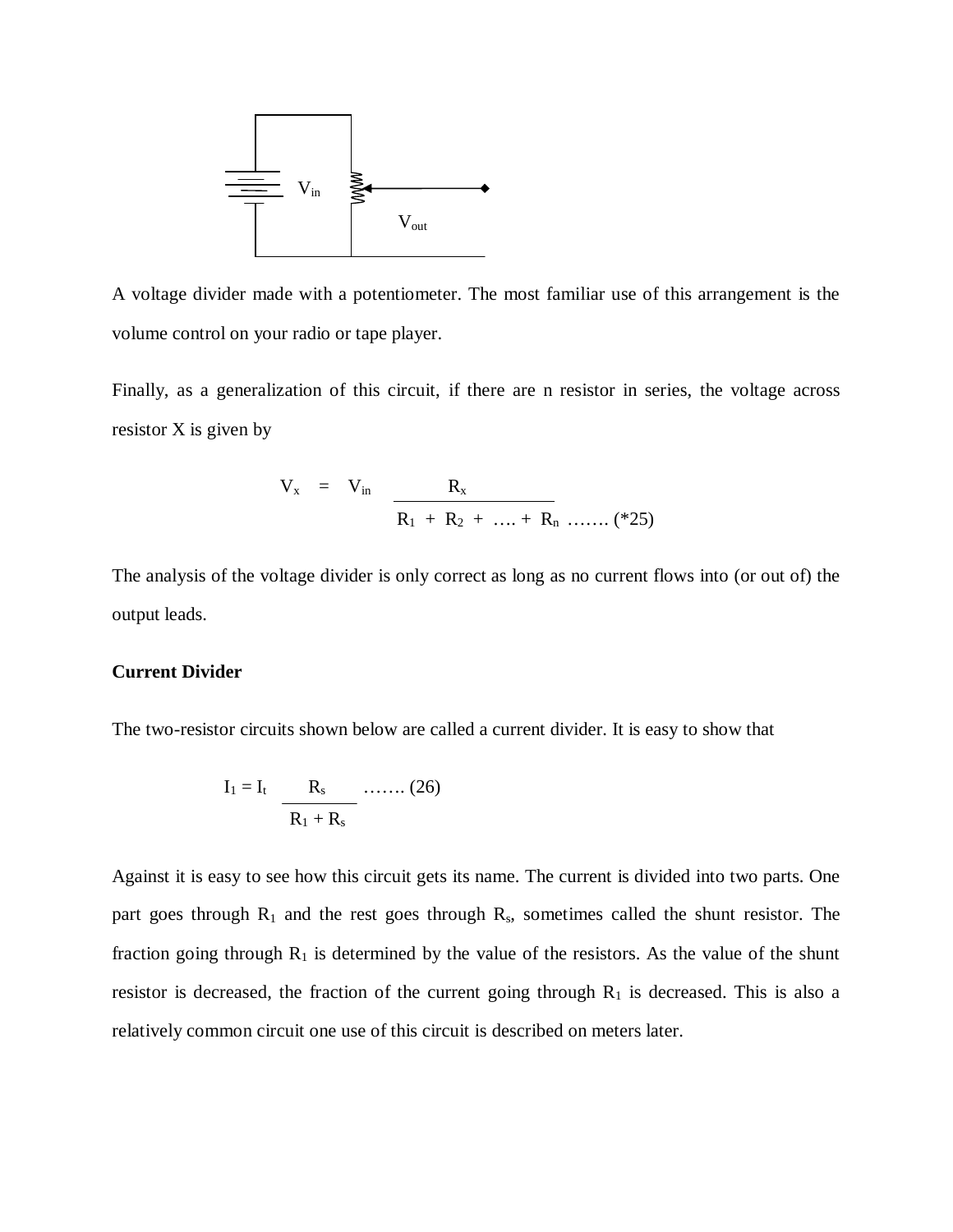

Current divider diagram



2. Find the output voltage for the circuit below



3. If a 500-kilodim resistor were placed across the output terminals in the fig. above, what would is output voltage be?

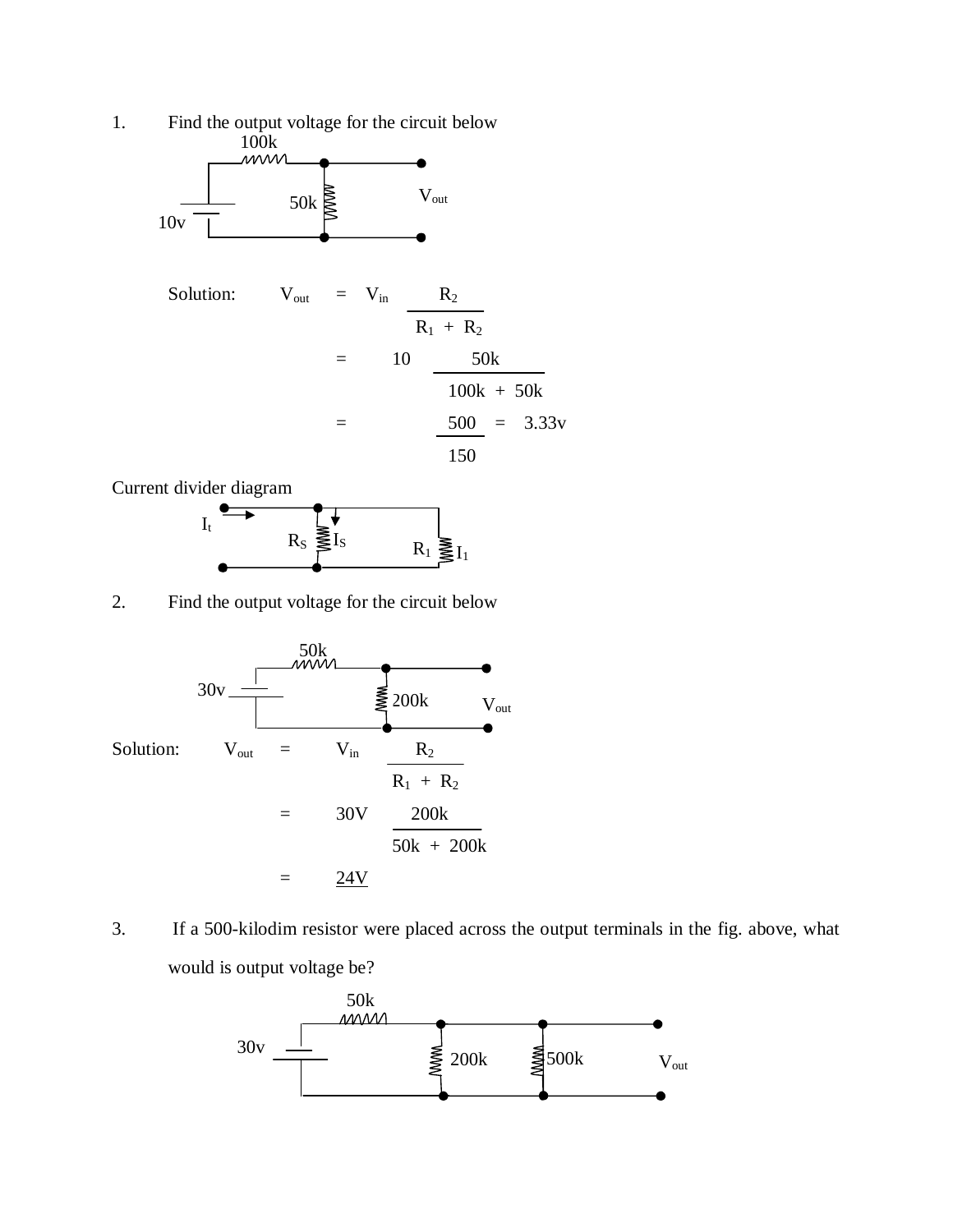Solution: Re = 
$$
\frac{R_1 R_2}{R_1 + R_2} = \frac{100,000}{700} = 142.86\Omega
$$
  

$$
V_{out} = V_{in} \frac{R_2}{\left(\frac{R_2}{R_1 + R_2}\right)} = \frac{30}{192.86}
$$

$$
= \frac{22.2V}{}
$$

4. Find the current in each resistor in the fig. below.

a. I1 = It Rs = 1.5 50 = 0.833A Rs + R1 90 b. Is = It R1 = 1.5 40 = 0.667A R1 + Rs 90 1.5A 50 40 I<sup>S</sup> I1

**Mesh Equations:** Although the basic laws of circuit analysis introduced earlier can be used to analyze essentially any circuits, a direct application of these laws often results in many equations and involves many unknowns. For a circuit of any degree of complexity, a strategy that minimizes the number of variables and equations is needed. One such method, called the mesh equation method, or Maxwell's method, is introduced. Everything in this section is completely general. Everything can be generalized by replacing the word "resistance" by impedance".

To illustrate how circuit problems can easily become very complex, a relatively simple circuit will be analyzed by a straight forward application of KVL and KCL. Later, this same example is done more directly using the mesh method.

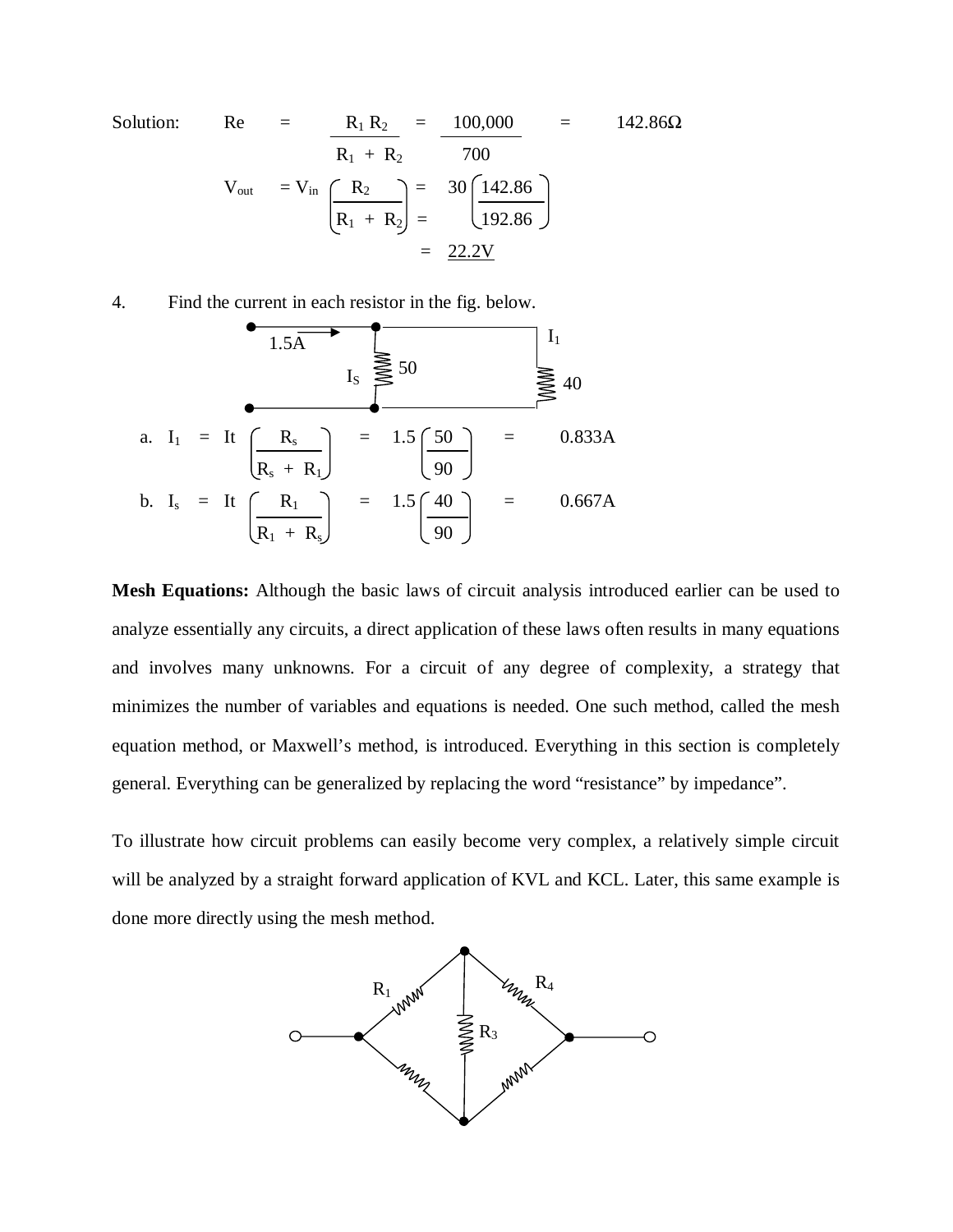The fig. above shows one of the simplest networks of resistors that cannot be reduced to a simpler circuit by combining series and parallel resistors. Yet since it consists only of resistors, it must be possible to replace the resistors with a single equivalent resistor. To find the equivalent resistance of this circuit, it is necessary to imagine a voltage applied to the circuit as shown.



The current is calculated I and then the equivalent resistance form  $Re = V$ I

# **Procedure:**

- 1. Unique current through each component or sequence of components in series in the circuit is drawn, the current are named carefully to avoid giving two names to the same current.
- 2. Apply Kcl to get as many equations as possible using this theorem. If there are m currents and n nodes in a circuit, then  $n - 1$  independent equation are obtained with Kcl.
- 3. Apply Kvl to get enough additional equations  $m n 1$  additional equations can be obtained from Kvl.
- 4. Solve the resultant system of equations.

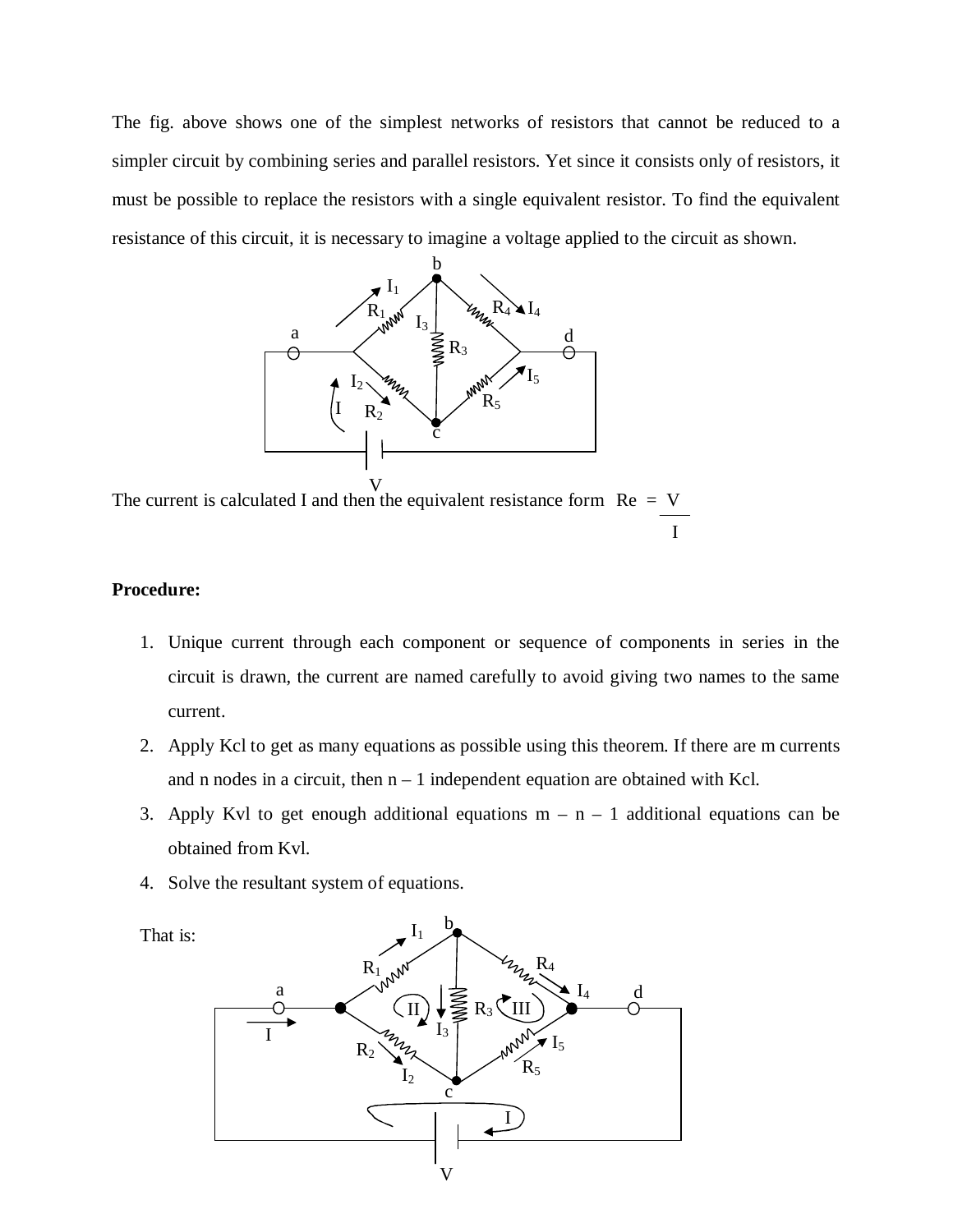n – 1 equations are obtained applying Kcl to nodes a, b and d

$$
I - I_1 - I_2 = 0
$$
  
\n
$$
I_1 - I_3 - I_4 = 0
$$
  
\n
$$
I_4 - I_5 - I = 0
$$

Three more equations can be obtained by using Kvl (from  $6-4-1$ )

 $m - n - 1$ 

Any three closed loops can be picked

| $V - R_2 I_2 - I_5 R_5 = 0$         | loop <sub>1</sub> |
|-------------------------------------|-------------------|
| $- R_1 I_1 - I_3 R_3 - R_2 I_2 = 0$ | loop 2            |
| $- R_4 I_4 - I_5 R_5 - I_3 R_3 = 0$ | loop <sub>3</sub> |

These 6 equations will be solved using the Crammer's rule

Firstly, the equations are re-written in standard form

|                      | $-I_1$ $-I_2$        |                               | $\sim$ $\sim$ | and the contract of the contract of | <b>Contractor</b>                         |  |  |
|----------------------|----------------------|-------------------------------|---------------|-------------------------------------|-------------------------------------------|--|--|
| $\ddot{\phantom{a}}$ | $I_1$ . $-I_3$       |                               |               | $-I_4$                              | $\ddot{\phantom{0}}$<br><b>Contractor</b> |  |  |
| -I                   | $\ddot{\phantom{a}}$ | $\cdot$ $+I_4$                |               |                                     | $+I_5$                                    |  |  |
| $\bullet$            | $R_2I_2$ . $+R_5I_5$ |                               |               |                                     |                                           |  |  |
| $\bullet$            |                      | $-R_1I_1 + R_2I_2 - R_3I_3$ . |               |                                     | $\ddot{\phantom{a}}$                      |  |  |
| ٠                    |                      |                               |               | $R_3I_3 - R_4I_4 + I_5R_5$          |                                           |  |  |

Solving for I by Crammer's rule gives

$$
I = \begin{vmatrix}\n0 & -1 & -1 & 0 & 0 & 0 \\
0 & 1 & 0 & -1 & -1 & 0 \\
0 & 0 & 0 & 0 & 1 & 1 \\
V & 0 & V_2 & 0 & 0 & R_5 \\
0 & -R_1 & R_2 & -R_3 & 0 & 0 \\
0 & 0 & 0 & R_3 & -R_4 & R_5\n\end{vmatrix}
$$

Evaluating these two determinants is tedious but straight forward process.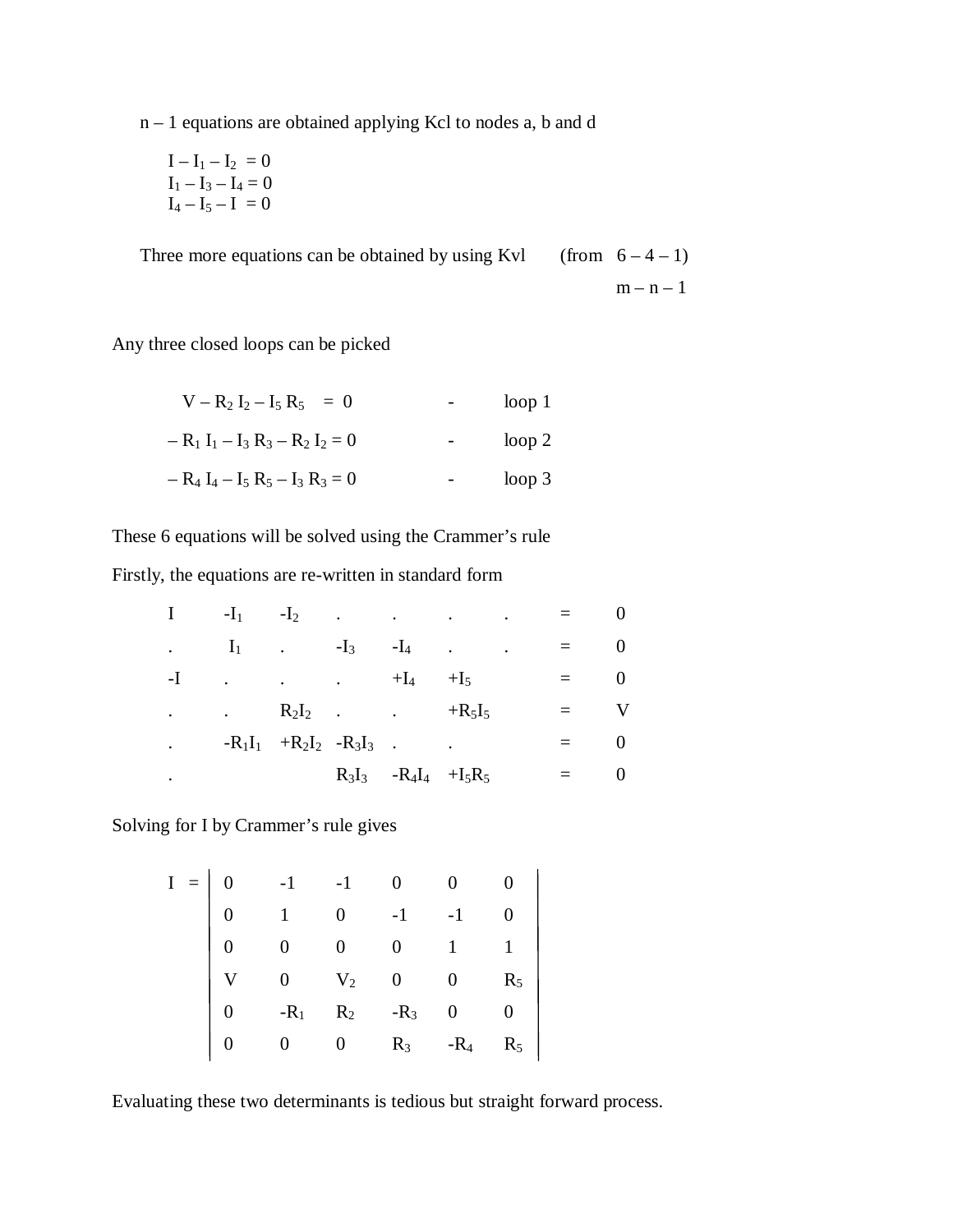$$
Ie = V (R1R3 + R1R4 + R1R5 + R2R3 + R2R4 + R2R5 + R3R4 + R3R5)
$$
  
\nR<sub>1</sub>R<sub>2</sub>R<sub>3</sub> + R<sub>1</sub>R<sub>2</sub>R<sub>4</sub> + R<sub>1</sub>R<sub>2</sub>R<sub>5</sub> + R<sub>1</sub>R<sub>3</sub>R<sub>5</sub> + R<sub>1</sub>R<sub>4</sub>R<sub>5</sub> + R<sub>2</sub>R<sub>3</sub>R<sub>4</sub> + R<sub>2</sub>R<sub>4</sub>R<sub>5</sub> + R<sub>3</sub>R<sub>4</sub>R<sub>5</sub>

So finally, the equivalent resistance is given by

Re = 
$$
\frac{R_1R_2R_3 + R_1R_2R_4 + R_1R_2R_5 + R_1R_3R_5 + R_1R_4R_5 + R_2R_3R_4 + R_2R_4R_5 + R_3R_4R_5}{R_1R_3 + R_1R_4 + R_1R_5 + R_2R_3 + R_2R_4 + R_2R_5 + R_3R_4 + R_3R_5}
$$

**Mesh Equations:** This is a bit simple than the  $1<sup>st</sup>$  method used.

The procedure for mesh method:

- i. Pick closed current loops called mesh currents, or loop currents make sure no two different branches have the same current and each branch must have at least one current.
- ii. Apply Kvl to each loop and
- iii. Solve for the loop currents as best, a solution with minutes sign means that the current goes the opposite to the way it is drawn.

To illustrate these rules, solve the worked example using mesh equation method.



Apply KVL to these loops. The loops have been traversed in the same direction as the loop currents and the various terms collected.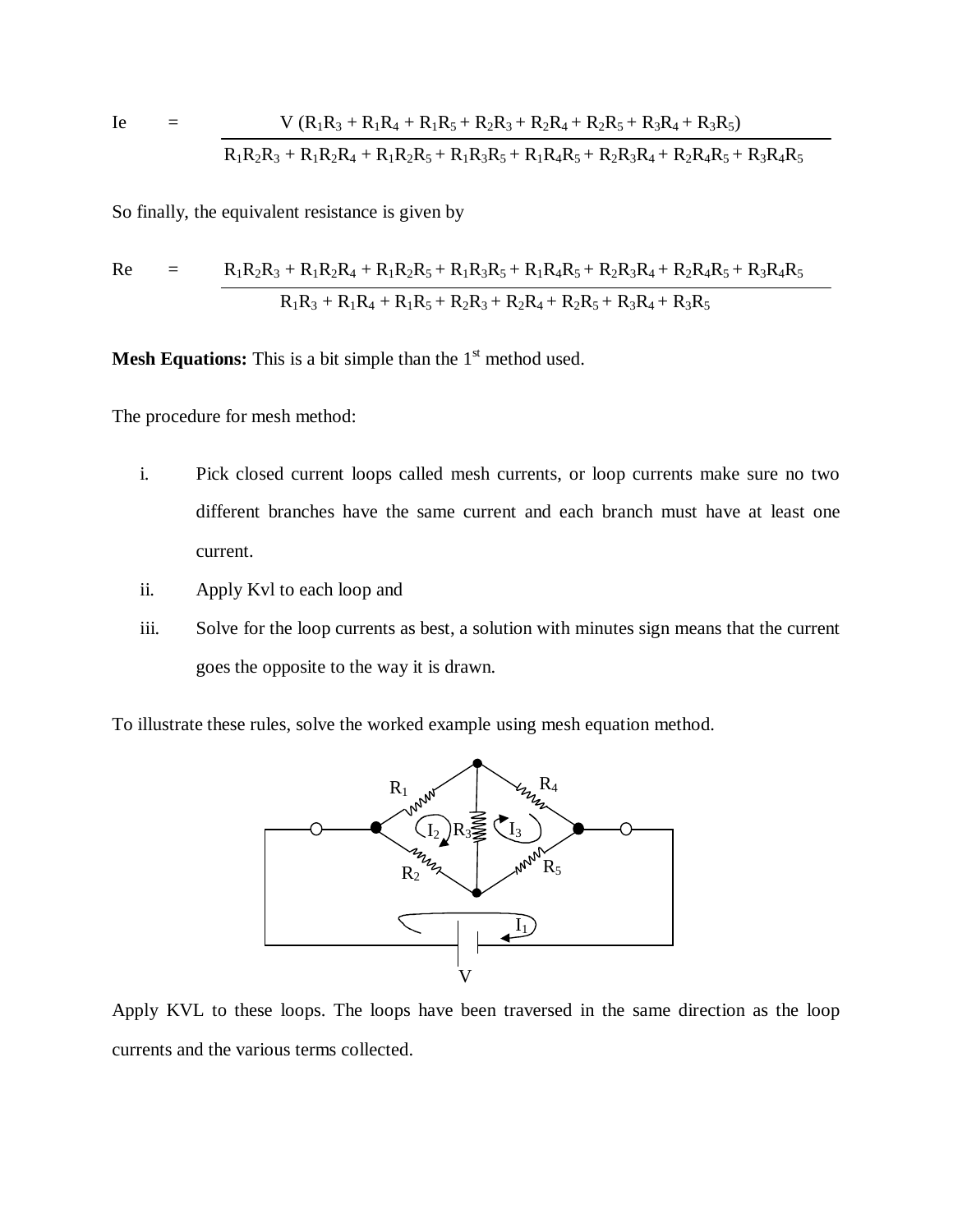Note that there are two currents flowing in  $R_2$ ,  $R_3$  and  $R_5$ .

$$
V - I_1 (R_2 + R_5) + I_2 R_2 + I_2 R_2 + I_3 R_5 = 0
$$
  
\n
$$
I_1 R_2 - I_2 (R_1 + R_2 + R_3) + I_3 R_3 = 0
$$
  
\n
$$
I_1 R_5 + I_2 R_3 - I_3 (R_3 + R_4 + R_5) = 0
$$

These equations are solved by Crammer's rule.

So re-write the equations in the standard form and changing all the signs on some of the equations to make the diagonal terms positive

| $I_1 (R_2 + R_5)$ | - $I_2 R_2$               | - $I_3 R_5 = V$               |
|-------------------|---------------------------|-------------------------------|
| $-I_1 R_2$        | + $I_2 (R_1 + R_2 + R_3)$ | - $I_3 R_3 = 0$               |
| $-I_1 R_5$        | - $I_2 R_3$               | + $I_3 (R_3 + R_4 + R_5) = 0$ |

To find the equivalent resistance, it is only necessary to find  $I_1$ . This is given by

$$
\begin{vmatrix}\nV & -R_2 & -R_5 \\
0 & (R_1 + R_2 + R_3) & -R_3 \\
0 & -R_3 & (R_3 + R_4 + R_5)\n\end{vmatrix}
$$
\n
$$
IF \begin{vmatrix}\n(R_1 + R_5) & -R_2 & -R_5 \\
-R_2 & (R_1 + R_2 + R_3) & -R_3 \\
-R_5 & -R_3 & (R_3 + R_4 + R_5)\n\end{vmatrix}
$$

Evaluating these determinants gives

$$
I_1 = V (R_1R_3 + R_1R_4 + R_1R_5 + R_2R_3 + R_2R_4 + R_3R_5 + R_3R_4 + R_3R_5)
$$
  

$$
R_1R_2R_3 + R_1R_2R_4 + R_1R_2R_5 + R_1R_3R_5 + R_1R_4R_5 + R_2R_3R_4 + R_2R_4R_5 + R_3R_4R_5
$$

Which is same as above but easier

Example 2:

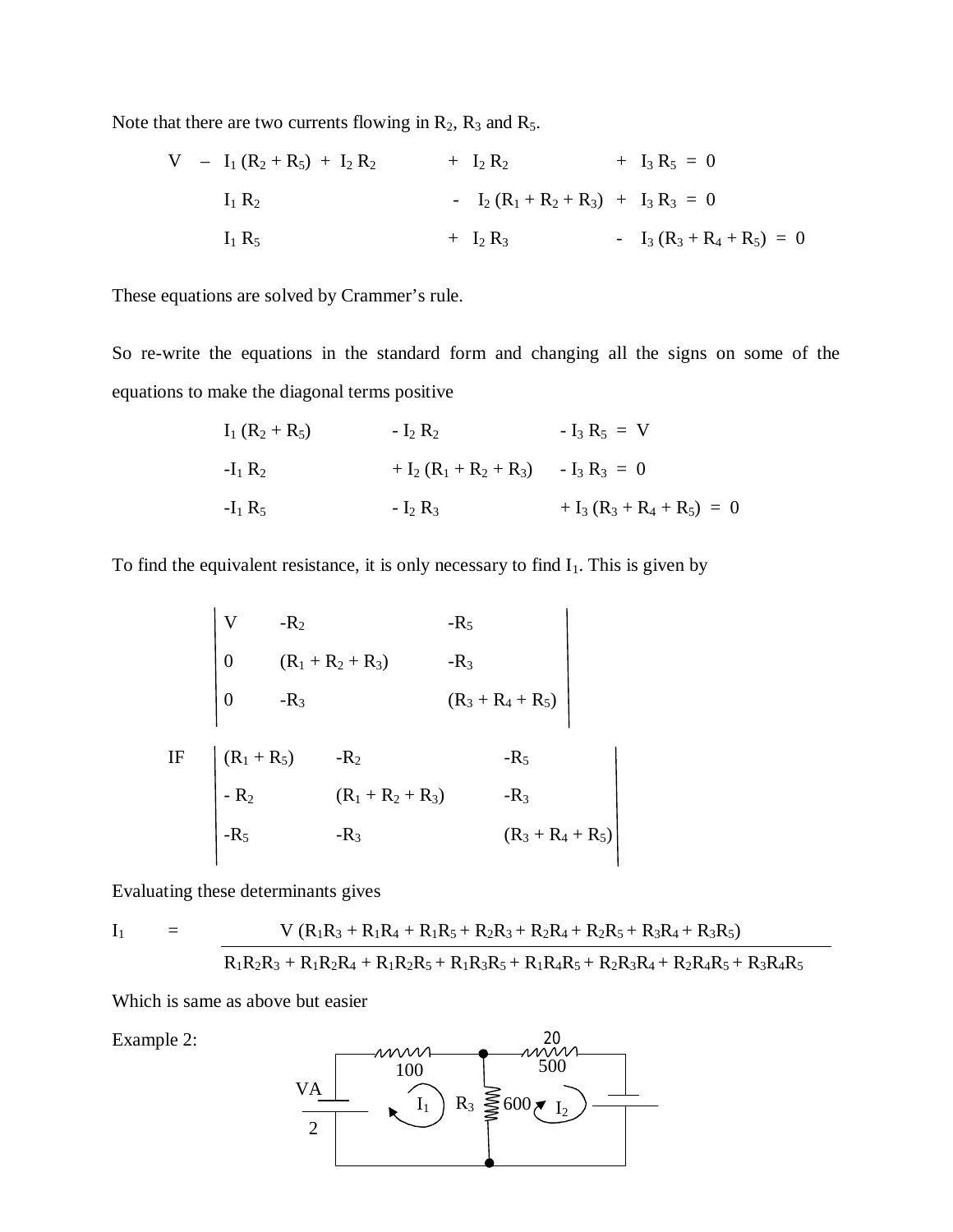$$
-V_{A} - I_{1} (R_{1} + R_{3}) + I_{2} R_{3} = 0
$$
  

$$
V_{B} + I_{1} R_{3} - I_{2} (R_{2} + R_{3}) = 0
$$

Re-writing these in standard form gives

|       |  |                                                     |                                      | $I_1 (R_1 + R_3) - I_2 R_3 = -V_A$ |                                                                                                                                                                                                                           |
|-------|--|-----------------------------------------------------|--------------------------------------|------------------------------------|---------------------------------------------------------------------------------------------------------------------------------------------------------------------------------------------------------------------------|
|       |  |                                                     | $-I_1R_3$ + $I_2(R_2 + R_3)$ = $V_B$ |                                    |                                                                                                                                                                                                                           |
| Hence |  | $700I_1 - 600I_2 = -2$<br>$-600 I_1 + 1100 I_2 = 4$ |                                      |                                    |                                                                                                                                                                                                                           |
|       |  |                                                     |                                      |                                    |                                                                                                                                                                                                                           |
|       |  |                                                     |                                      |                                    | $I_1 = \begin{vmatrix} -2 & -600 \\ 4 & 1100 \end{vmatrix} = \begin{vmatrix} -2 & -600 \\ 4 & 1100 \end{vmatrix} = \frac{200}{410,000}$<br>$\overline{\bigcirc}$ $\begin{array}{c} 700 & -600 \\ -600 & 1100 \end{array}$ |
|       |  |                                                     |                                      |                                    |                                                                                                                                                                                                                           |
|       |  |                                                     |                                      |                                    |                                                                                                                                                                                                                           |
|       |  |                                                     | $= 0.488 \text{mA}$                  |                                    |                                                                                                                                                                                                                           |
|       |  |                                                     |                                      |                                    | $I_2 = \begin{vmatrix} 700 & -2 \\ -600 & 4 \end{vmatrix} = \frac{1600}{410,000} = 3.90 \text{ mA}$                                                                                                                       |
|       |  |                                                     |                                      |                                    |                                                                                                                                                                                                                           |
|       |  |                                                     |                                      |                                    | Thus the current through R1 is I1 and that through R2 is I2 where                                                                                                                                                         |

Thus the current through R1 is I1, and that through R2 is I2, whereas the current through R3 is the difference of I2 and I1, or 3.412mA upwards.

# **ADVANCED CIRCUIT ANALYSIS THEOREMS**

**THEVENIN'S THEOREM:** States that any complex network of linear circuit elements (sources, resistors and impedances) having two terminals can be replaced by a single equivalent voltage source connected in series with a single resistor (impedance).

There are two ways of discovering the situation in which Thevenin's theorem is used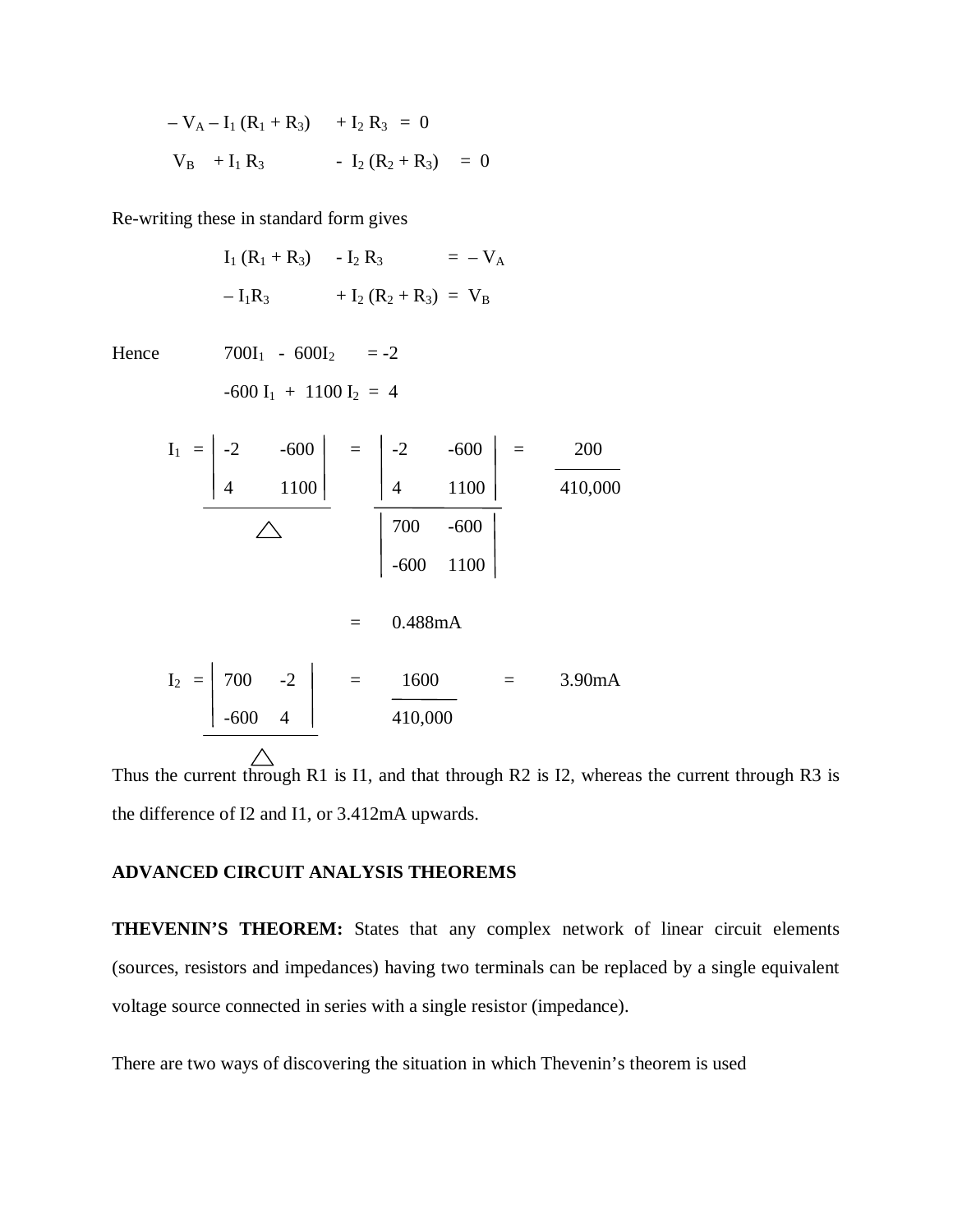- i. The theorem is useful to find how the current in some resistor in a circuit varies as that particular resistor is varied and the remaining circuit is unchanged.
- ii. It is also useful to find how the output of some circuit changes as the output is loaded with a resistor.

The procedure for using Thevenin's theorem is as follows:

- i. If the circuit to be replaced by the Thevenin's equivalent circuit already has two open terminals, label these terminals  $V_{in}$ . If there is a circuit element at the point where the circuit is to be studied, remove the element from the circuit, replace it with an open circuit, and label the terminals  $V_{in}$ .
- ii. Compute  $V_{in}$ , the voltage at the open terminals.
- iii. Replace all the voltage sources in the circuit with short circuit and all the current sources in the circuit with open circuits.
- iv. Compute  $R_{in}$ , the resistance of the circuit looking back into the output terminals after making these changes.
- v. The network can then be replaced by the circuit shown below



Example:

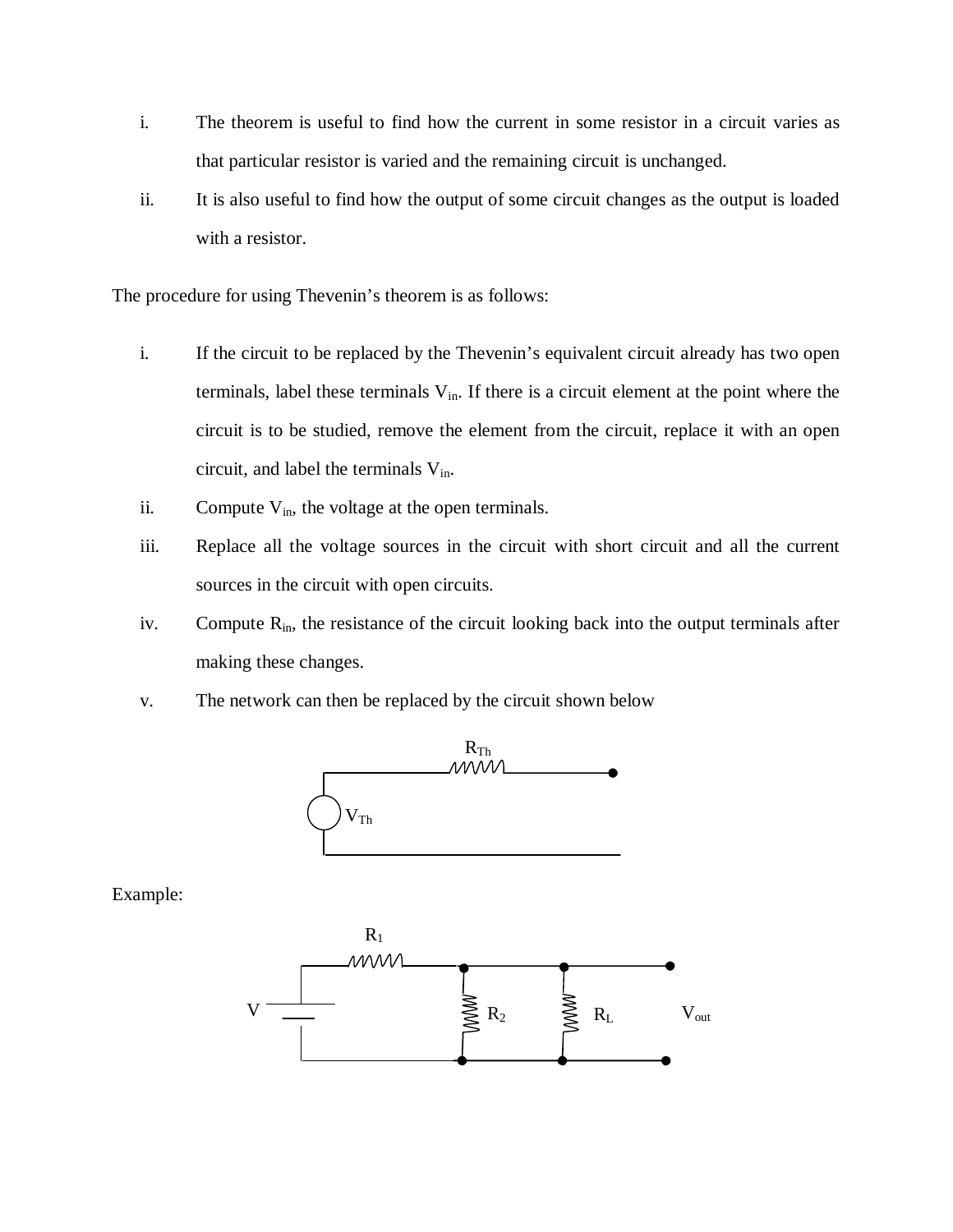1. Remove  $R_L$  and lable the resulting terminals  $V_{Th}$  as shown below



2. Compute  $V_{Th}$ , in this case what is left is a voltage divider.

$$
V_{Th} = \frac{V_{in} R_2}{R_1 + R_2}
$$

3. Replace voltage source by a short circuit obtaining



4. Compute  $R_{Th}$ , the resistance looking back into the output terminals; in this case. This is a parallel combination of two resistor.

$$
R_{\text{Th}} = \frac{R_1 R_2}{R_1 + R_2}
$$

5. Finally, the simplified circuit drawn



Now the original question can be answered. The output of interest is another voltage divider:

$$
Vout = VR_2 \t\t R_L
$$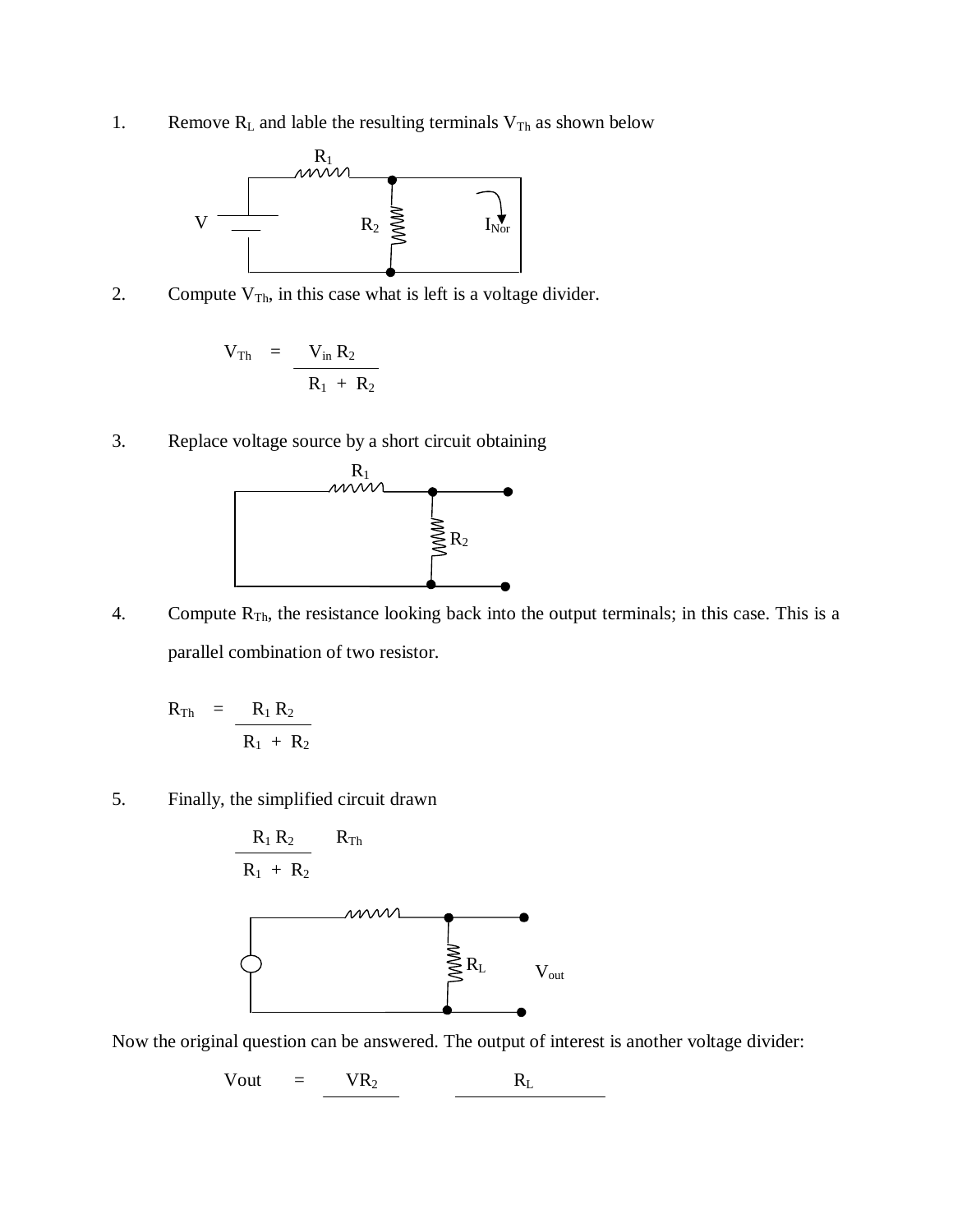$$
R_1 + R_2 \qquad R_L + \frac{R_1R_2}{R_1 + R_2}
$$

NORTON'S THEOREM: States that any complex network of sources and resistance (impedance) can be re-placed by a current source and a resistor (impedance) in parallel with it.

The procedure for using Norton's theorem is as follows:

- i. If the circuit has two terminals, connect these by a short circuit. If the current through some element is to be studied, replace it by a short circuit.
- ii. Calculate II  $I_{Nor}$ , the current in this short circuit.
- iii. Replace all voltage sources with short circuits and all current sources with open circuits.
- iv. Complete the shunt resistance  $R_{\text{Nor}}$ , looking back into the circuit after making all these changes. Note that  $R_{Nor} = R_{Th}$
- v. Finally, replace the network by the current shown in the figure below.



Example

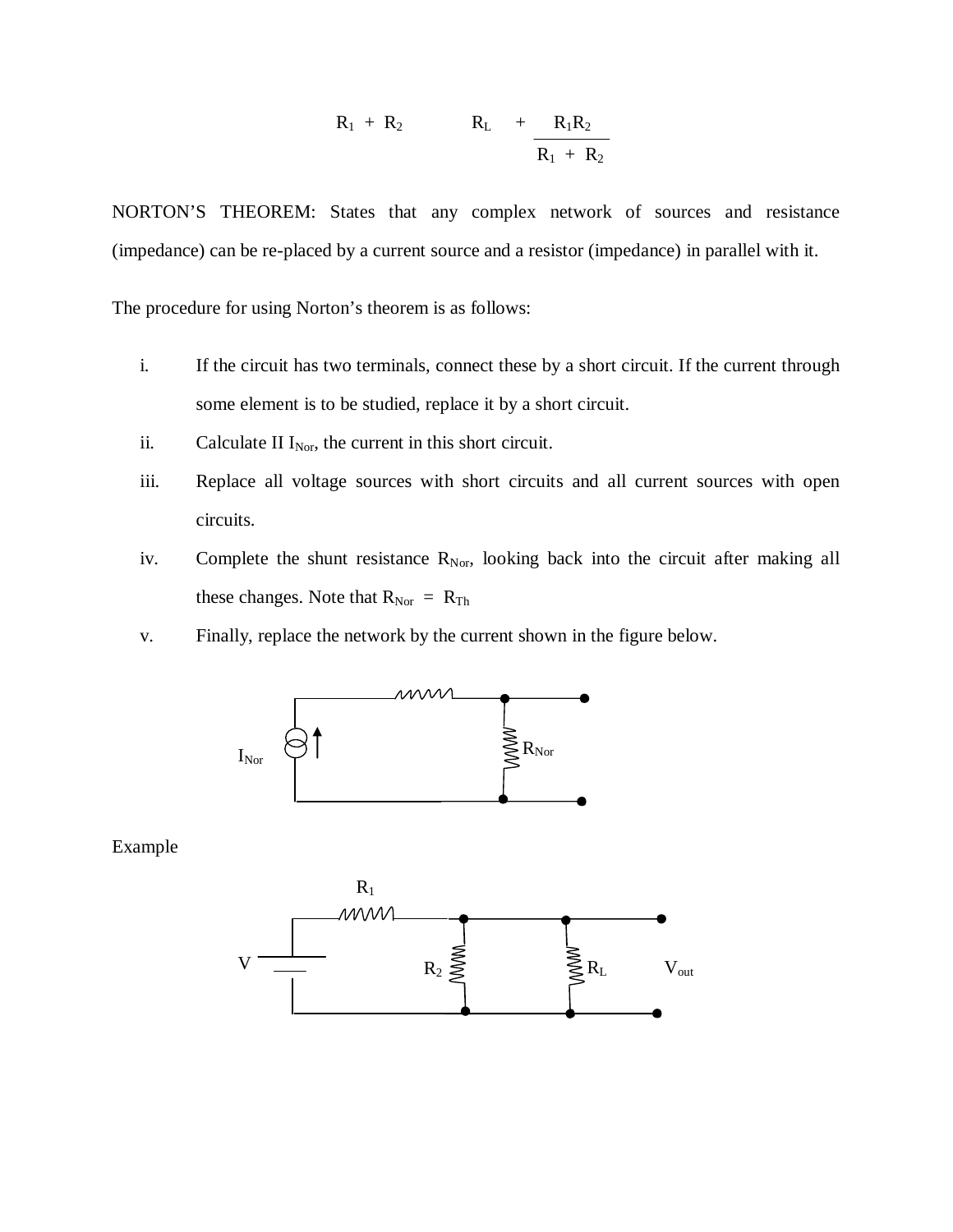The goal is to study how  $V_{\text{out}}$  varies as  $R_L$  is varied



3. Replace the voltage sources by short circuits and the current sources by open circuits.

4. Looking back into the output of the circuit, calculate  $R_{Nor}$ . In this case, this is the parallel combination of two resistors.

$$
R_{\rm No} = \frac{R_1 R_2}{R_1 + R_2}
$$

5. Finally, replace the originatl circuit with the result shown below.



Once again this has reduced the original problem to a simple one, that of a current divider. The answer can be written down reasonably directly.

The current through  $R_L$  is given by the current divider formular.

$$
IR_{L} = I_{Nor} \frac{R_{Nor}}{R_{Nor} + R_{L}}
$$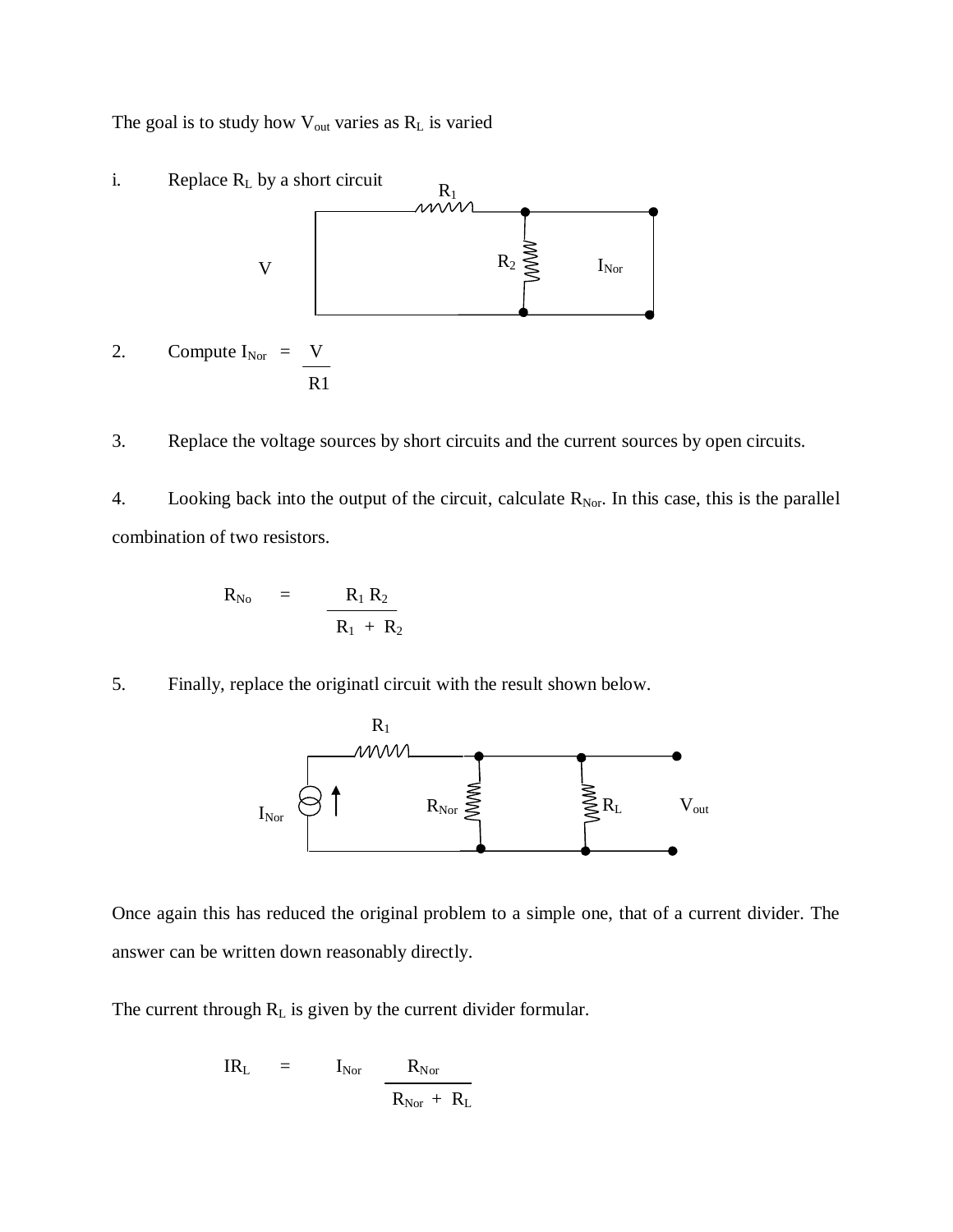and the output voltage is

$$
V_{out} = IR_{L}R_{L}
$$
  
\n
$$
V_{out} = V \frac{R_{1}R_{2}/(R_{1} + R_{2})}{R_{1}R_{2}/(R_{1} + R_{2})} R_{L}
$$
  
\n
$$
R_{1}R_{2}/(R_{1} + R_{2}) + R_{L}
$$

The result as that obtained by the case of the Thevenin's Theorem

There are relationships between Norton's and Thevenin's equivalents these aer

$$
\begin{array}{ccc} R_{Nor} & = & R_{Th} \;\; \text{and} \\ V_{Th} & = & I_{Nor} \; R_{Nor} \end{array}
$$

There are two other general circuit analysis theorems that are used extensively in circuit analysis. These are:

- i. The superposition theorem and
- ii. The reciprocity theorem

**The Superposition Theorem:** States that the current in any branch of a linear circuits is equal to the sum of the currents produced separately by each source in the remainder of the circuit, with all the other sources set equal to zero.

**The Reciprocity Theorem:** States that the partial current in branch X of a linear, dc circuit produced by a voltage source in branch Y is the same as the partial current that would be produced in branch Y by the same source if it were placed in branch X.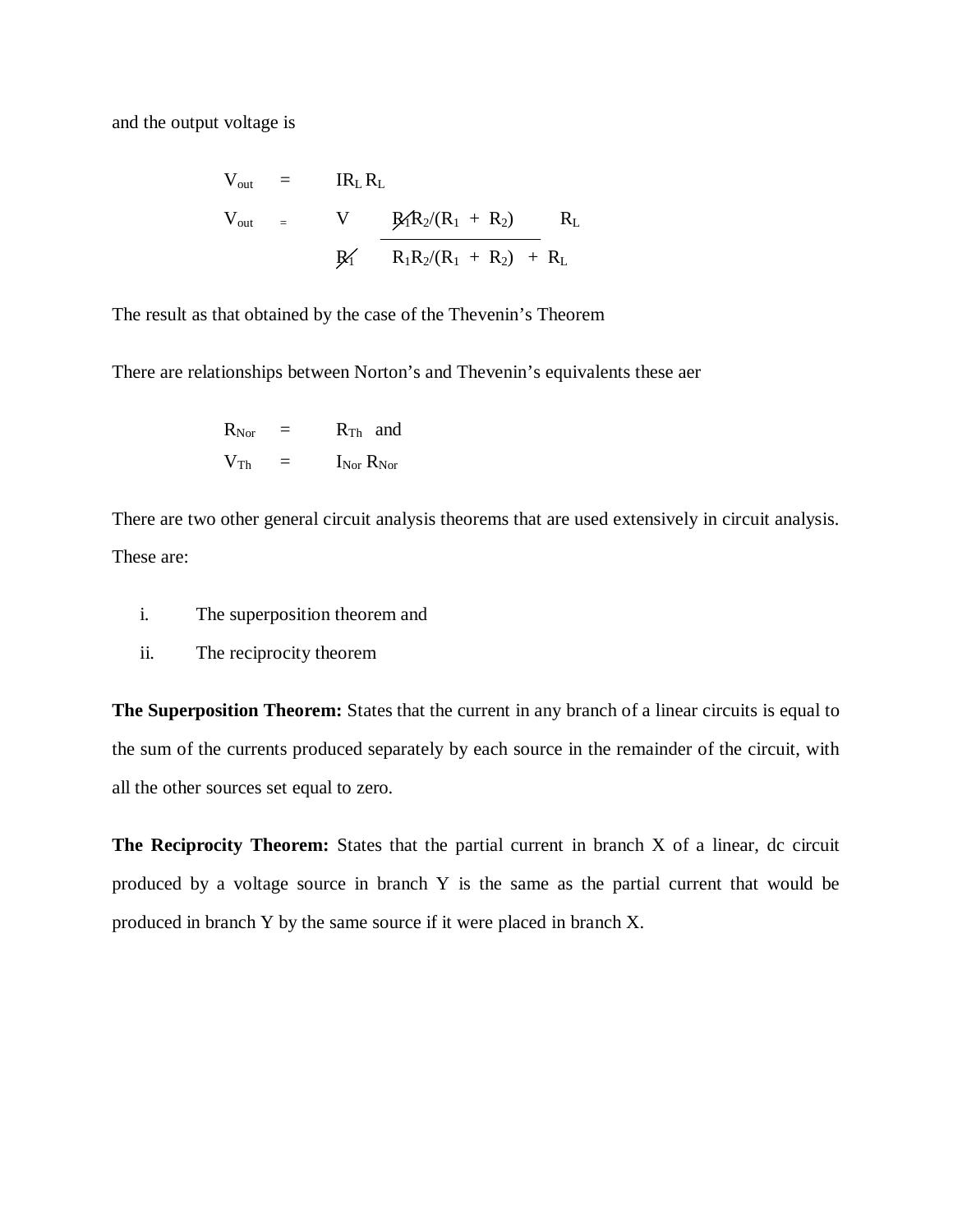### **ALTERNATIVE CURRENT**

So far, we have not mentioned time in the circuit analysis, this is equivalent to the assumption that the voltages and currents under consideration do not change, it implies that the situation has no beginning or end, clearly this is only an approximation.

In real circuits, the currents and voltages change as functions of time. The nature of the voltages and currents in a circuit can be divided into three classes:

- a. **DC or Steady State:** Cases where the voltages and currents are almost constant with respect to time and is not considered.
- b. **A.C:** Where the voltages and currents are purely sinusoidal in time, this is sometimes called sinusoidal steady state or a.c steady state
- c. **Others:** Cases where the voltages and currents vary in some more complex and less easily described manner than sinusoidal.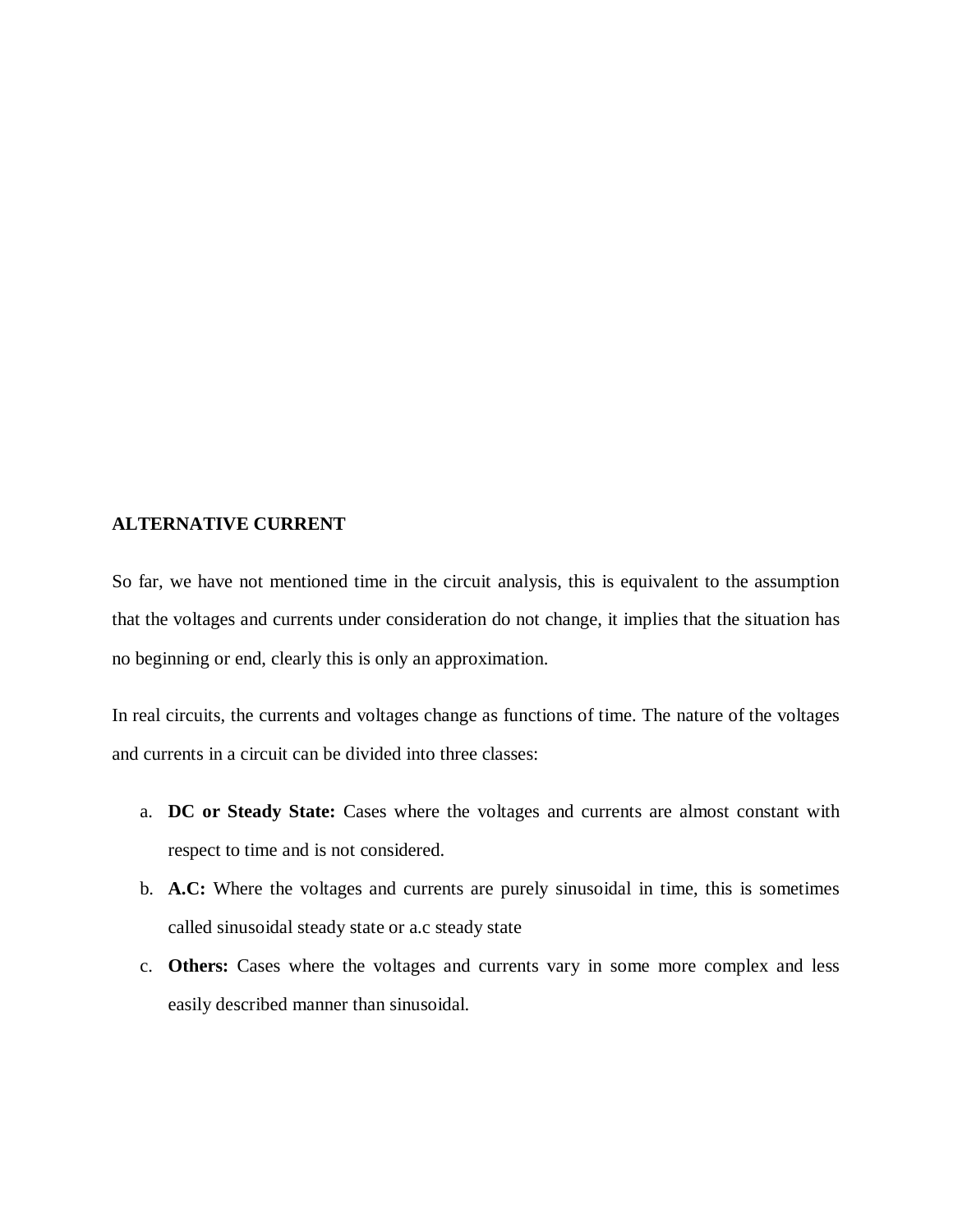The current described by the equation below is plotted in the fig. above.

$$
u(t) = \text{I}\rho\sin{(wt)}\dots.*
$$

As it can be seen, in the fig, the current increases from 0 to Iρ, decreases back to 0, reverses its direction, and continues to decrease to a value of Iρ in the opposite direction and so on. Because of this reversals, or alternations, of direction, it is called an alternating current, or a.c.

$$
v(t) = vp \sin{(wt)...} *_{2}
$$

this is an ac voltage.

The Basic Properties of the Sine Wave:

Consider a voltage having a pure sinusoidal change centered on zero:

The frequency of the ware f measured in cycles per second or Hertz (Hz) is the reciprocal of the period.

$$
f = \frac{I \dots 4}{T}
$$

The frequency tells how many times per second the voltage goes through a complete cycle of values and returns to the same point in its cycle.

The angular frequency w: measured in radians, is used as an express in sine wave given by

$$
w = \frac{2\pi f}{T} = 2\pi \dots . 85
$$

Vp is the amplitude of the sine wave described by equation (\*).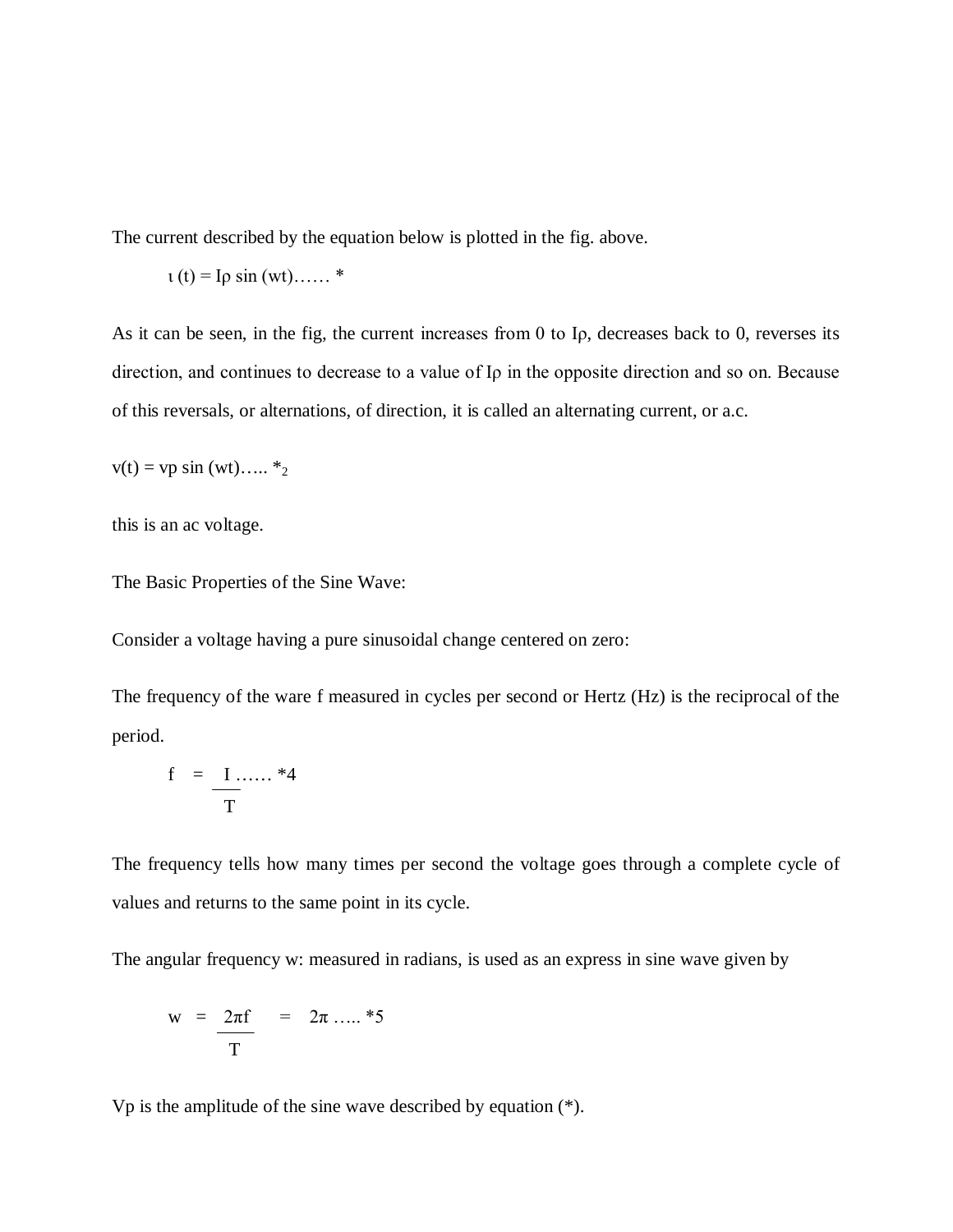The extreme values of the voltage are  $+Vp$  and  $-Vp$ . The  $\Phi$  is the phase of the voltage. It is related to the voltage at the time  $t = 0$  ... i.e.  $V(0) = Vp \sin{\Phi}$  ...... \*6

Consider 2 a.c. voltages both having the same amplitudes and frequencies but different phases. The  $1<sup>st</sup>$  being

$$
V_1 = Vp \sin(wt) \dots \dots *7
$$

and the second  $V2 = Vp \sin{(wt + \Phi)}$ ……. \*8

If  $\Phi$  is positive the 2<sup>nd</sup> voltage is said to lead the 1<sup>st</sup> by  $\Phi$ . If  $\Phi$  is negative, the 2<sup>nd</sup> voltage is said to lag the  $1<sup>st</sup>$  by  $\Phi$  as shown for example in the fig. below.

**Measurements of Amplitudes:** The amplitudes, Vp is the obvious choice as the most convenient parameter to describe how big the voltage is, when dealing with an algebraic expression for an a.c voltage.

The maximum potential between two successive extreme values is sometimes of interest and is called the peak-to-peak voltage. For the sine ware, this is

$$
Vpp = Vp - (-Vp) = 2Vp \dots . . . *9
$$

For the sine wave the average value is zer i.e  $(Vp + C - Vp) = 0$ 

However, the average of a sine wave over one half of a cycle or the average of the absolute value of a sine wave over a number of cycles is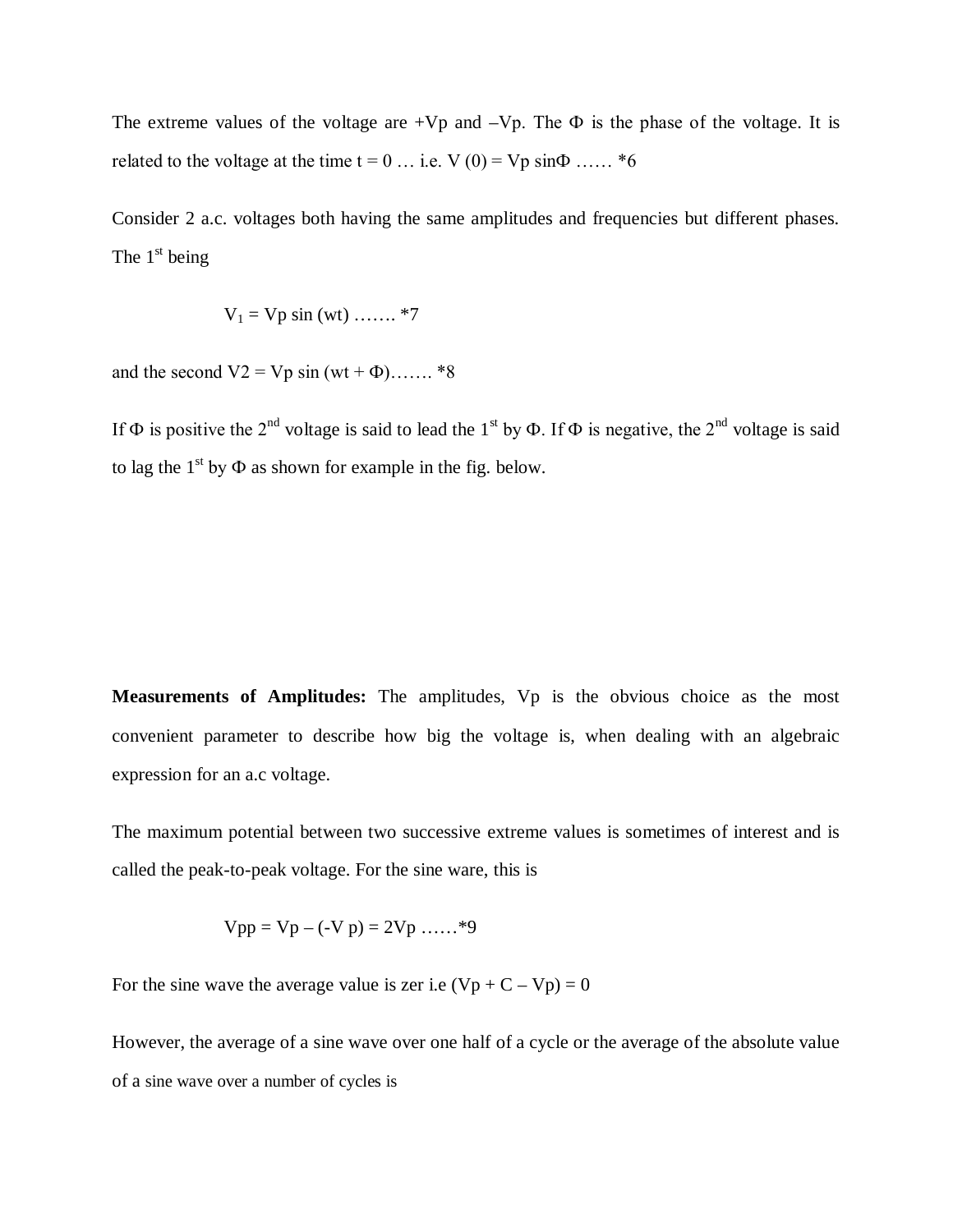It is frequently necessary to find the dc voltage that would generate the same amount of heat (power) in a resistor as does the ac voltage when averaged over one full cycle. So to do this we find the  $V_{rms}$  to find the equivalent dc voltage. To do this power is voltage times current i.e.

$$
\rho = v_1 = v \frac{v}{R} = \frac{V^2}{R}
$$

To find the average power, it is necessary to average the square of the voltage over one cycle and they take the square root to find the equivalent dc voltage.

This take the Root of the mean of the square, or the rms value.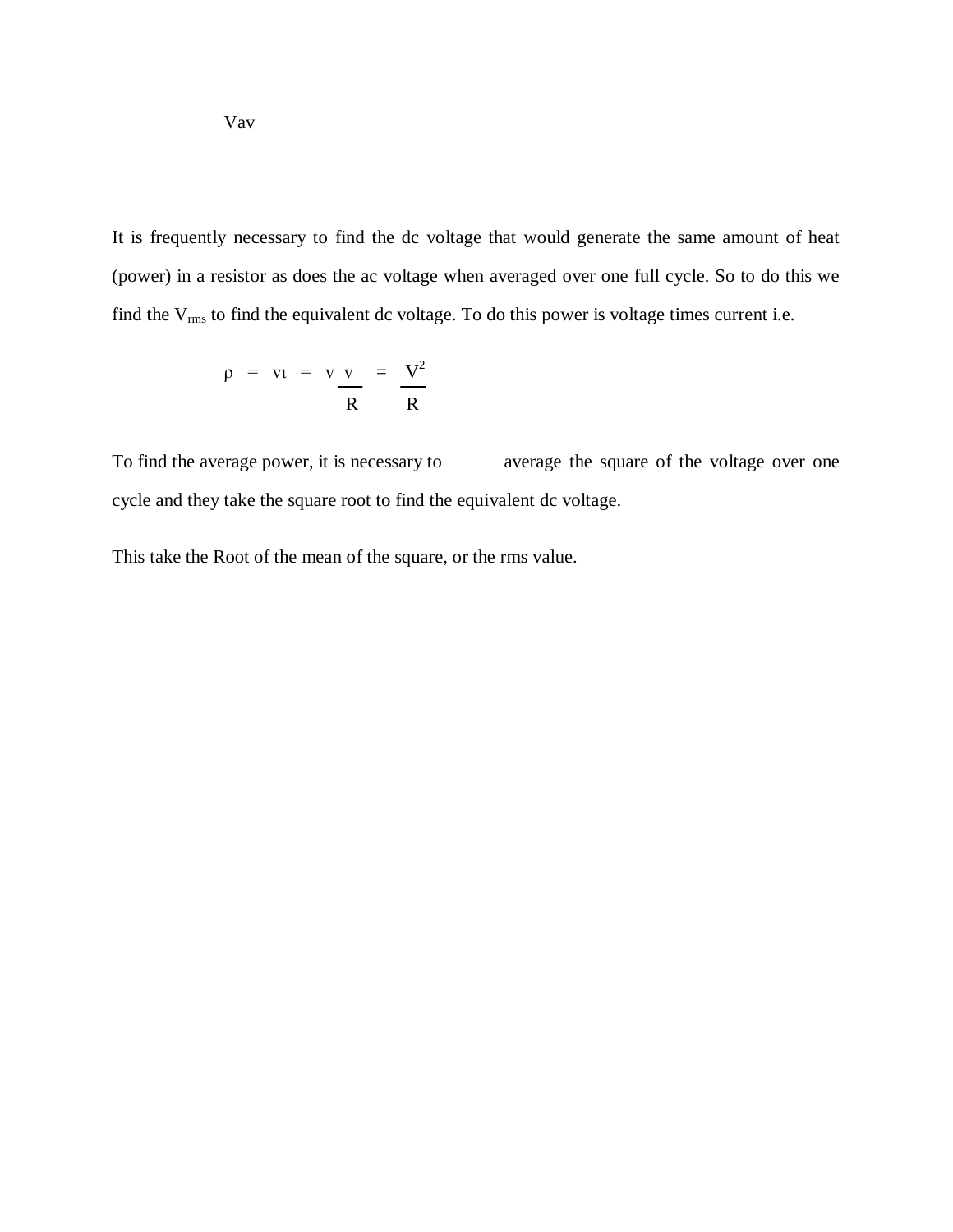# **The Cosine Wave:**

This far, all voltages and currents have been written in terms of the sine wave:

 $V = Vp \sin (wt + \Phi)$  but this is also the same as the form  $V = Vp \cos (wt + \Phi)$  because the sine and cosine differ only by a phase factor.

That is  $V = Vp \cos{(wt)} = Vp \sin{(wt + \pi/2)}$ 

The ac voltages can sometime be represented in the complex form  $V = Vpe \iota (wt + \Phi)$ ...... (\*11)

# Example:

A sine wave has an amplitude of 25v peak to peak. What is its amplitude? Its average value? The average of its absolute value? It rms value?

### Solution:

a. The amplitude from the Vpp is Vpp = 
$$
\frac{25v}{2} = \frac{12.5v}{2}
$$

$$
V_{\text{av}} = \frac{vp + (-vp) = 0}{2}
$$

c 
$$
V_{av} = 2vp
$$
 or vp x 0.637 = 12.5 x 0.637 = 7.96v  
 $\pi$ 

d 
$$
V_{\text{rms}} = v_p = 0.707vp = 0.707 \times 12.5 = 8.84v
$$

**Elements of a.c circuit analysis**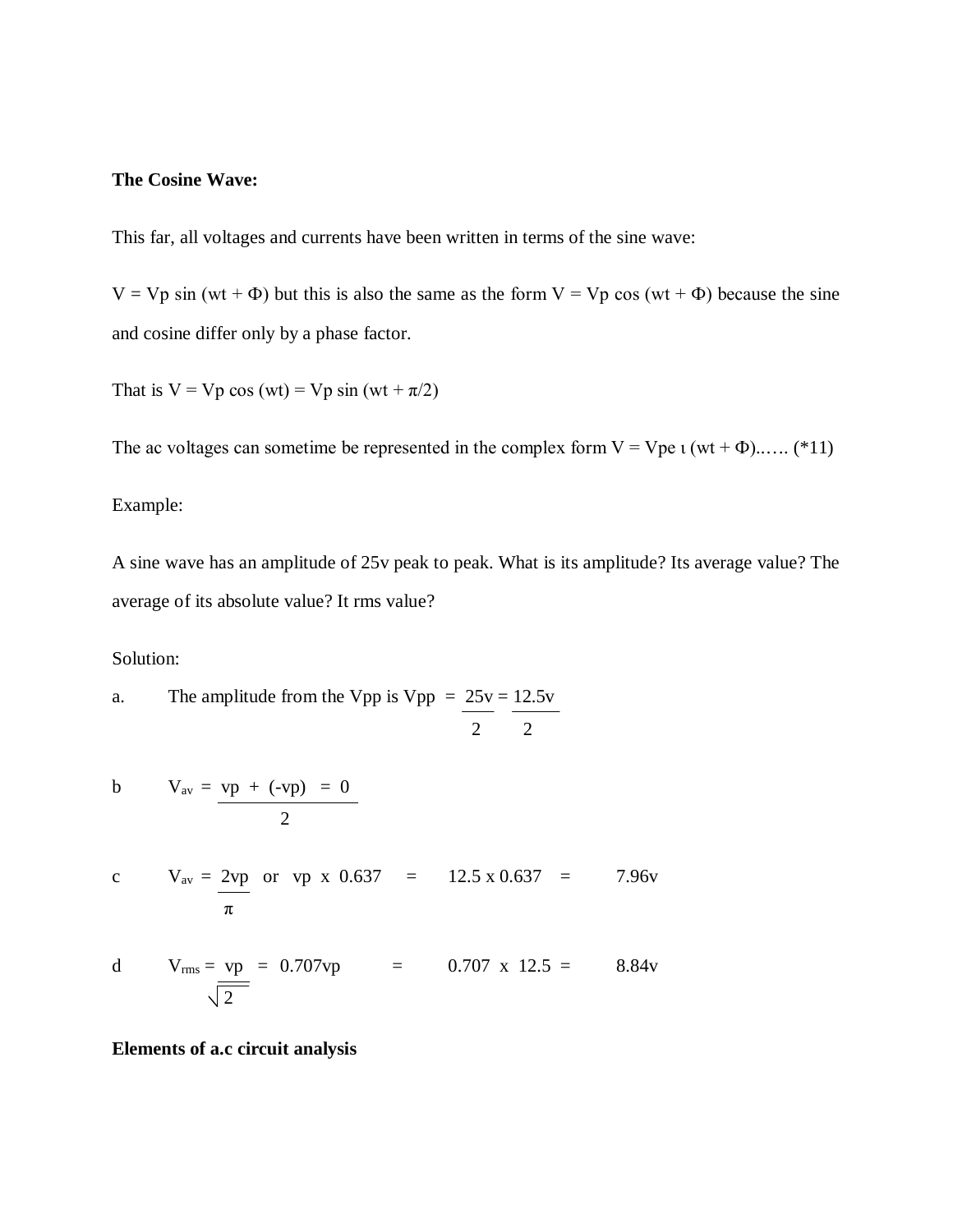**Capacitor:** In general, any two conducts insulated from each other constitute a capacitor shown below is a parallel plate capacitor.

The capacitors alwa

The capacitors always remain neutral as seen above but considering plates separately, they are taken to store charges. Because the plates are not neutral, there is an electric field between the plates. The potential different between the two plates is proportional to the charge stored on the plates. The constant of proportionality is the capacitance Cof the capacity

$$
C = Q \text{ or } Q = CV \dots ( *12)
$$

Capacitance is in farads  $(F)$ . 1 farad = I C/IV

The capacity of a parallel-plate capacitor is given by

$$
C = \varepsilon \frac{A}{d} \,,
$$

 $\varepsilon$  – di electric constant of the insulator between the plates

 $A = Area of one of the plates$ 

 $d =$  The separation between the plates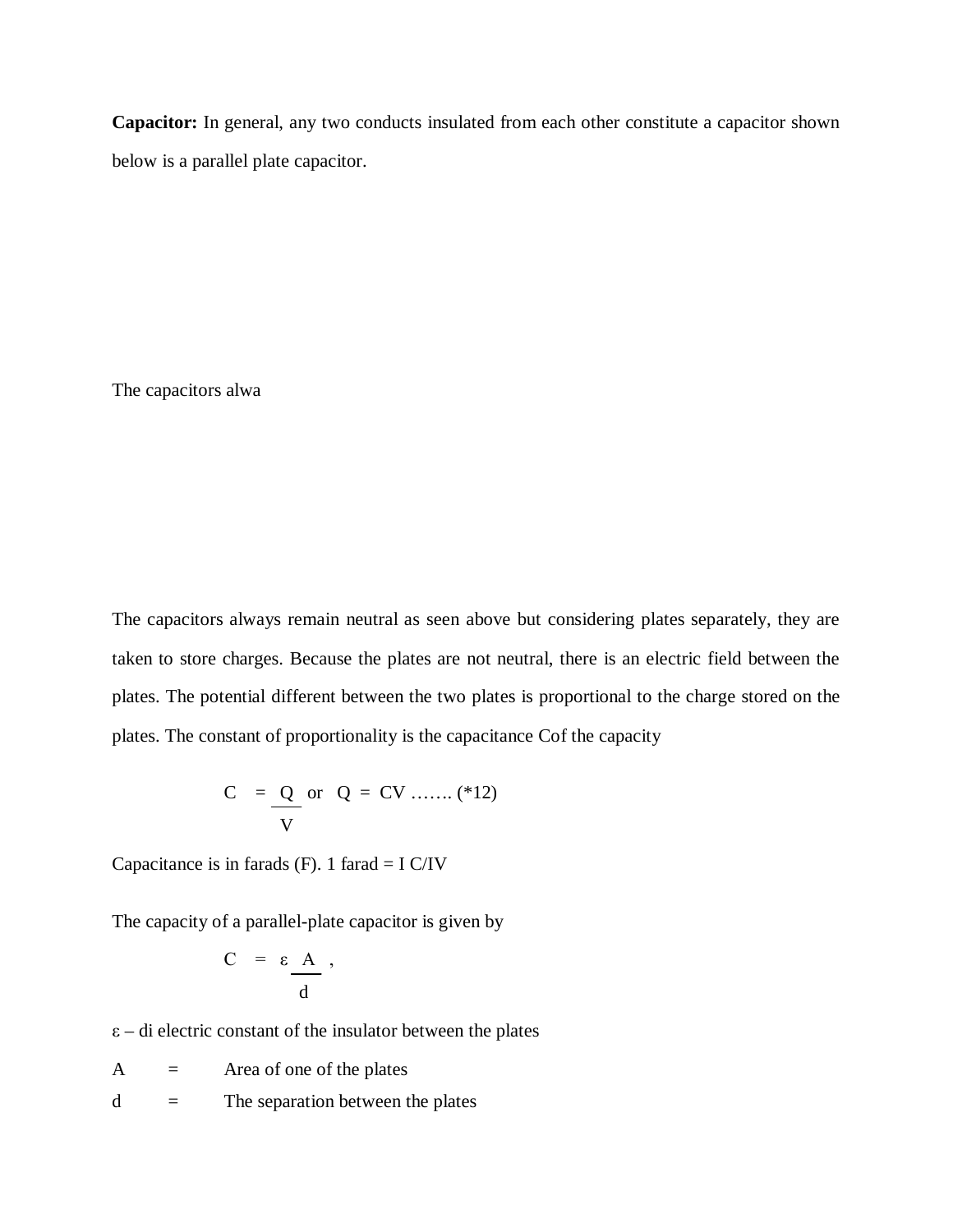Differentiating the definition of capacity gives

$$
Q = CV
$$
  

$$
Q = t = dC V + C dv
$$
  

$$
V = dt
$$

If the capacity is fixed i.e.  $dC = 0$  then

$$
t = C \frac{dv}{dt}
$$
........ (\*) $(*13)$ 

If eqn \*3 is integrated it gives

$$
\int u \, dt = \int C \, dv
$$
  
\n
$$
\int u \, dt = C \int dv \dots VC = \int u \, dt
$$
  
\n
$$
: V = \int u \, dt \dots \dots \quad (*14)
$$

Equations  $(*13)$  and  $(*14)$  are the voltage – current characteristics for a character. They also show that the voltage across a capacitor cannot change instantaneously.

The symbol is 
$$
\frac{1}{1}
$$
 Fixed value\n\n $\frac{1}{1}$  Variable value

**Inductions:** A wire carrying a current generate magmatic field in the space around the wire. As the current varies, the magnetic field varies, and the varying magnetic field induces a voltage in the wire that opposes the original changes in the current (faraday's law) under suitable conditions, this voltage is proportional to the change in the current. This defines the self inductance or simply the inductance L, of the piece or wire.

$$
V(t) = L \frac{dt}{dt} \left( *15 \right) v
$$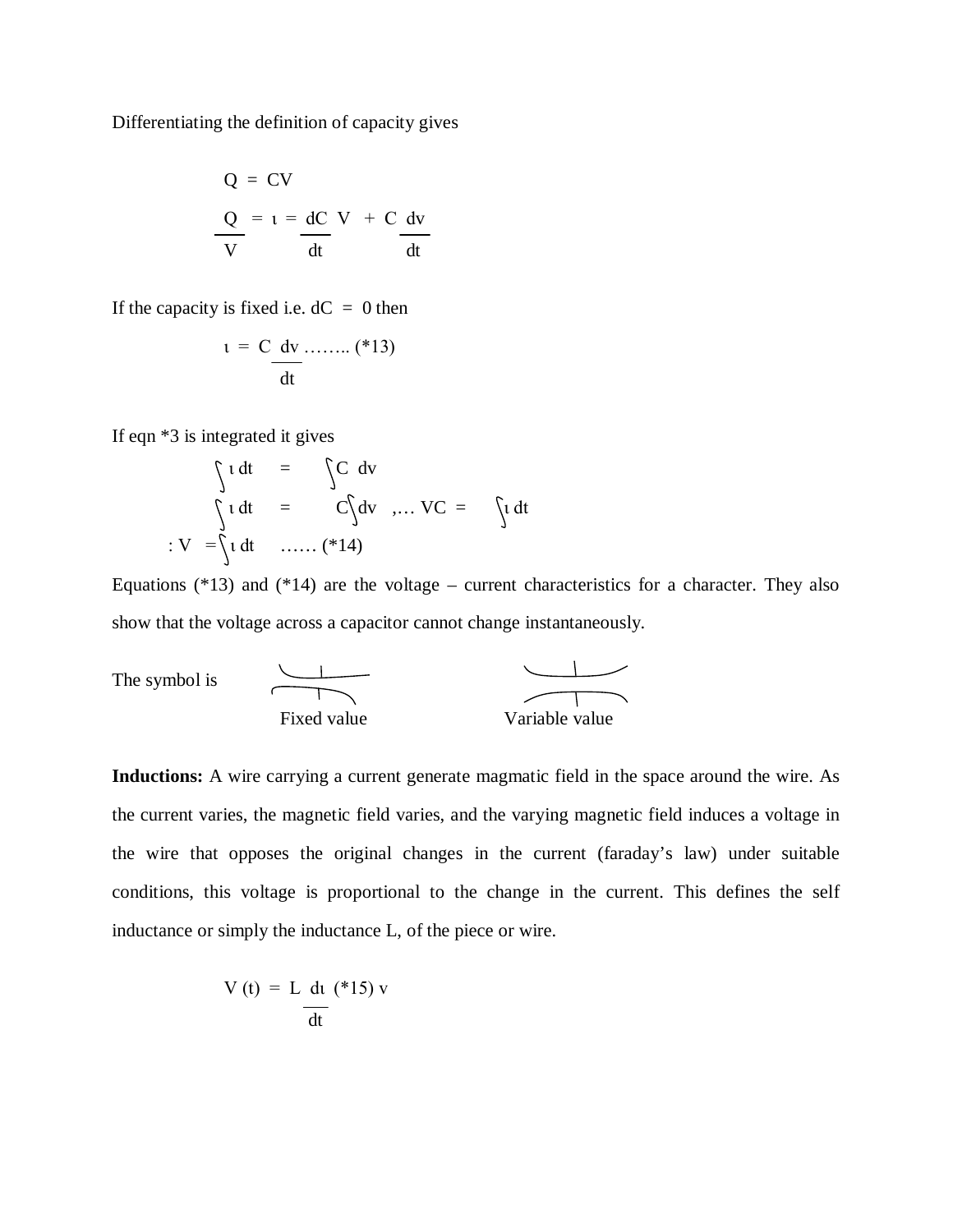Is the voltage caused by the change in the current. The definition of an inductance is also the voltage – current relationship for an inductor.

Integrating equation \*5 give

$$
u(t) = I \quad \int v(t) \, dt \dots .*16
$$

These are current – voltage relationship

Inductance is in Henry (H).

The symbol for inductors are shown below

 $\int$ 

Air core fixex iron core fixed Iron core variable

## **A Summary of the V – I Characteristics**

For instance if a varying or sinusoidal current is passed through an element of the corresponding voltage across the element is given, e.g.

If 
$$
t = \text{Im} \sin(wt)
$$

Is flowing through a capacitor, the voltage across the capacitor is

$$
V = I \int_{C} \int t \, dt = I \int_{C} \int Im \sin (wt) \, dt
$$

$$
= \frac{Im \, cost}{wc}
$$

In a similar manner all at other elements in the 2 tables are calculated.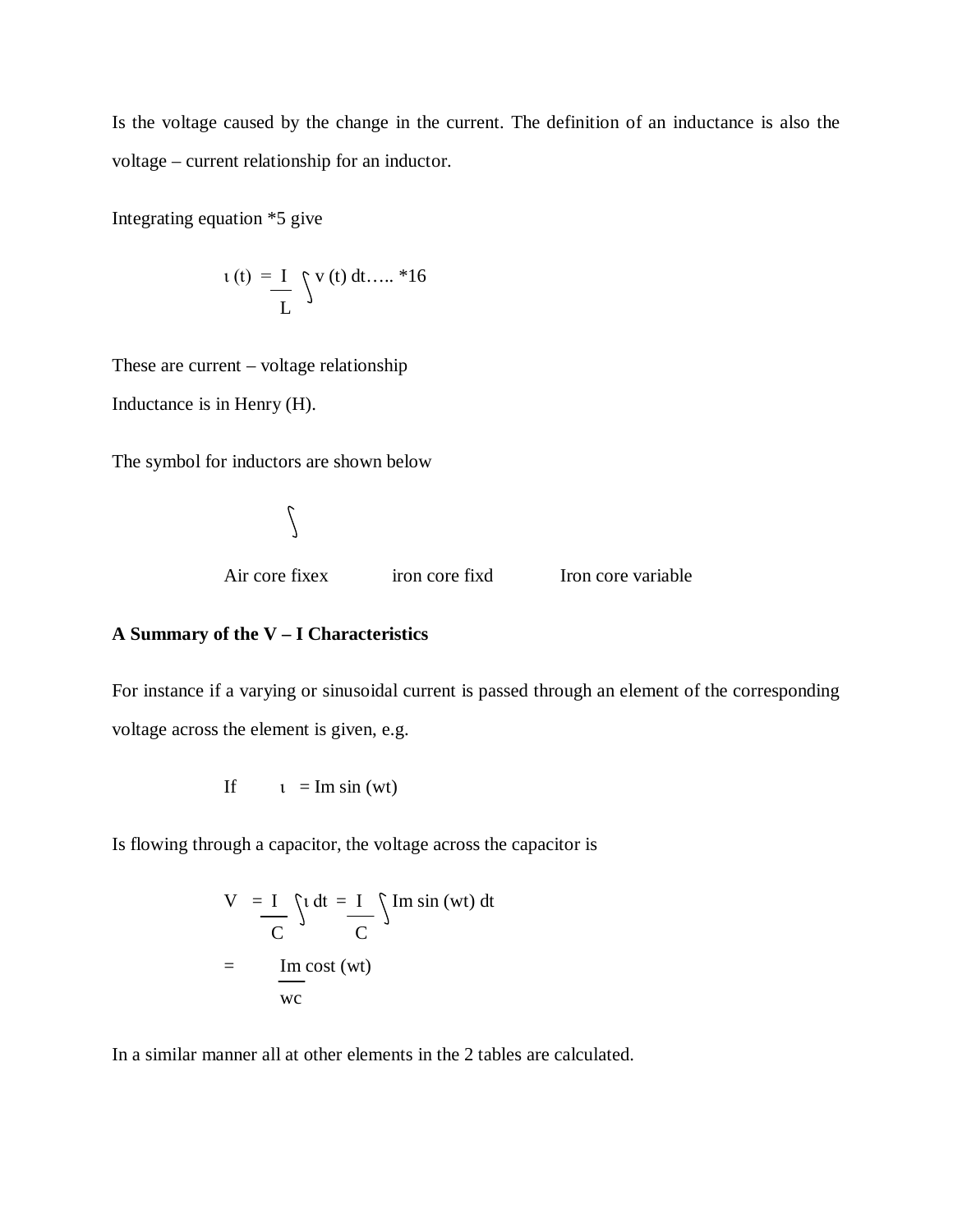# Calculation of voltage given currents

| Components | General 1                                  | $t = R$ Im sin (wt)      |
|------------|--------------------------------------------|--------------------------|
| Resistor   | $V = R$                                    | $V = R Im sin (wt)$      |
| Inductor   | $V = L di$<br>dt                           | $V = Lw$ Im cos (wt)     |
| Capacitor  | $V = I$ i dt<br>$\mathbf{C}^{\mathcal{O}}$ | $V = -Im cos (wt)$<br>Wc |

Calculation of current given voltage

| Components | General 1                    | $t = R$ Im sin (wt)  |
|------------|------------------------------|----------------------|
| Resistor   | $=$<br>ι                     | $t = V_m \sin(wt)$   |
|            | $\mathbf R$                  | $\mathbf R$          |
| Inductor   | $i = \frac{I}{I} \text{Vdt}$ | $t = -V_m \cos(wt)$  |
|            |                              | wL                   |
| Capacitor  | $t = C$ dv                   | $t = w CV_m cos(wt)$ |
|            | dt                           |                      |

# **Impedance**

Considering the fig. above

An expression for the current in this sample circuit is

$$
t = wcV_m \cos{(wt)} = wcV_m \sin{(wt + 90^0)} (*)17)
$$

This shows that the magnitude of the current is (wc) times the magnitude of the voltage and the current leads the voltage by  $90^0$  ( $\pi/2$ ) radiance.

The impedance Z of a circuit element is defined as the complex ratio

$$
Z = V \dots \dots \ ( *18)
$$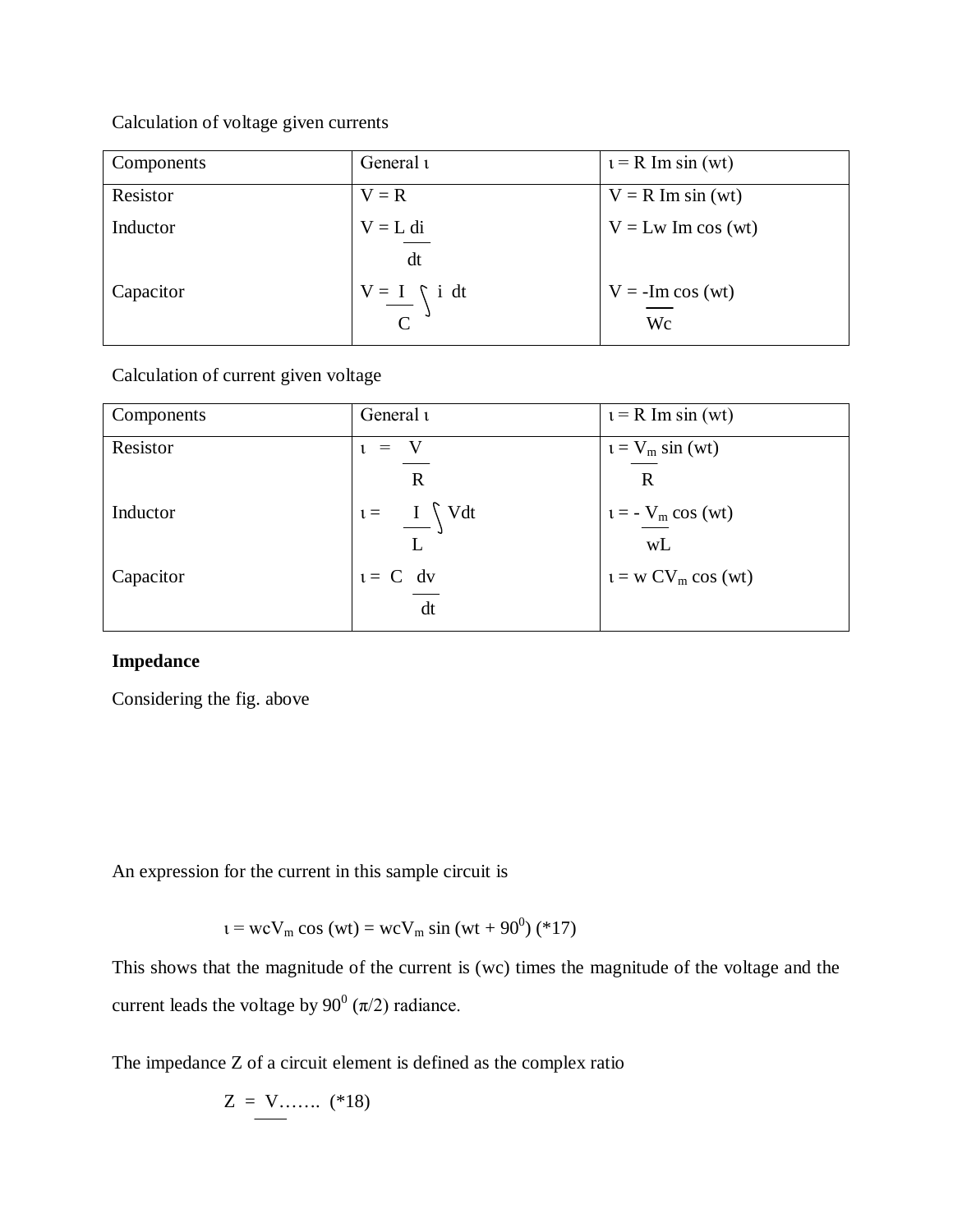where the voltage across and current through the circuit element are described by complex numbers.

Impedance has the same dimension as the resistance, (voltage over current) and measured also in ohms, the reciprocal of impedance is the admittance. Considered again the simple circuit consisting of an ac generator a single capacitor shown below, this time, the voltage generator is described by a complex sinusoidal generator.

$$
t = C dv \frac{dv}{dt} = C V_m j w e^{jwt} = jw c V (*)
$$

Hence, the impedance Z of the capacitor C U

$$
Zc = \frac{V}{t} = \frac{V}{jwc} = \frac{I}{jwc} = \frac{-j}{wc}
$$

and  $j = \sqrt{-1}$ 

In same way  $Z_L = jwL$  …….(\*21) and that of a resistor  $Z_R = R$  …… (\*22) eqn (\*19) shows that current through the capacitor is jwc times the applied voltage. Multiplying byj corresponds to rotating by 90<sup>0</sup> in the complex plane. Thus the eqn (\*19) says that the current lead the voltage by  $90^0$  which is what eqn (\*17) says.

All the theorems and methods used thus for remaining unchanged and equally true and useful when the word resistance is replaced by impedance.

Two simple examples

Consider the voltage divider below

ι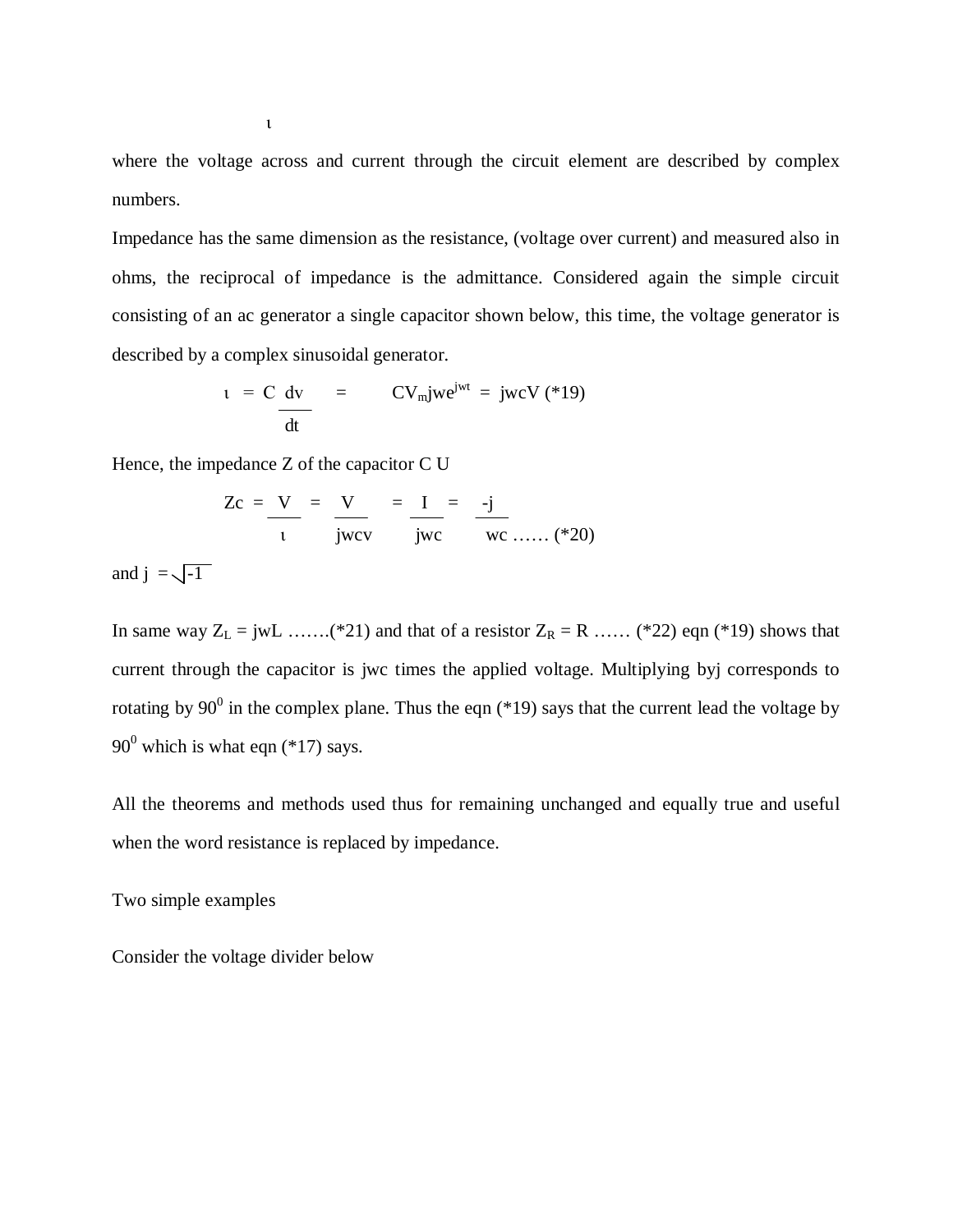The relationship between the input and output is

$$
V_{out} = V_{in} \frac{Z_2}{Z_1 + Z_2} \dots \dots (23)
$$

The equivalent impedance of several components in series is the sum of the individual impedances. Thus impedances in series

 $Zeq = Z_1 + Z_2 + Z_3$  ef....... (\*24)

**Power:** When a sinusoidal voltage is applied to a circuit, on the average, no power is dissipated in the capacitors or inductors. This is done to the  $90^0$  phase shift between the voltage and current.

The instantaneous power is defined as

$$
P = v_1
$$

The average power is found by averaging over one full cycle. Thus

$$
P_{av} = \n\begin{cases} 2\pi \\ \n\frac{1}{2\pi} \n\end{cases}
$$
  
= 
$$
\begin{cases} 2\pi \\ \n\frac{1}{2\pi} \n\end{cases}
$$
  
= 0

**Reactance:** Is defined as the magnitude of the impedance. Thus

This current is a simple voltage divider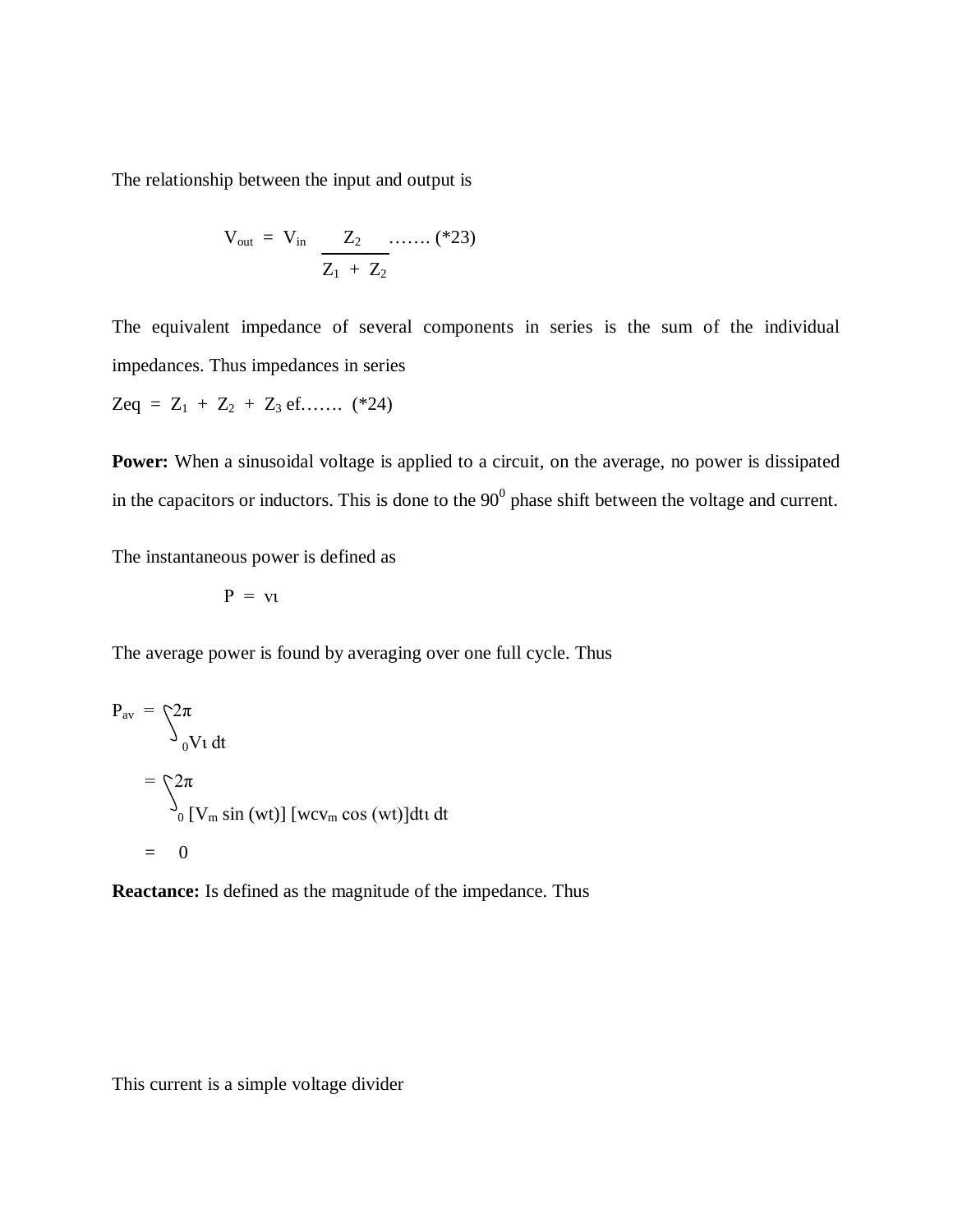It is called a high – pass filter. The goal here is to find expressions for the voltages drops and currents in this circuit.

**At Low Frequencies:** the capacitor will have a very high impedance (tending to infinity as frequency tends to zero. Thus at very low frequency the output voltage will be a small fraction of the input voltage.

**At High Frequencies:** the Zc will be small, thus at high frequency the output voltage will be equal to the input voltage.

$$
\therefore \qquad \text{the output voltage is } V_{\text{out}} = V_{\text{in}} \qquad \frac{Z_{\text{R}}}{Z_{\text{R}} + Z_{\text{C}}}
$$

$$
V_{out} = V_{in} \frac{R}{R - (j/wc)} \dots (28)
$$

If the circuit is not recognized as a voltage divider the easiest way to proceed is to we mesh equations, same result will be obtained. Thus, it is a one-loop circuit, the loop current is drawn – going around the loop in the same direction as the current gives.

$$
V \text{in} - \iota Zc - \iota Z_R = 0
$$
  
\n
$$
\iota = \frac{V_{\text{in}}}{Z_R - Zc} = \frac{V_{\text{in}}}{R - (j/\text{wc})} R \quad \dots (29)
$$

The output voltage is given by  $V_{out} = i Z_R$ 

$$
V_{out} = V_{in} \frac{R}{R - (j/wc)}
$$

which is same as the previous result

Then the equivalent impedance Ze of the circuit can be found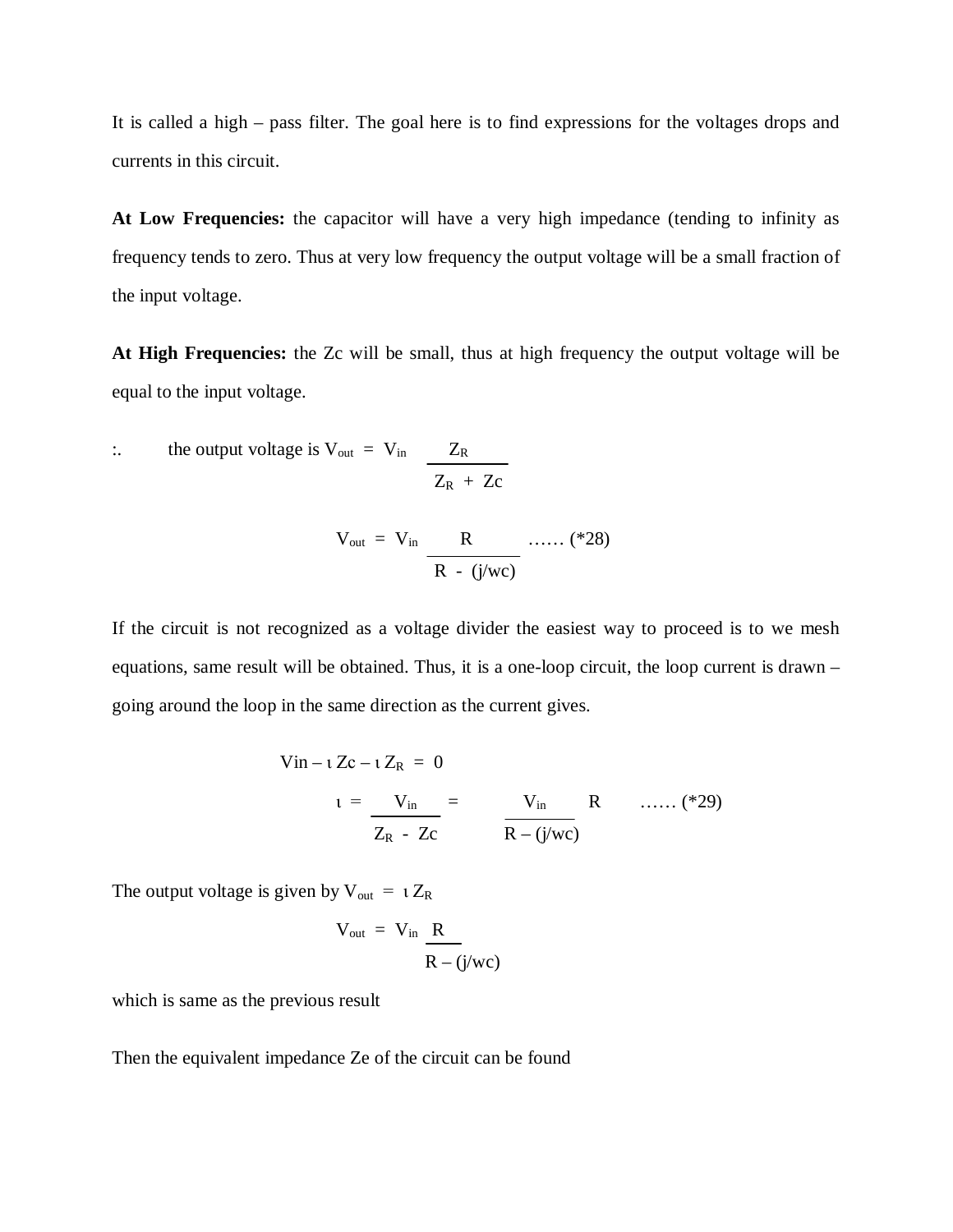$$
Z_{eq} = V = V_{in}
$$
  
+ 
$$
V_{in}
$$
  

$$
R - (j/wc)
$$

Which is what would have been obtained by direct application of equation

i.e. 
$$
Z_{eq} = Z_1 + Z_2 + \dots
$$

The gain of any circuit is the ratio of the output voltage to the input voltage. Thus for the voltage divider, the gain G is

$$
G = \frac{V_{out}}{V_{in}} = V_{in} \frac{R}{R - (j/wc)}
$$
  

$$
G = \frac{R}{R - (j/wc) \dots (32)}
$$

Written in rationalized form we have

G = 
$$
\frac{R}{R - (j/wc)}
$$
  $\frac{R + (j/wc)}{R + (j/wc)}$   
G =  $\frac{R^2 + j/wc}{R^2 + [1/w^2c^2]}$ 

We normally write the gain in polar form i.e. considering its magnitude and its phase angle

$$
/G/ = \frac{R^2}{R^2 + I/w^2c^2} + \frac{jR}{wc}
$$
  
\n
$$
R^2 + I/w^2c^2
$$
  
\n
$$
a + t
$$
  
\n
$$
/G/ = \sqrt{a^2 + b^2}
$$
  
\n
$$
\left(\frac{R^2}{R^2 + I/w^2c^2}\right)^2 + \left(\frac{R/wc}{R^2 + I/w^2c^2}\right)^2
$$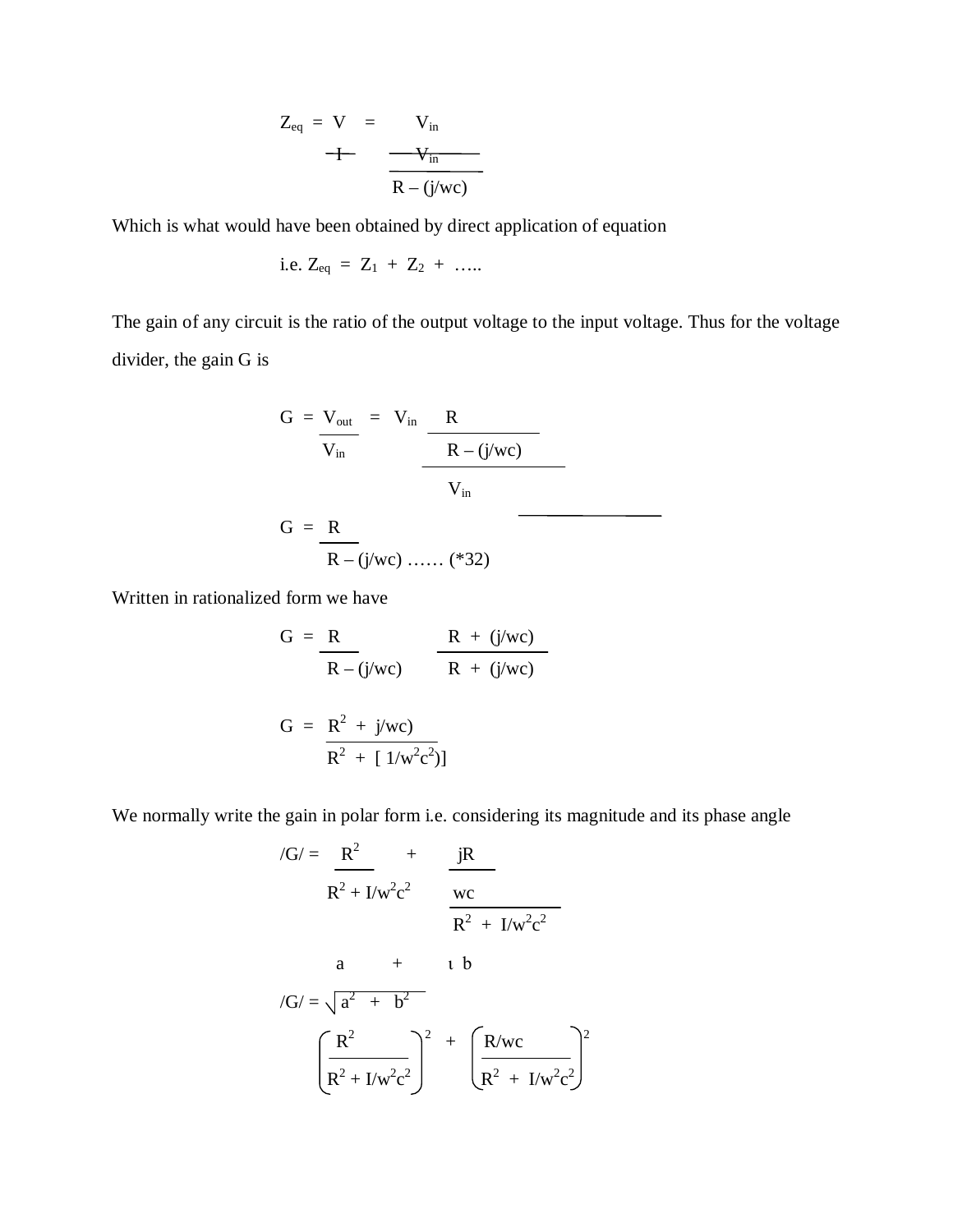$$
= \frac{R^{4} + (R/wc)^{2}}{(R^{2} + I/w^{2}c^{2})^{2}}
$$

$$
= \frac{R}{(R^{2} + I/w^{2}c^{2})^{1/2} \dots (33)}
$$

and the phase angle is  $\Phi = \tan^{-1} (b/a)$ 

$$
= \frac{R/wc}{R^{2} + I/w^{2}c^{2}}
$$
  
\n
$$
= \frac{R}{R^{2}}
$$
  
\n
$$
= \frac{R}{R^{2}}
$$
  
\n
$$
= \frac{R}{wc}
$$
  
\n
$$
= \frac{R}{wc} \times \frac{1}{R^{2}} = \frac{1}{Rwc}
$$
  
\n
$$
= \frac{R}{wc} \times \frac{1}{R^{2}} = \frac{1}{Rwc}
$$
 ......(\*34)

Considering some limiting cases, it makes the equation more reasonable

At very low frequency wc  $\approx 0$ , 1/wc>>R, then 1/Rwc>>1 so the gain is /G/  $\approx 0$  and the phase shift is  $\Phi = \tan^{-1} \infty = 90^0 = \pi/2$  radius

At very high frequency  $1/wc \approx 0$ ,  $1/Rwc \approx 0$  so gara /G/  $\approx 1$ , and phase shift is  $\Phi = \tan^{-1} \Theta = 0$ 

# **A Parallel Combination of Impedances**

Considering some limiting cases,

At low frequencies that is as w tends to O the terms involving w in the numerator and then can be ignored and equation \* 35 becomes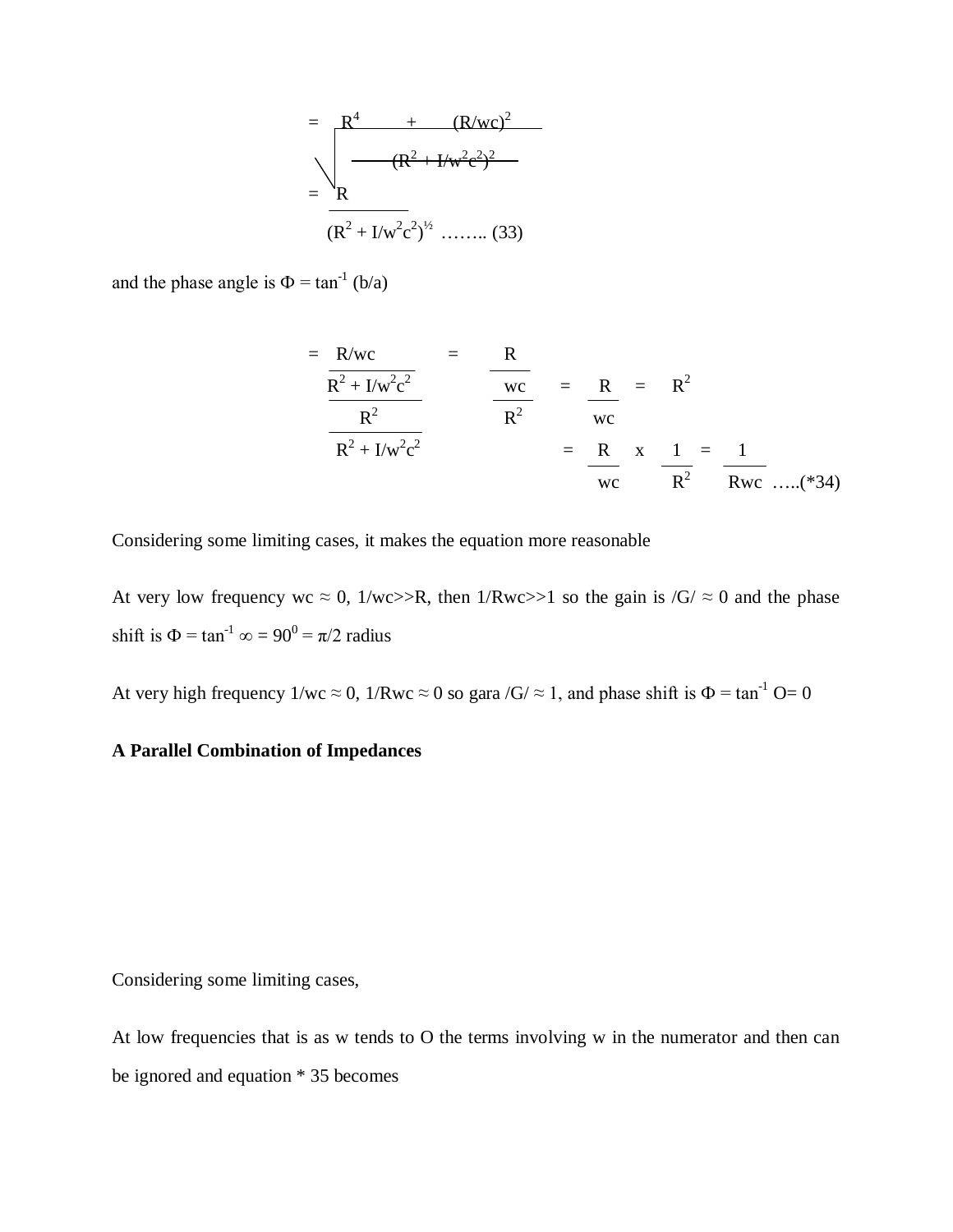$$
Z_{eq} = R
$$
 (for low frequencies \* (36)

At high frequencies, i.e. w becomes very large, the term involving only R in the numerator and Im then can be ignored.

$$
Z_{eq} = -jwR^{2}c
$$
  

$$
W^{2}c^{2}R^{2}
$$
  

$$
= -j \text{ (for high frequency) *37}
$$
  

$$
wc
$$

Thus at low frequencies this combination acts like a pure resistor, at high frequencies, it acts like a pure capacitor. Only at intermediate frequencies does this circuits look like some combs of both resistor and a capacitor.

### RESONANCE

**The RcL circuit:** The RcL circuit shown below is an example of a series resonance circuit.

It is possible to workout the expressions for the total impedance Z, the current ι, the output voltage  $\rm V_{out},$  and the gain  $\rm G$  of this circuit. These are:

$$
Z = R + jwL - j
$$
 .....(\*38)  
\n
$$
Wc
$$
\n
$$
Z = R^{2} + \left( w^{2}L^{2} + \frac{1}{w^{2}c^{2}} - 2L \right)^{2}
$$
\n
$$
Since /Z = \sqrt{R^{2} + (Z^{2} - Zc)^{2}} = \sqrt{R^{2} + (Z^{2}L + Z^{2}c - 2ZL Zc)}
$$
\n
$$
\sqrt{}
$$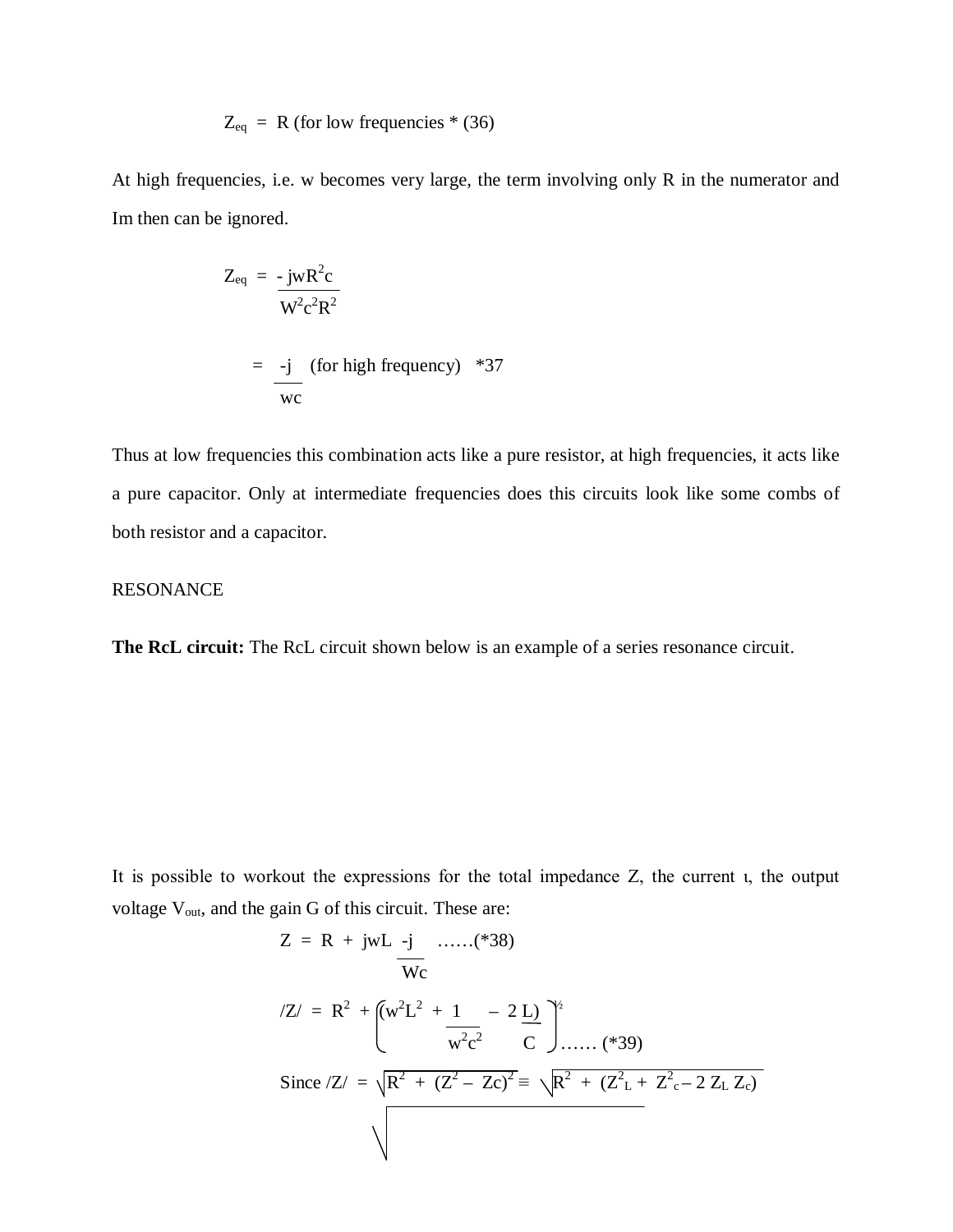$$
R^{2} + (jwL)^{2} + \left(\frac{1}{jwc}\right)^{2} - 2 jwL
$$
\n
$$
u = \frac{V}{Z} = \frac{V}{R + jwL - (j/wc)}
$$
\n
$$
V_{out} = uZc = \frac{V}{R + jwL - (j/wc)}
$$
\n
$$
= \frac{-jV/wc}{R + jwL - (j/wc)}
$$
\n
$$
= \frac{-jV/wc}{R + jwL - (j/wc)}
$$
\n
$$
Gain G = \left|\frac{V_{out}}{V_{in}}\right| = \frac{-j x/wc}{R + jwL - j/wc} \times \frac{1}{\frac{V}{K}} = \frac{-j/wc}{R + jwL - j/wc}
$$
\n
$$
= \frac{-j/wc}{R + jwL - j/wc}
$$
\n
$$
= \frac{1}{\left\{R^{2} + [wL - (1/wc)]^{2}\right\}} = \frac{1}{wc/z}
$$

This equation looks two complex but however at resonance, things aer much simpler.

The resonant frequency  $f_0$  is defined as that frequency at which  $Z_L = Zc$ 

i.e. 
$$
jw_0L = -j
$$
  
\n $w_0c = \frac{1}{LC}$   $\longrightarrow$   $\frac{jw_0L}{1} = \frac{1}{jw_0c} \longrightarrow 1 = j^2w_0^2Lc$   
\n $w_0^2 = \frac{1}{LC}$   $w_0 = \sqrt{\frac{1}{LC}}$  ...... (\*44)

At resonance, the sum of the impedance of the capacitor and the inductor is zero, then all these general equations are simpler. (i.e. eqns \*38 - \*42) becomes

$$
Z = R \dots (*45)
$$
  
\n
$$
1 = V = \dots (*46)
$$
  
\n
$$
V_{out} = -jV
$$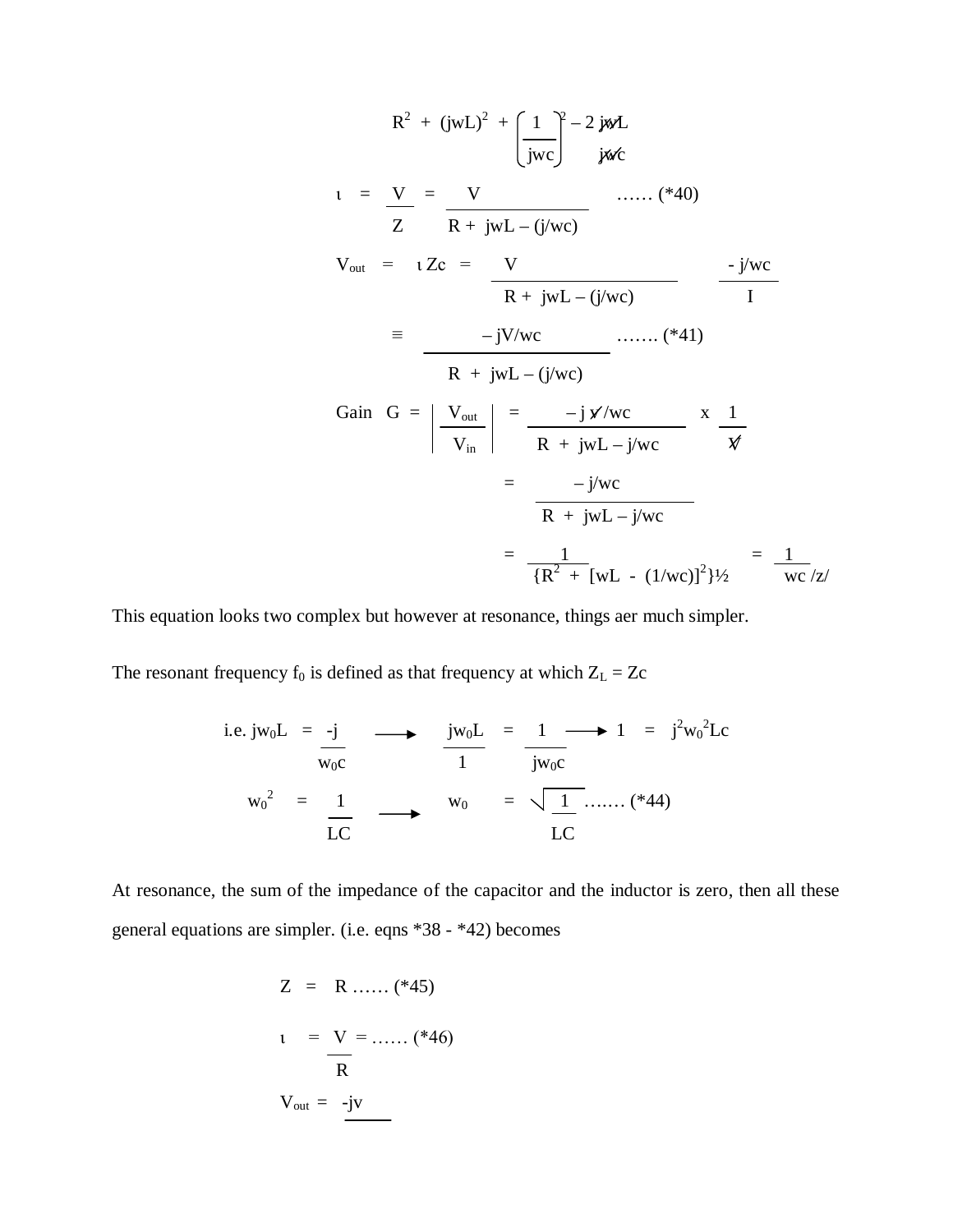$$
Rw_0C \dots \dots \dots (*47)
$$
  
and  $G = 1$   

$$
\frac{Rw_0C}{}
$$

The plots of the general solution for the magnitude of the impedance and the voltage gain versus frequency are shown below.

Looking at the figures, there is a dip in the impedance, which becomes purely resistive a t resonance (i.e.  $Z = R$ ). There is also a peak in the voltage gain at resonance.

The most interesting thing of these plots is that the gain is greater than 1, i.e. the output voltage is greater than the input voltage.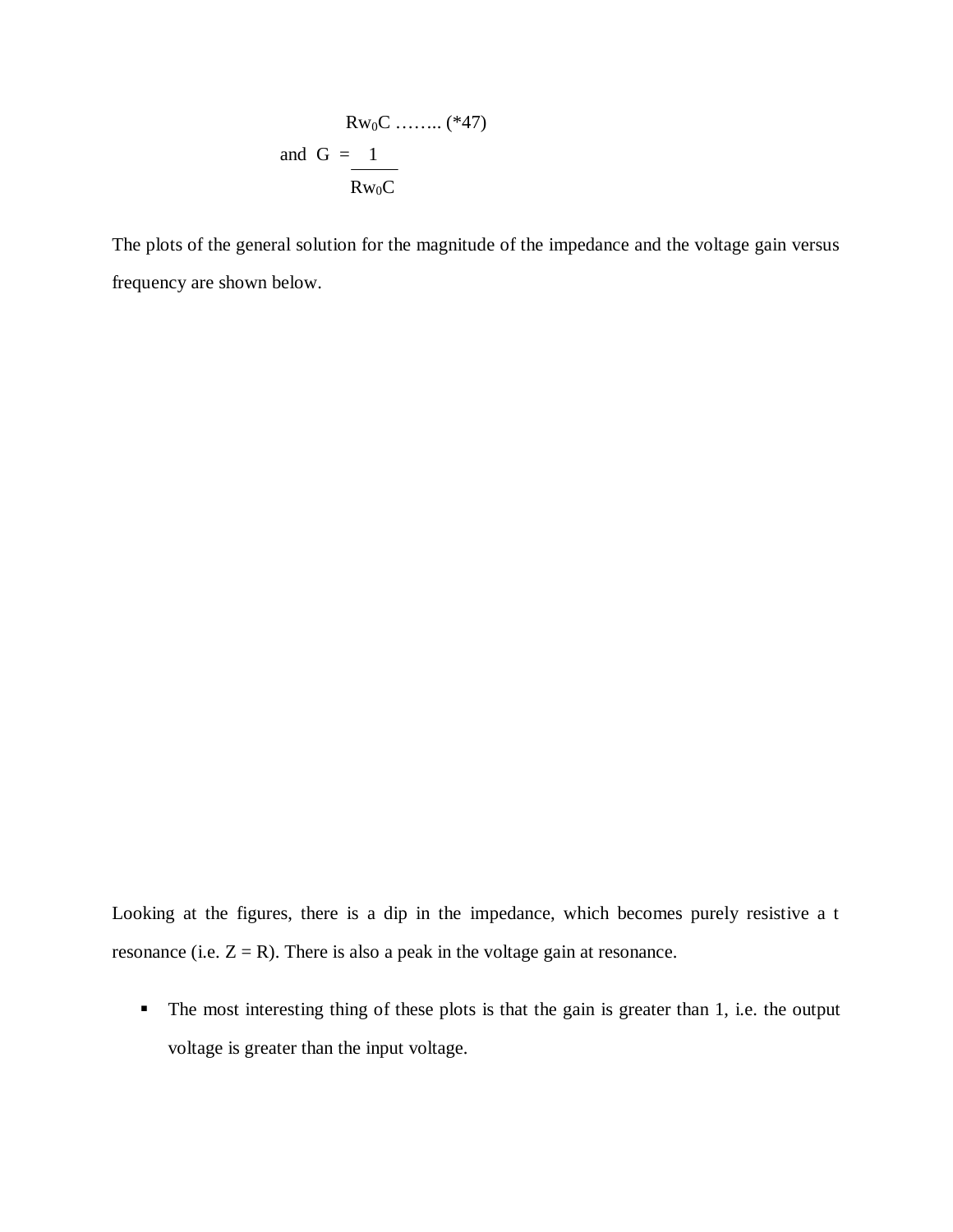This is caused by the phase differences in the voltages across the induction and capacitor. The voltage across the induction leads the current by  $90^0$ , whereas the voltage across the capacitor lags the current by  $90^0$ , despite the fact that the same current flows through the resistor, induction and the capacitor.

At resonance, the two voltages have the same magnitude and add to zero i.e.

 $\sin(w0t + 90^0) + \sin(wot - 90^0) = 0$ 

- This means that the current is limited only by R, which can be made small allowing the current to be quite large.
- If V<sub>out</sub> were taken across the resistor, the gain would peak at 1 at resonance.
- To get a voltage gain out of a series resonance circuit, the output must be taken across either the inductor or the capacitor. Since  $V_{out} = Vc$  in this case may be quite large even than  $V_{in}$ .
- At resonance, the current flowing in the circuit for a fixed input voltage V is determined by only R.
- The resonance frequencies is determined only by L and C (since  $w0 = \sqrt{L}$ )
- $\blacksquare$  The quality factor Q is the ratio of the inductive or capacitive reactance to the resistance,

i.e. 
$$
Q = X_L = X_C = w_L \dots (48)
$$
  
 $R = X_C = W_L \dots (48)$ 

- It determines the details of the shape of the voltage gain and impedance plots.
- The greater the Q of the circuit, the sharper is the peak in the voltage gain and the narrower is the dip in the impedance graph. Fig. \*\* and (\*\*\*) above
- The Q factor of a circuit is also a measure of how long an oscillation will continue once it has been excited.
- The higher the Q, the longer the oscillation will continue i.e.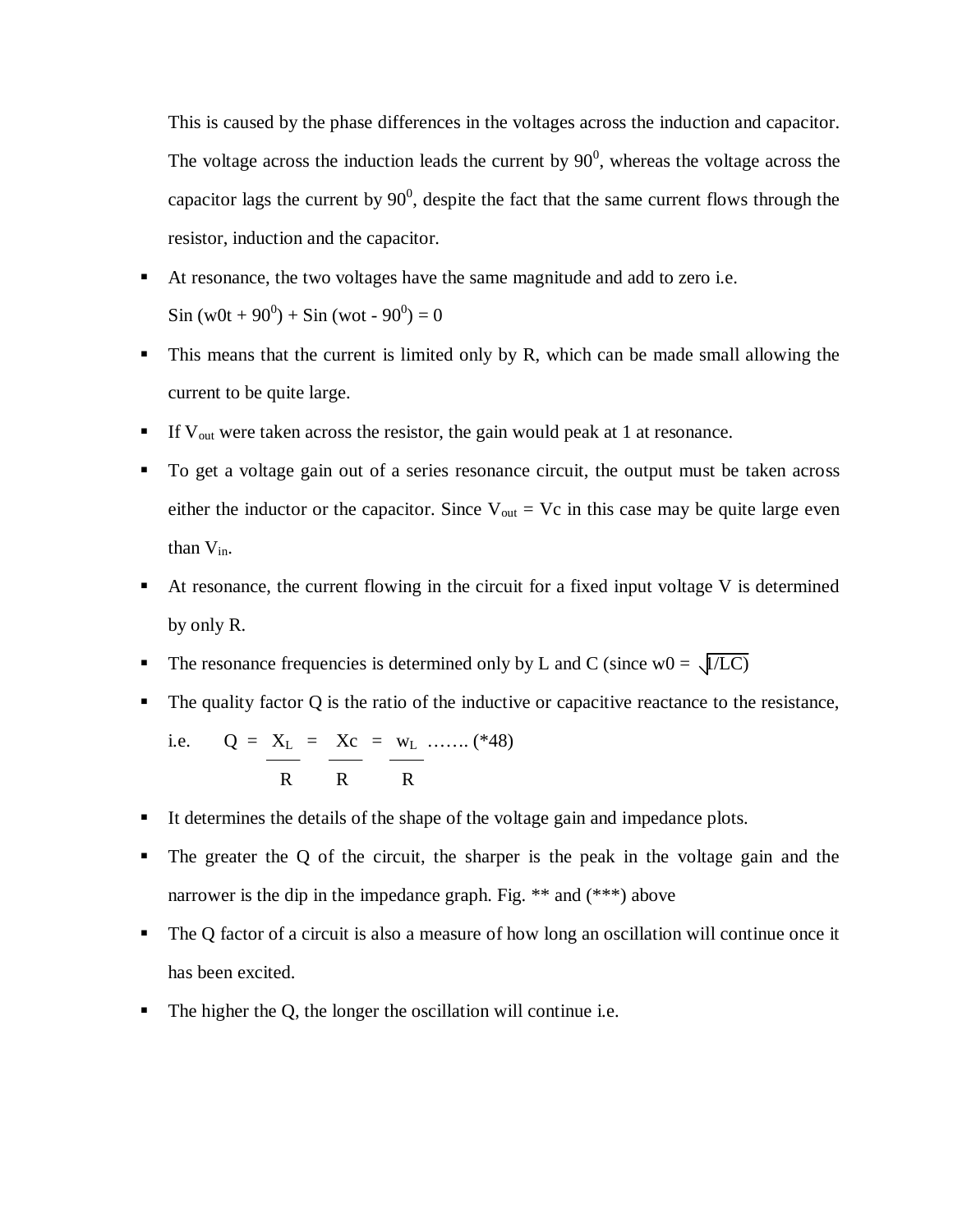- L and C determine the resonance frequencies, whereas R and C determine the decay time constant for the circuit.
- Any time that there is the need to pick out a signal at one frequency and suppress nearby frequencies, resonant circuits and used

## **STEP FUNCTION ANALYSIS**

Step function voltages are voltages that change suddenly from one steady value to another e.g fig. below.

They are neither ac nor dc, but some of the technique used to analyze both ac and dc circuits can be used in this case.

The application of the basic circuit analysis laws to situations involving step functions give rise to differential equations. These equations must be solved to analyze these circuits completely.

The Rc circuit – part  $1$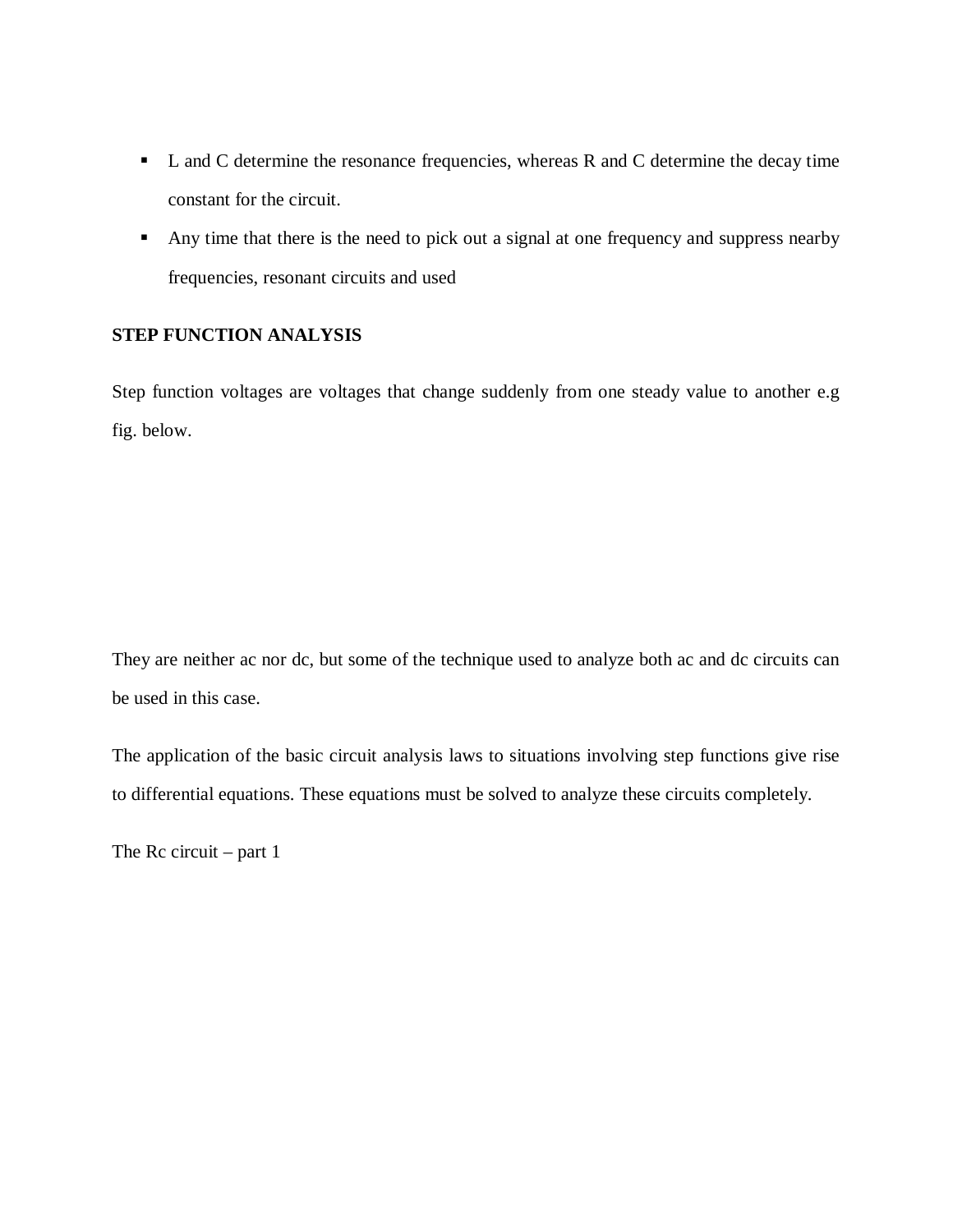- $\blacksquare$  The circuit consists of a battery, a resistor and a capacitor in series with a two position switch that can be used to connect or disconnect the battery from the rest of the circuit.
- The initial condition of the circuit is shown in fig (a). It is assumed that the switch has been in down position for long i.e. no voltage across the capacitor, no charge on the capacitor, and no current is flowing in the circuit.
- At some instance of time, the switch is moved upwards i.e. at time  $t = o$ . This situation is shown in fig (b) above.
- The goal of the analysis is to find the current and voltages in the circuit as a function of time from the moment the switch was closed.
- At the instance that the switch is closed, there is no voltage drop across the capacitor because there is no charge on the capacitor this is due to the fact that the voltage across the capacitor cannot change instantaneously.
- KVL shows that the entire voltage must appear across the resistor.
- Thus, the instant the switch is closed, the current changes very rapidly (instantaneously) from zero to an initial value of  $V/R = i$
- As the current flows, charge builds up on the capacitor as shown in fig (b). This means that there is an increasing voltage drop across C and hence the voltage drop across R must decrease (according to KVL). At time goes on the current must decrease. Eventually, the voltage across the capacitor will build up to V; at this point, there will be no current flow and nothing will change thereafter.
- To get a complete solution to this problem, KVL is applied to the circuit in fig (b).

$$
V - iR - q = 0 \dots (49)
$$
  
\n
$$
i = dq \dots (450)
$$
  
\n
$$
V - Rdq - q = 0 \dots (451)
$$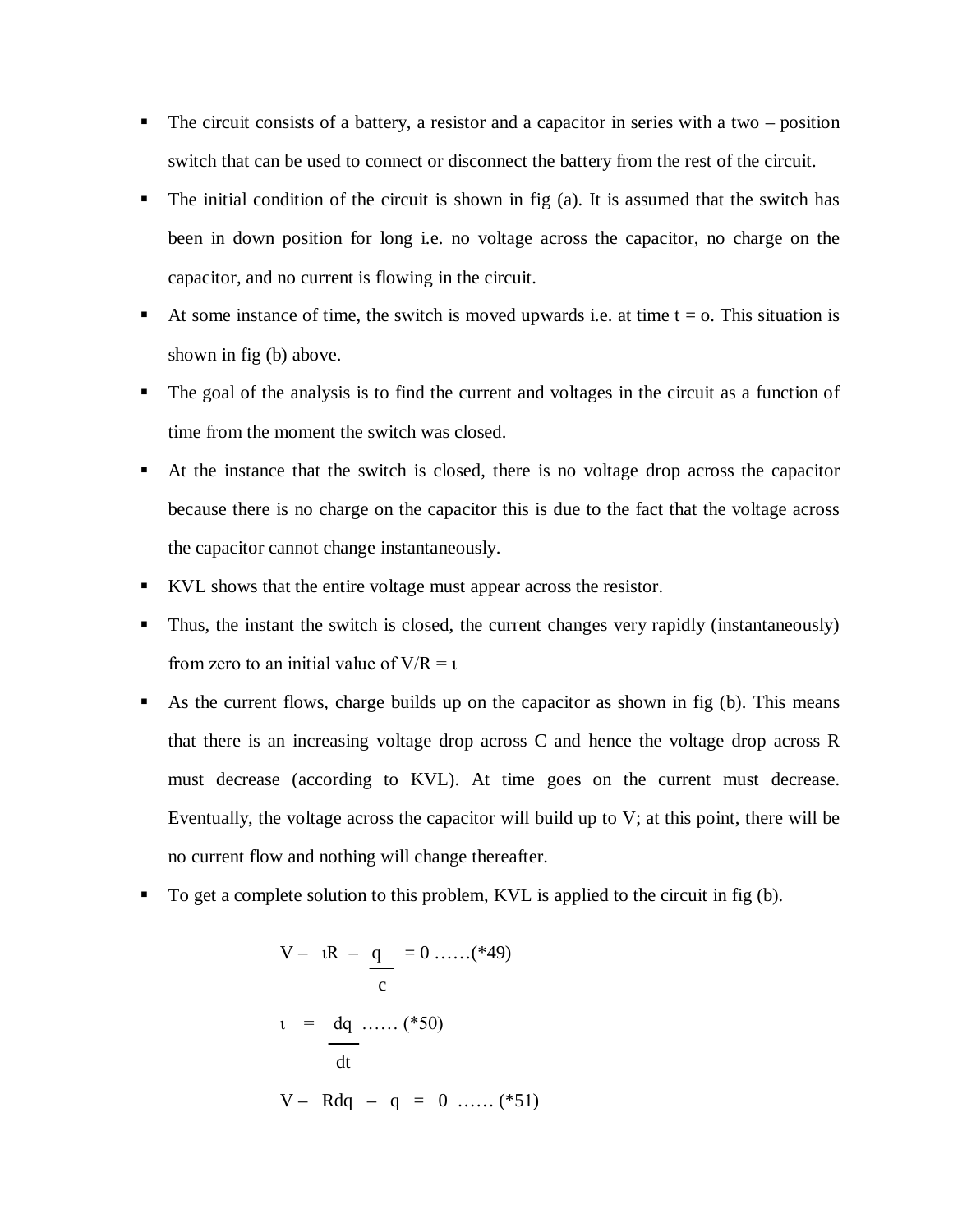dt c

An alternative way is to use the voltage – current relationship for the capacitor,

$$
q = \int dt \dots (852)
$$

then equation (\*49) becomes the integral equation

$$
V - iR - 1 \int u dt = 0
$$
 (\*53)

To solve this differential equation (\*51) we assumed a solution of the form

$$
q = B + k e^{\alpha t} \dots \dots ( *54)
$$

substituting into the differential eqn (\*51) to have

$$
V - Rk\alpha e^{\alpha t} - \frac{B}{C} - \frac{K}{C}e^{\alpha t} = 0 \dots (855)
$$

This equation can only be satisfied at all times if the terms involving and those not having the ex ponential add up to zero separately. Thus.

$$
V - \frac{B}{C} = 0 \dots (856)
$$
  
and 
$$
-RK\alpha - K \over C
$$
  
eqn\*56 becomes 
$$
B = VC \dots (858)
$$
  
and eqn\*57 becomes 
$$
\alpha = -1 = -1
$$
  
RC

Substituting eqn \* 58 and (\*59) into the assumed solution to give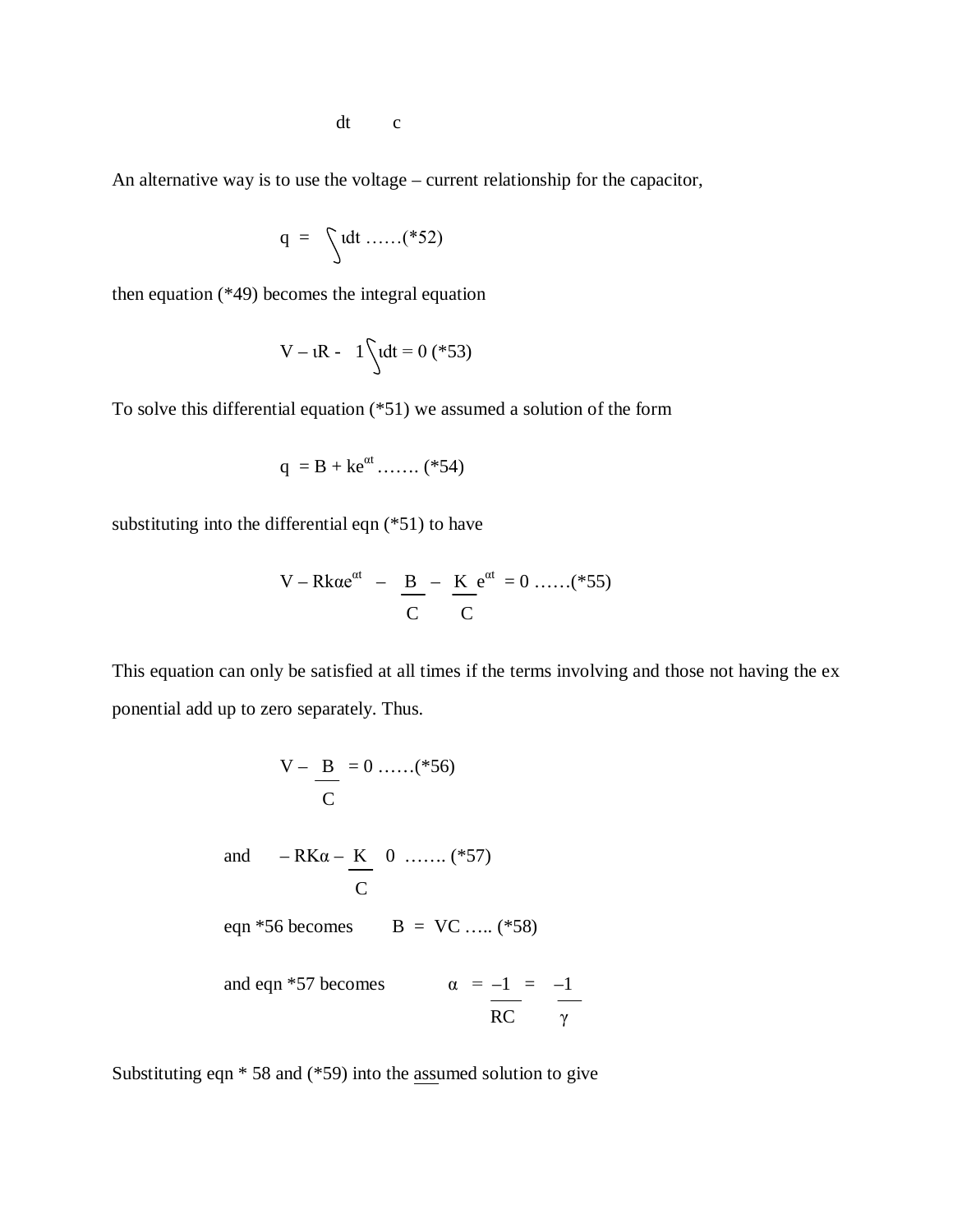$$
q = CV + Ke^{-t/RC}
$$
...... (\*60)

k is found from the initial conditions of the problem i.e.  $t = 0$ 

$$
q(0) = O = CV + Ke^{O} \dots ( *61)
$$
  

$$
k = -CV \dots ( *61)
$$

the solution of eqn  $(*51)$  is

$$
q = CV (1 - e^{-t/RC}) = CV (1 - e^{-t/\gamma})
$$

where  $\gamma$  = RC called the time constant for the circuit and is the characteristic time unit for the problem.

The current is the derivative of the charge on the capacitor i.e.

$$
u = \frac{dq}{dt} = \frac{V}{R} e^{t/RC} \left( *64 \right)
$$

The solutions are plotted below

The RC – Circuit – PART 2 (DISCHARGING)

After the switch has been in the upper position for a very long time, it is back to lower position see fig. the time  $t = 0$  is taken as the time at which the switch was move to the down position.

The initial condition is that of  $q(0) = Cv$  from the diagram, it is seen that the current is discharging the capacitor, so that

$$
t = \frac{dq}{dt} \quad ...... (*)
$$

Applying KVL to the circuit to give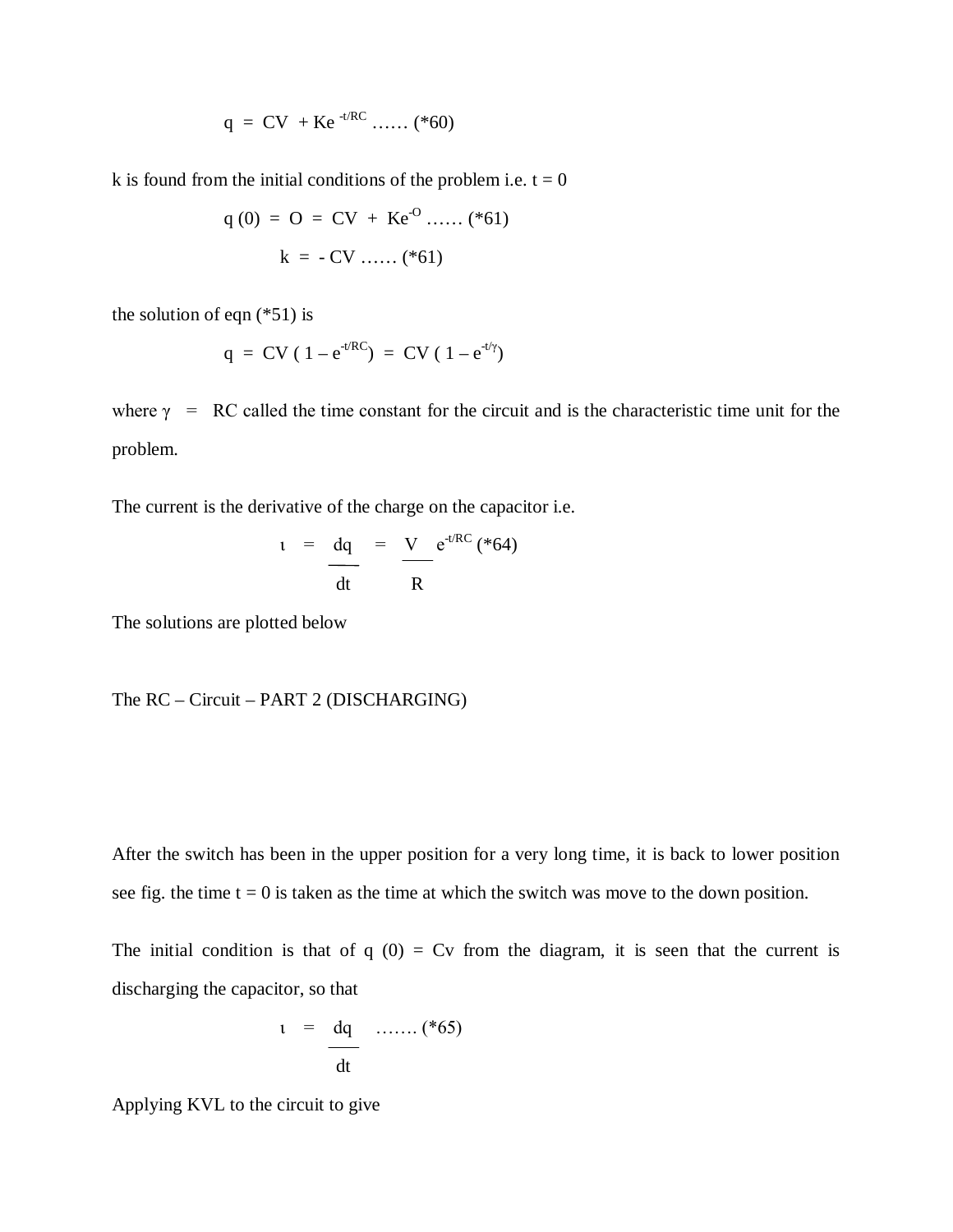$$
iR = \frac{q}{c} = 0 \dots (866)
$$

or 
$$
\frac{Rdq}{dt} = -q
$$
........(\*67)

assume a solution

$$
q = C_{ve}^{-t/RC} \dots \dots ( *68)
$$
  
and 
$$
t = -dq = V e^{-t/RC} \dots \dots ( *69)
$$
  

$$
\frac{dt}{dt} = \frac{V}{R}
$$

The results are plotted below

# THE RL – CIRCUIT

In the fig. below, the capacitor is replaced by an inductor.

- The switch S has been in the down position for long so that there is no initial current.
- As before, at time  $t = 0$ , (by definition), the switch moved to the upper position,
- At that instant, the current is zero, and because there is an inductor in the circuit, the value of the current can not change instantaneously.
- Applying KVL to the circuit yields

$$
V - L \underline{di} - iR = 0 \dots (270)
$$

- This is essentially the same differential equation as the previous only this time it is for *u*, not q.
- Solving in similar manner as before, the solution is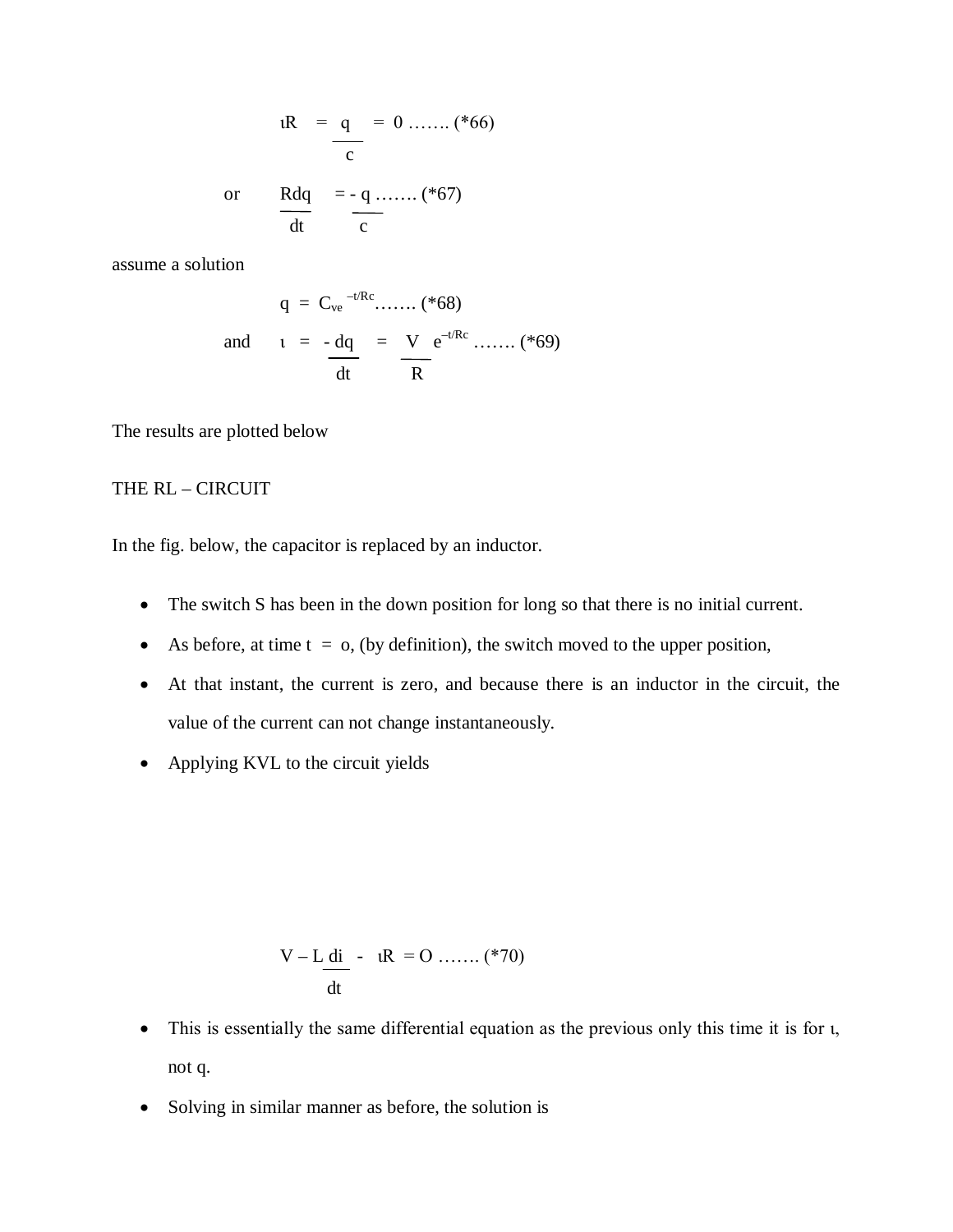$$
t = \frac{V}{R} (1 - e^{-t/\gamma}) \dots (871)
$$

where the time constant is given by

$$
\gamma = \frac{R}{L} \dots \dots \quad (*)
$$

After a very long time, the switch is moved back to its lower position. (In the laboratory, it must be made certain that the current is never opened at anytime).

- This means using a "shorting" type switch).
- The solution for the current this time is

$$
t = t_0 e^{-t/\gamma} = \frac{V}{R} e^{-t/\gamma} \quad \dots (873)
$$

These solutions have the same form as those for the RC circuit, except that the currents and voltages have been interchanged.

### **The RCL Circuit**

Again, after being in the down position for a very long time, the switch S is moved to its upper position.

Applying KVL to this situation yields

$$
V - iR - q - L di = 0 \dots (274)
$$
  
or 
$$
V - iR - I \quad \text{and} \quad -L \underline{di} = 0 \dots (275)
$$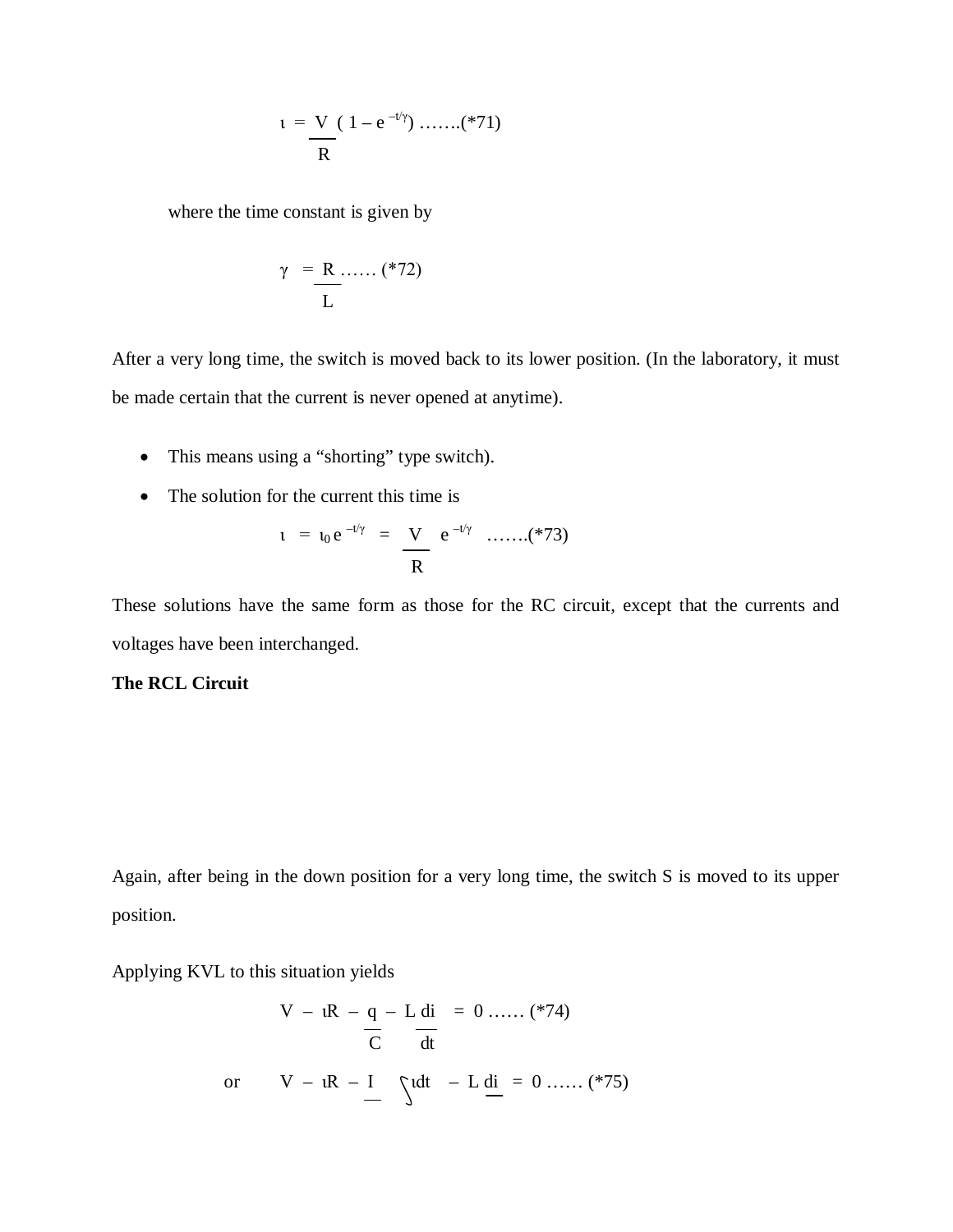C dt

Differentiating yields

$$
\frac{Rdt}{dt} + \frac{t}{c} + \frac{Ldt^{2}}{dt^{2}} = 0 \dots \dots (276)
$$

This is the equation of the damped harmonic oscillator. The solutions will not be given here only their general nature will be discussed, it is a general so equation in mechanics.

 It turns out that there are three classes of possible solutions, depending on the relative values of R, C, and L. These depend on whether the quantity.

$$
\left(\left(\frac{R}{2L}\right)^2 - \frac{1}{LC}\right)^{1/2} \dots \dots \quad (*)77)
$$

is zero, real or imaginary

• If 
$$
\left(\frac{R}{2L}\right)^2 > \frac{1}{LC}
$$
 ...... (\*)

Is said to be over damped

• If 
$$
\left(\frac{R}{2L}\right)^2 = \frac{1}{LC}
$$
 ...... (\*)79

Then the oscillator is critically damped

• If 
$$
\left(\frac{R}{2L}\right)^2 \le \frac{1}{LC}
$$
 ...... (\*)

It is said to be under damped

Using the definition of  $Q$  – factor, these conditions become

Over damped: 
$$
\left(\frac{R}{2L}\right)^2 > \frac{1}{LC}
$$
 or  $Q < \frac{1}{2}$  ...... (\*)81)

Critically damped: 
$$
\left( \frac{R}{\cdot} \right)^2 = \frac{1}{\cdot} \quad \text{or} \quad Q = \frac{1}{\cdot} \dots \dots \text{ (*82)}
$$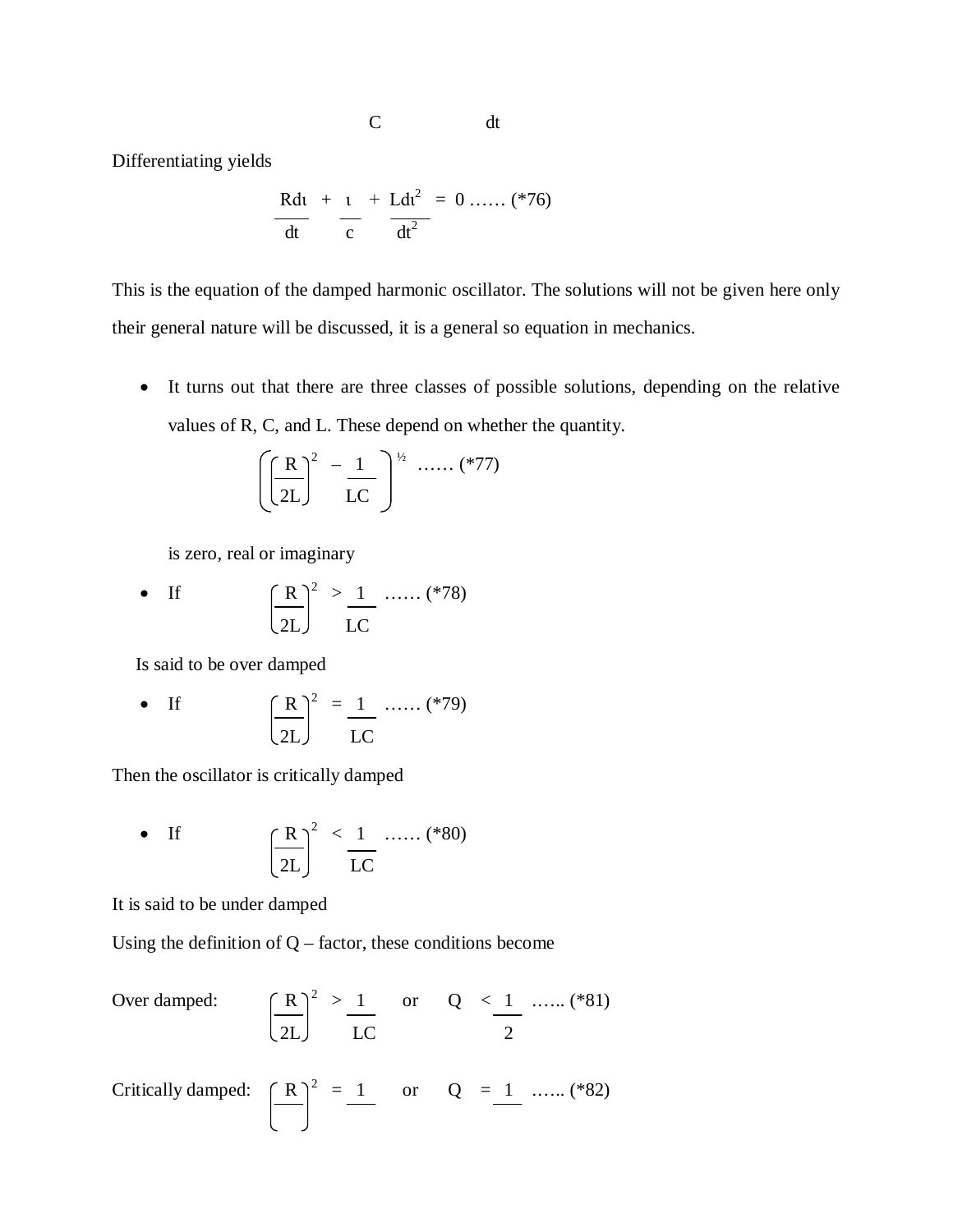Under damped: 
$$
\left(\frac{R}{2L}\right)^2 \le \frac{1}{LC}
$$
 or  $Q > \frac{1}{2}$  ...... (\*)3)

2L LC 2

READ UP GALVANOMETERS

### **ELECTRONICS**

What is Electronics?

It is a field of engineering and applied physics dealing with the design and application of devices, usually electronic circuits, the operation of which depends on the flow of electrons for the generation, transmission, reception and storage of information.

# VACUUM TUBE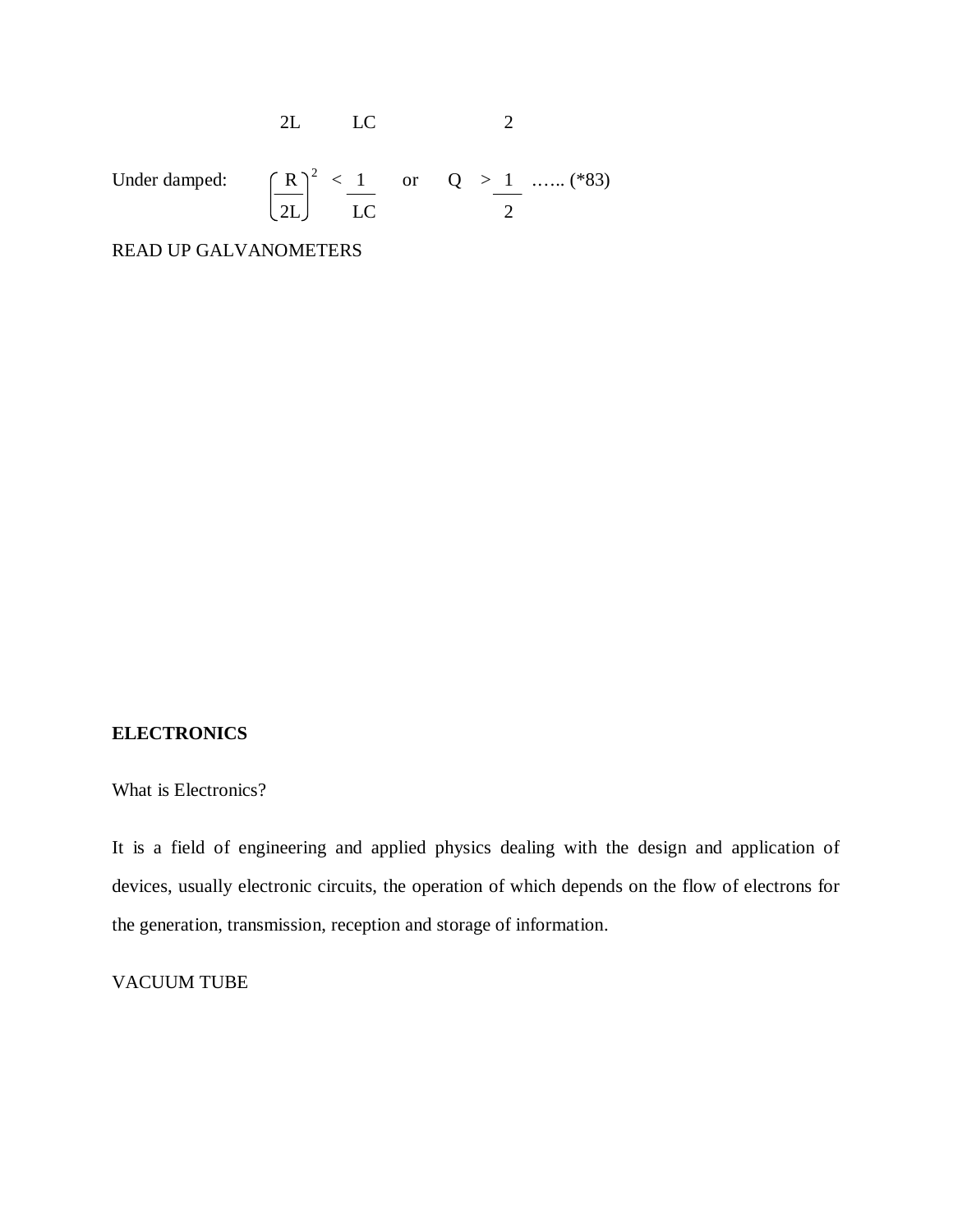A vacuum tube consists of an air – evacuated glass envelop that contains several metal electrodes. A simple two-element tube (Vacuum diode) consists of a cathode and an anode that is connected to the positive terminal of a power supply.

The cathode is a small metal tube heated by a filament and the anode is metal cylinder around the cathode (also called the plate).

Free electrons migrate to the anode from the cathode.

If an alternating voltage is applied to the anode, electrons will only flow to the anode during the positive half – cycle, and during the negative cycle of the alternating voltage, the anode repels the electrons and no current passes through the tube.

Diodes connected in such a way that only positive half – cycle of an alternating current (AC) are permitted to pass are called rectifier tubes, and these are used in the conversion of AC to DC.

By inserting a grid, consistency of a spiral of metal wire, between the cathode and the anode and applying a negative voltage to the grid, the flow of electrons can be controlled. When the grid is negative, it repels elections and only a fraction of the electrons emitted by the cathode can reach the anode.

### **n-Type and p-Type Semiconductors**

The materials used in diodes and transistors are semiconductors, such as silicon and germanium. However, they are not pure materials, because small amounts of "impurity" atoms (about one part in a million) have been added to them so that either and abundance or a lack of electrons exists.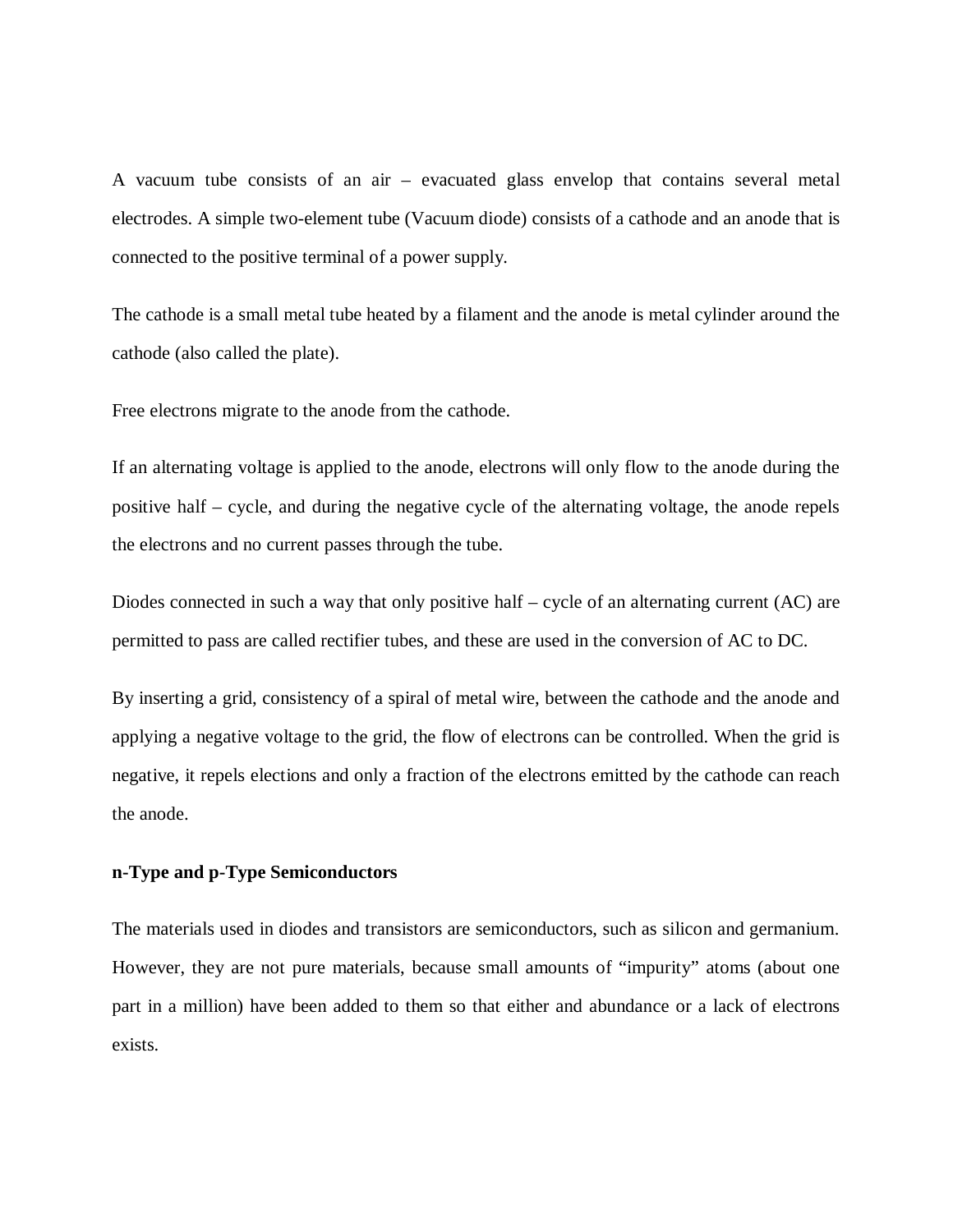A semiconductor doped with an impurity that contributes mobile electrons is called an **n-type semiconductor,** since the mobile charge carriers have a negative charge.

A semiconductor doped with an impurity that introduces mobile positive holes is called **p-type semiconductor.**

Electrons from the n-type semiconductor and holes from the p-type semiconductor flow across the junction and combine. This process leaves the n-type material with a positive charge layer and the p-type material with a negative charge layer, as part c of the drawing indicates. The positive and negative charge layers on the two sides of the junction set up an electric field E, much like that in a parallel plate capacitor. This electric field tends to prevent and further movement of charge across the junction, and all charge flow quickly stops.

Suppose now that a battery is connected across the p-n junction, where the negative terminal of the battery is attached to the n-material, and the positive terminal is attached to the p-material. In this situation the junction is said to be in a condition of **forward bias**, and as we now been seen, a current exists in the circuit. The mobile electrons is in the n-material are repelled by the negative terminal of the battery and move toward the junction. Likewise, the positive holes is the p-material are repelled by the position terminal of the battery and also move toward the junction. At the junction the electrons fill the holes. In the meantime, the negative circuits, in which both halves of every cycle of the generator voltage drive current through the load resistor in the same direction.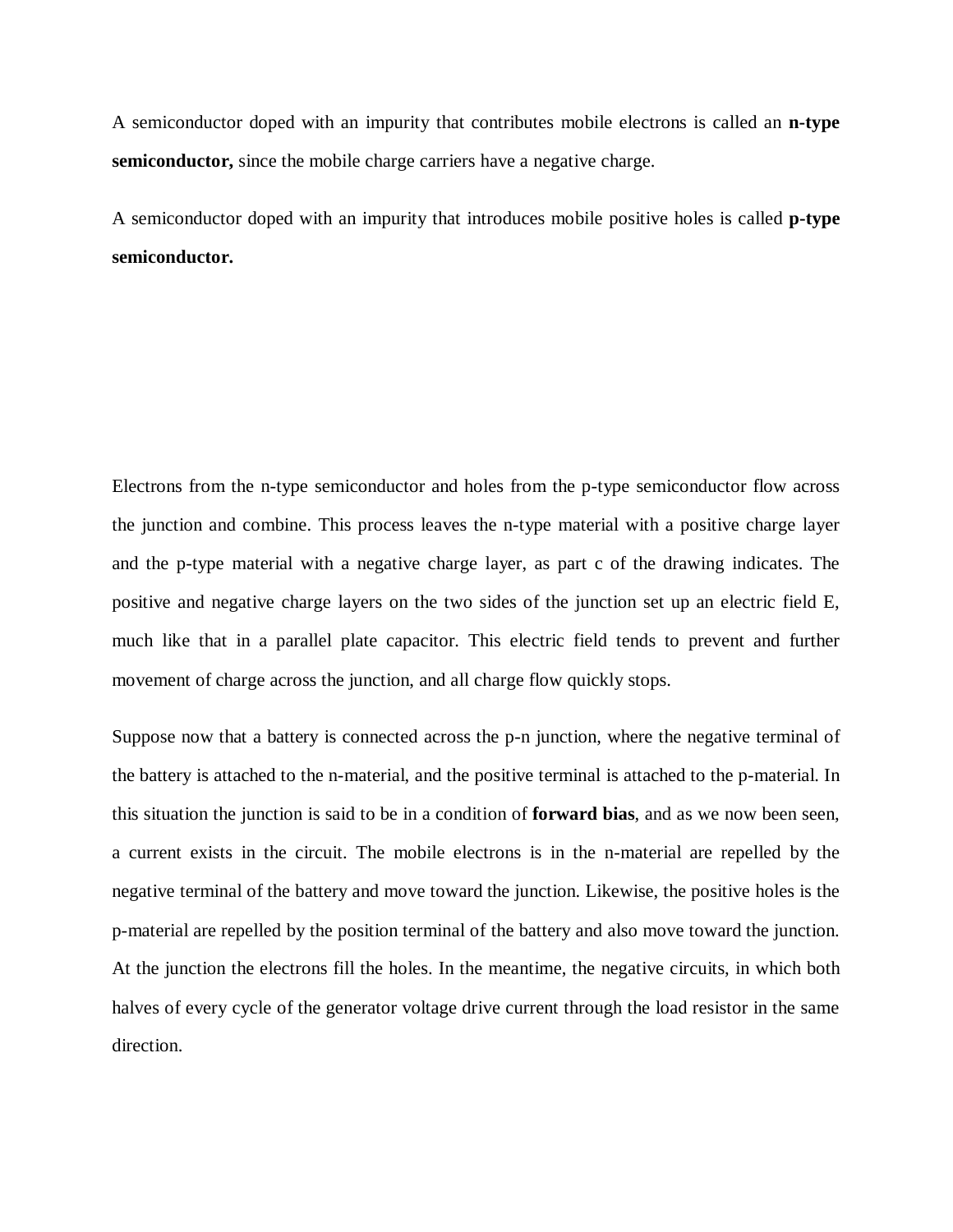Power supplies using diodes are also found in virtually all electronic appliances, such as televisions and microwaves ovens.

#### **Transistor**

A number of different kinds of transistors are in use today. One common type is the **bipolar junction transistor**, which consists of two p-n junction formed by three layers of doped semiconductors. As figure (g) indicates , there are pnp and npn transistors. In either case, the middle region is made very thin compared to the outer region.

A transistor is useful because it is capable of amplifying a smaller voltage into one that is much greater. In other words, a small change in the voltage applied as input to a transistor produces a large change in the output from the resistor.

Fig (h) shows a pnp transistor connected to two batteries, labeled  $V_E$  and  $V_C$ . The voltage  $V_E$  is applied in such a way that the p-n junction on the left has a forward bias, while the p-n applied in such a way that the p-n junction on the left has a forward bias while the p-n junction on the right has a reverse bias. Moreover, the voltage  $V_c$  is usually much larger than  $V_E$  for a reason to be discussed shortly. The drawing also shows the standard symbol and nomenclature for the three sections of the transistor, namely the emitter, the base and the collector. The arrowhead in the symbol points in the direction of the conventional current through the emitter.

The position terminal of  $V_E$  pushes the mobile positive holes in the p-type material of the emitter toward the emitter/base junction. And since this junction has a forward bias, the holes enter the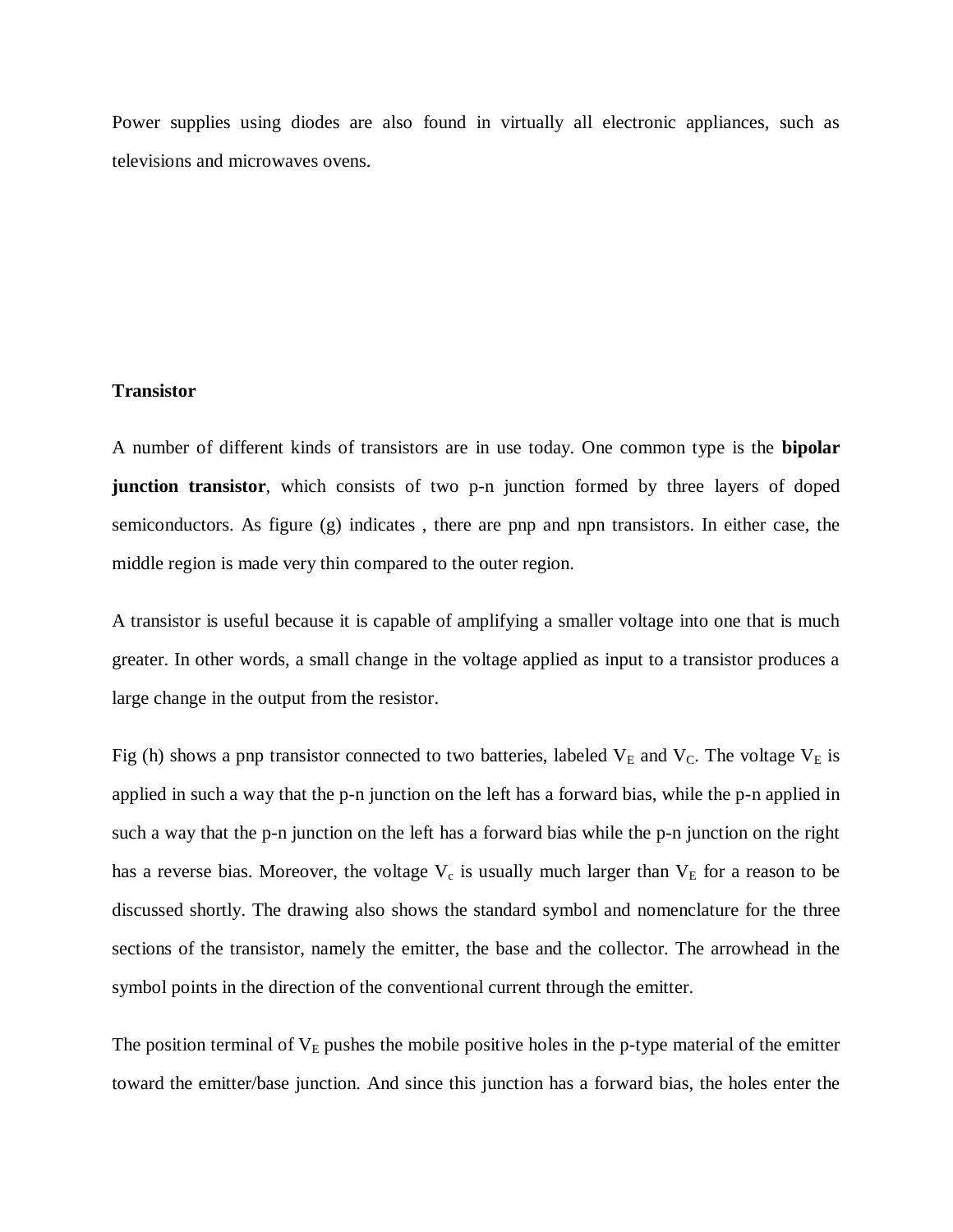base region readily. Once in the base region, the holes come under the strong influence of  $V_c$  and are attracted to its negative terminal. Since the base is to thin (about  $10^{-6}$ m or so), approximately 98% of the holes are drawn directly through the base and on into the collector. The remaining 2% of the holes combine with free electrons in the base region, thereby giving rise to a small base current  $I_B$ . As the drawing shows, the moving holes in the emitter and collector constitute currents that are labeled  $I<sub>E</sub>$  and  $I<sub>C</sub>$ , respectively. From Kirchhoff's junction rule it follows that  $I_C = I_E - I_B$ .

Because the base current  $I_B$  is small, the collector current is determined primarily by current from the emitter ( $I_C = I_E - I_B \approx I_E$ ). This means that a change in  $I_E$  will cause a change in  $I_C$  of nearly the same amount. Furthermore, a substantial change in  $I<sub>E</sub>$  can be caused by only a small change in the forward bias voltage  $V_E$ . To see that this is the case, look back at fig (h) and notice how steep the current-versus-voltage curve is for a p-n junction; small changes in the forward bias voltage give rise to large changes in the current.

With the help of fig (h) we can now appreciate what was meant by the earlier statement that a small change in the voltage applied as input to a transistor leads to a large change in the output. This picture shows an ac generator connected in series with the battery  $V_E$ , and a resistance R connected in series with the collector. The generator voltage could originate from an electric guitar pickup or the phono cartridge of a turntable, while the resistance R could represent a loudspeaker. The generator introduces small voltage changes in the forward bias across the emitter/base junction and, thus, causes large corresponding changes in the current  $I_c$  leaving the collector and passing through the resistance R. As a result, the output voltage across R is an enlarged or amplified version of the input voltage of the generator.

The operation of an npn transistor is similar to that of a pnp transistor. The main difference is that the bias voltages (and current directions) are reversed, as fig (i) indicates.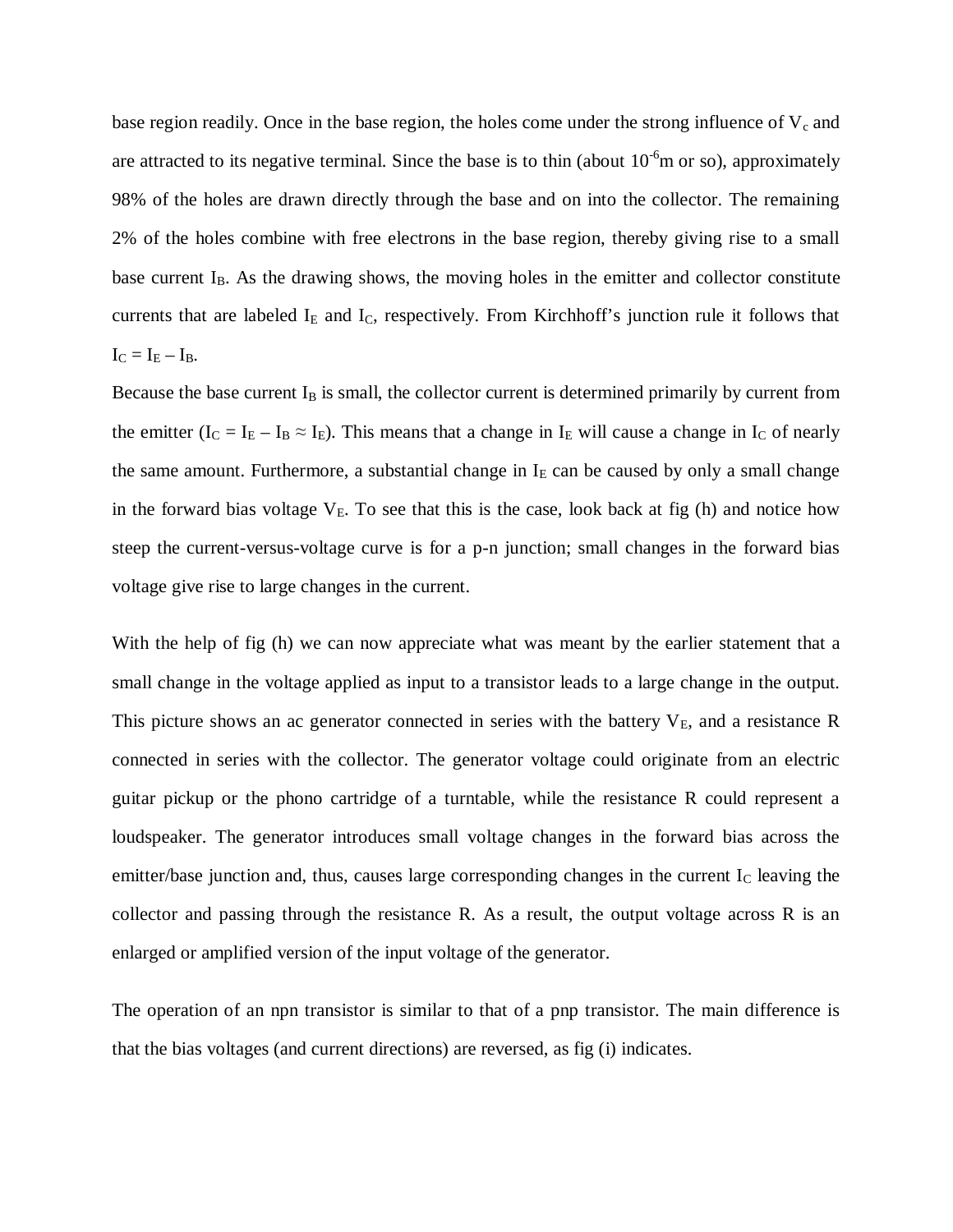It is important to realize that the increased power available at the output of a transistor amplifier does not come from the transistor itself. Rather, it comes from the power provided by the voltage source  $V<sub>C</sub>$ . The transistor, acting like an automatic valve, merely allows the small, weak signals from the input generator to control the power taken from the voltage source  $V_c$  and delivered to the resistance R.

Another type of transistor is the field-effect-transistor (FET), such as transistor operates on the principle of reputation or attraction of charges due to a superimposed electric field. Amplification of currents is accomplished in a manner similar to the grid control of a vacuum tube field-effect-transistor operate more efficiently than bipolar types, because a large signal can be controlled by a very small amount of energy.

### **Rectifiers and Amplifiers**

#### **Amplifiers Circuit**

Electronic amplifiers are used mainly to increase the voltage, current or power of a signal.

An ideal linear amplifier would provide signal amplification with no distortion, so that the output was proportional to the input.

In practice, however, some degree of distortion is always introduced.

Linear amplifiers are used for audio and video signals, whereas non-linear amplifiers find use of oscillators, power electronics, modulators, mixers, logic circuits, and other applications where an amplification cut-off is designed. Although vacuum tubes played a major role in amplifiers in the past, today discrete transistor or ICs are general used.

# **Rectifiers**

Are devices used to convert a alternating currents to direct currents.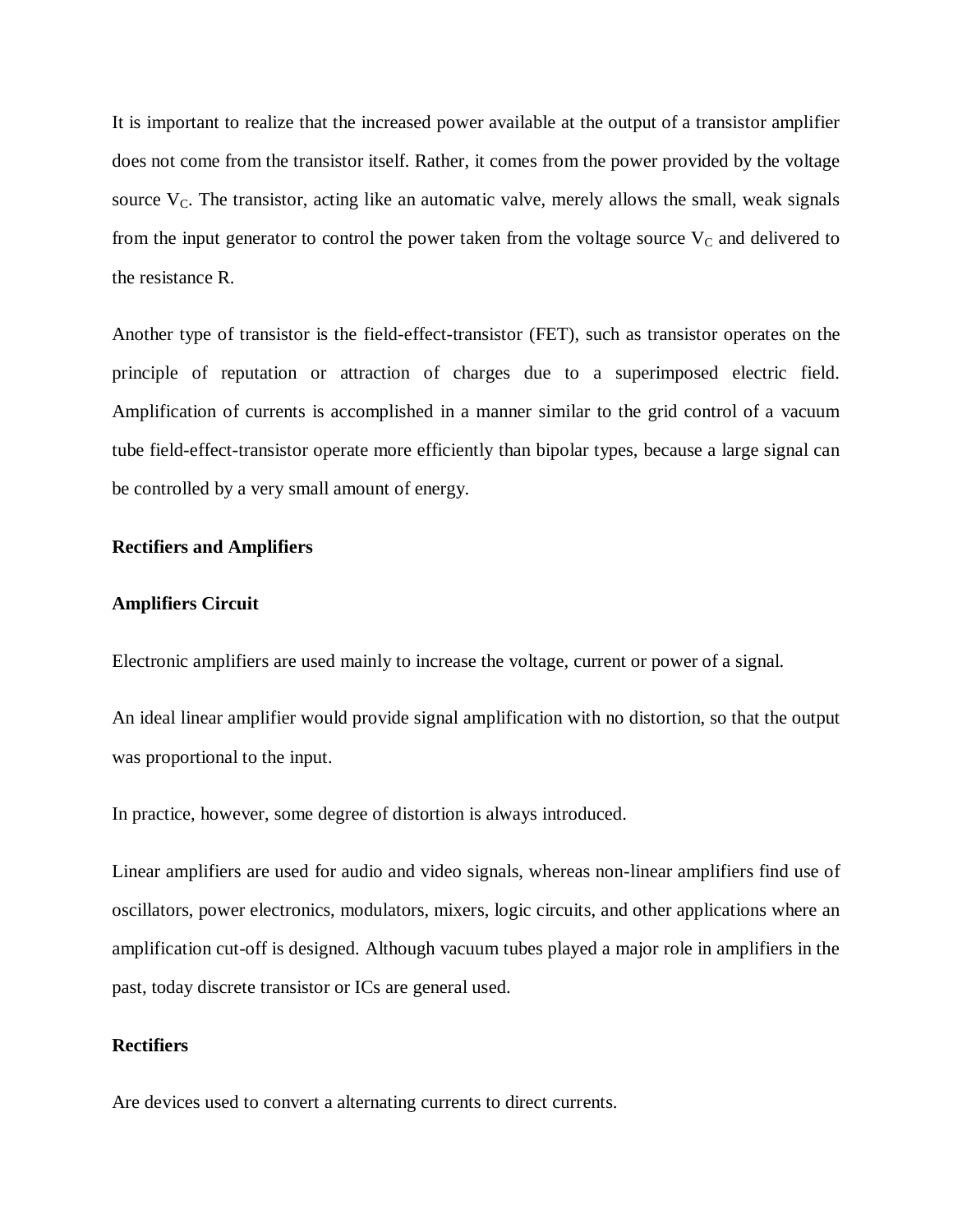Oscillators generally consist of an amplifier and some type of feedback: the output signal is feedback to the input of the amplifier.

The frequency – determining elements may be a tuned inductance – capacitance circuit or a vibrating crystal.

Oscillators are used to produce audio and video signals for a wide variety of purpose. For example, simple audio-frequency oscillators are used in modern push-button to transmit data to the central telephone exchange when dialing.

Audio tones generally by oscillators are also found in alarm clocks, radios, electronic instruments computers and warning systems.

High – frequency oscillators are used in communications equipment to provide tuning and signal – detection functions.

Radio and television stations use precious high-frequency oscillators to produce transmitting frequencies.

Using a transistor to explain feedback oscillator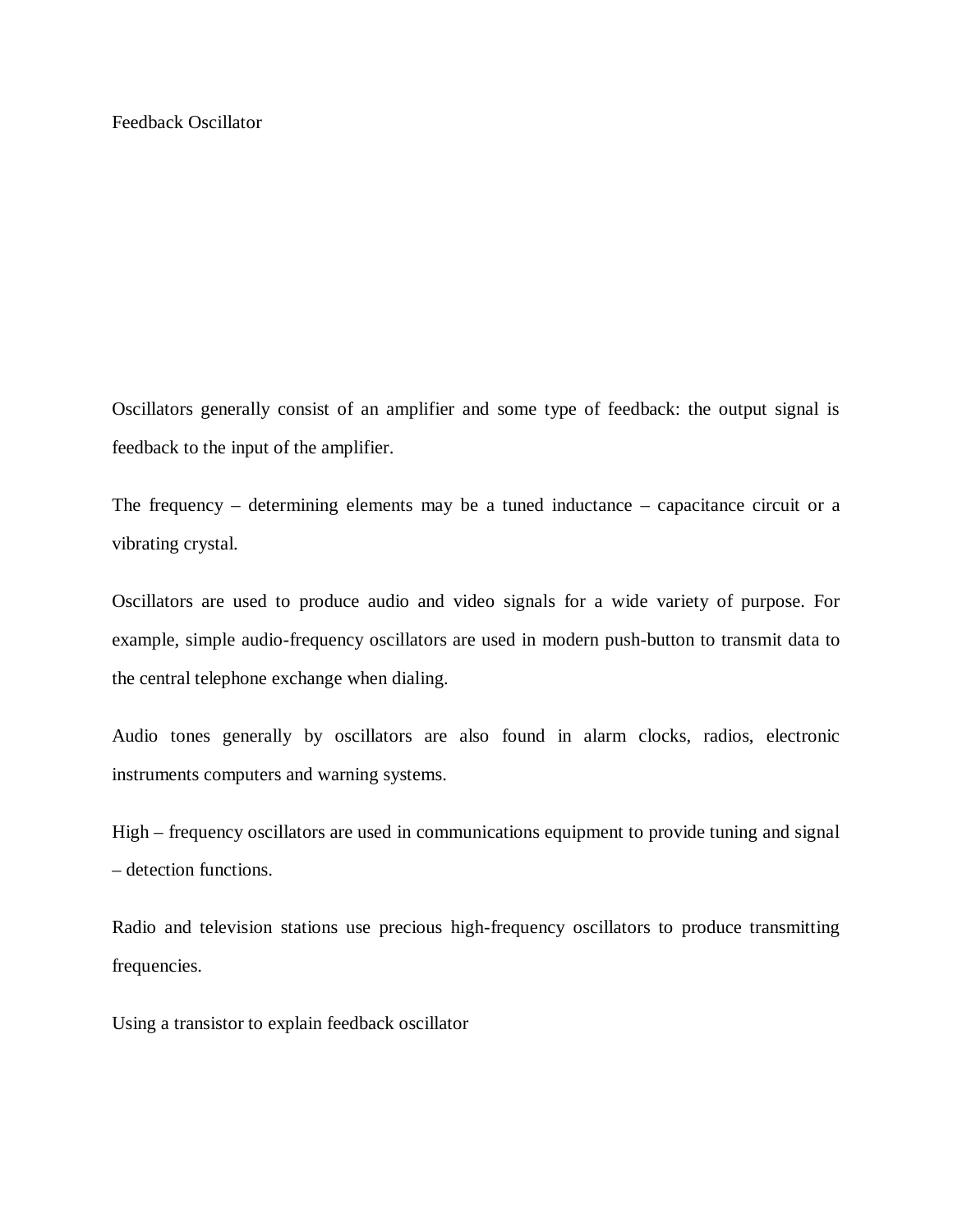### **Small Signal Equivalent**

When transistors are biased in the active region (i.e. the base emitter region) and used for amplification, it is often worth while to approximate their behavior conditions of small voltage variations at the base – emitter junction.

If these variations are smaller than the thermal voltage  $V_t = K_B T/q$ , it is possible to represent the transistor by a linear equivalent circuit.

This representation can be of great aid in the design of amplifying circuits. It is called the smallsignal transistor model.

When a transistor is biased in the active mode, collector current is related to base-emitter voltage by the following equation:

$$
I_C
$$
 = Is e x p  $\left(\frac{qV_{BE}}{K_B T}\right)$  = Is eap  $\left(\frac{V_{BE}}{V_t}\right)$ 

where  $I_S =$  Source Current,

$$
V_{BE} = Junction Voltage (emitter)
$$

If VBE varies incrementally, I<sub>C</sub> will also vary

$$
\frac{\partial I_{\rm C}}{\partial V_{\rm BE}} = \frac{I_{\rm S}}{V_{\rm t}} \quad \text{exp} \qquad \left(\frac{V_{\rm BE}}{V_{\rm t}}\right) = \frac{I_{\rm C}}{V_{\rm t}} \quad \text{exp} \quad V_{\rm BE}
$$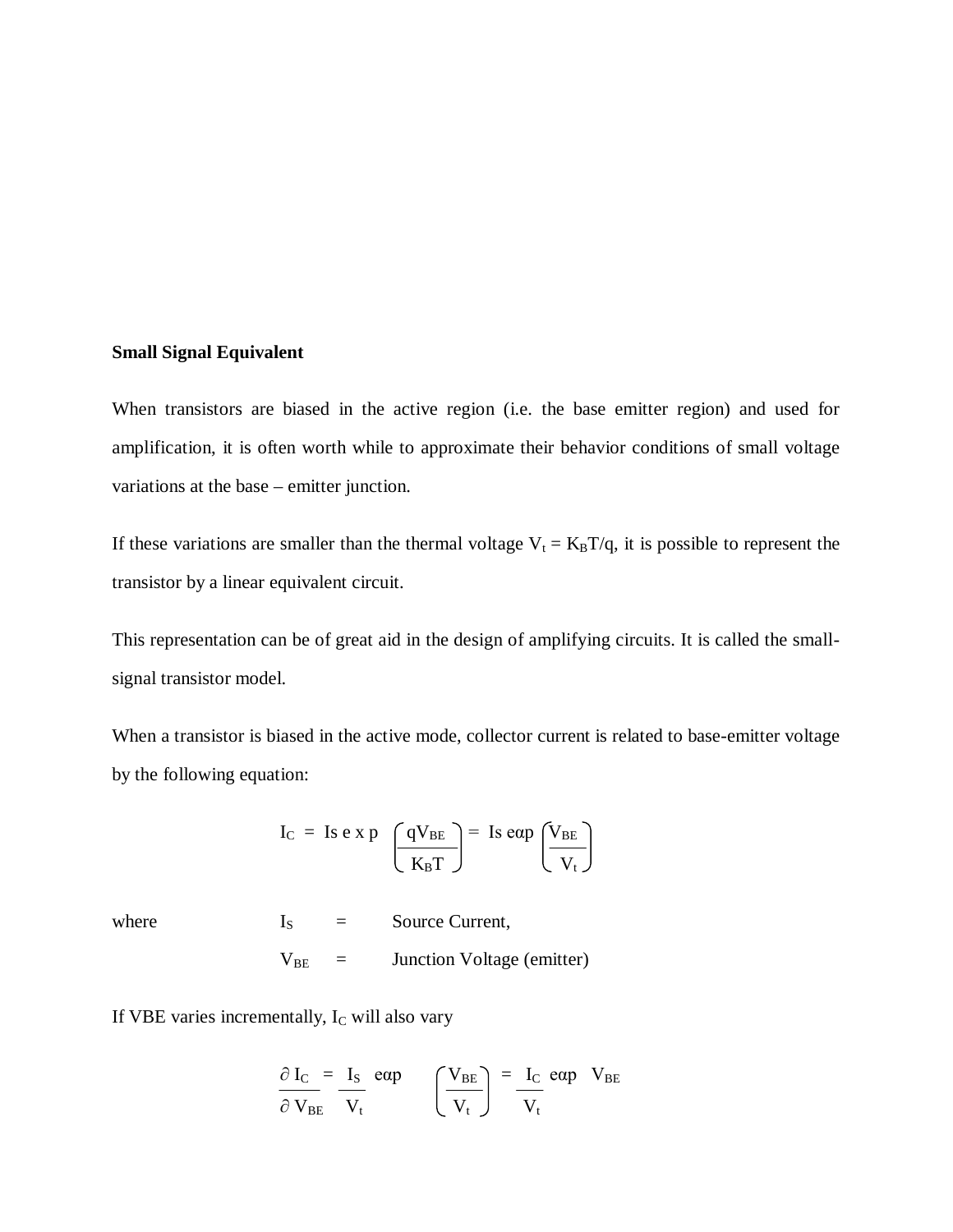Equivalent circuit representing small-signal active bias for a bipolar junction transistor

Low frequency small-signal equivalent circuit including base resistance

# **Equivalent Circuit of the Triode**

The most important use of the triode is as an amplifier.

If the voltage applied to the grid is changed by a small amount, there will be a corresponding change in the anode current. If the anode is connected to its high tension source through a resistance R, the change in anode current will cause a change in the potential drop across R.

Equivalent circuit of a triode tube, considered is a voltage generator